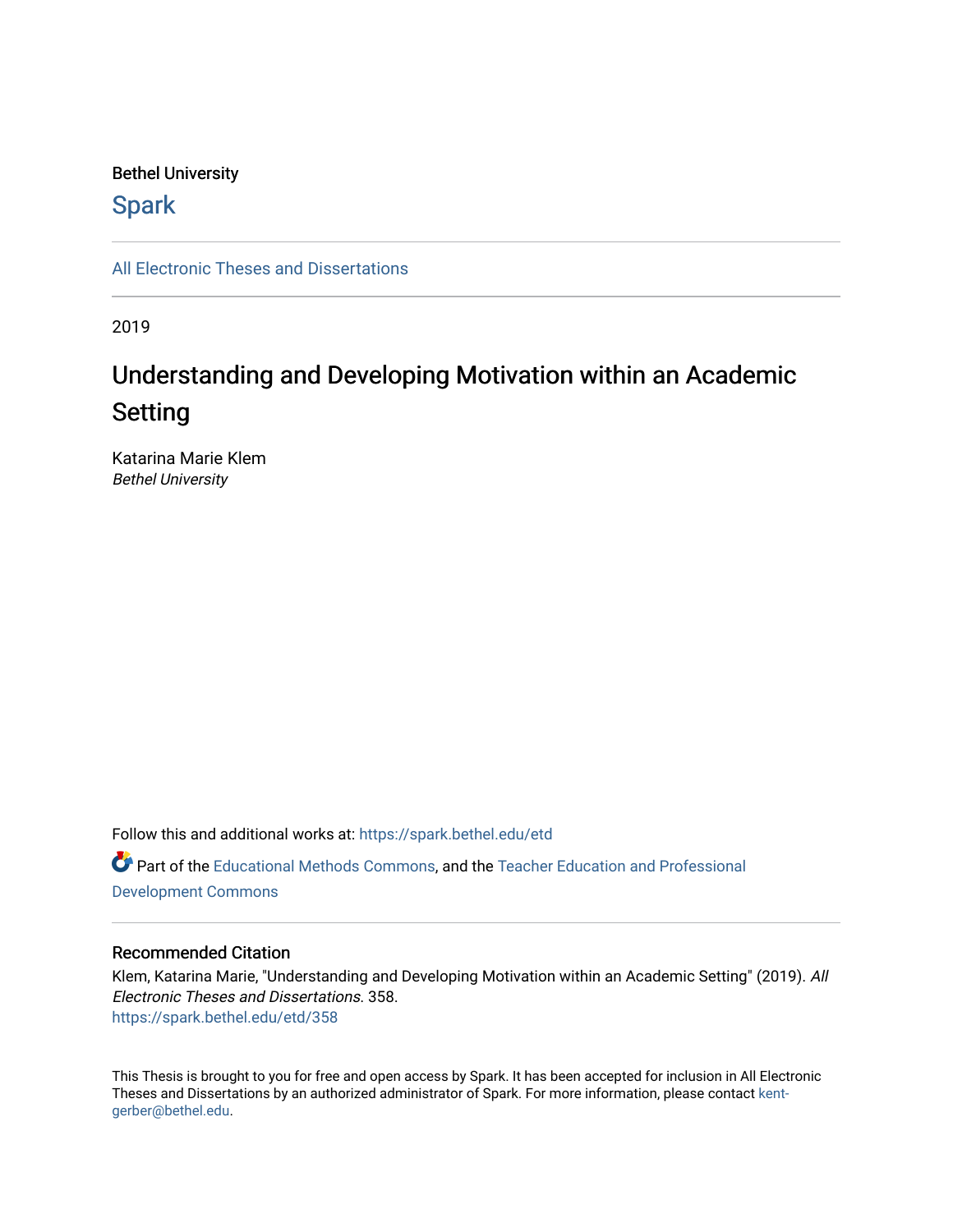**Understanding and Developing Motivation within an Academic Setting**

**Katarina Klem**

**January 2019**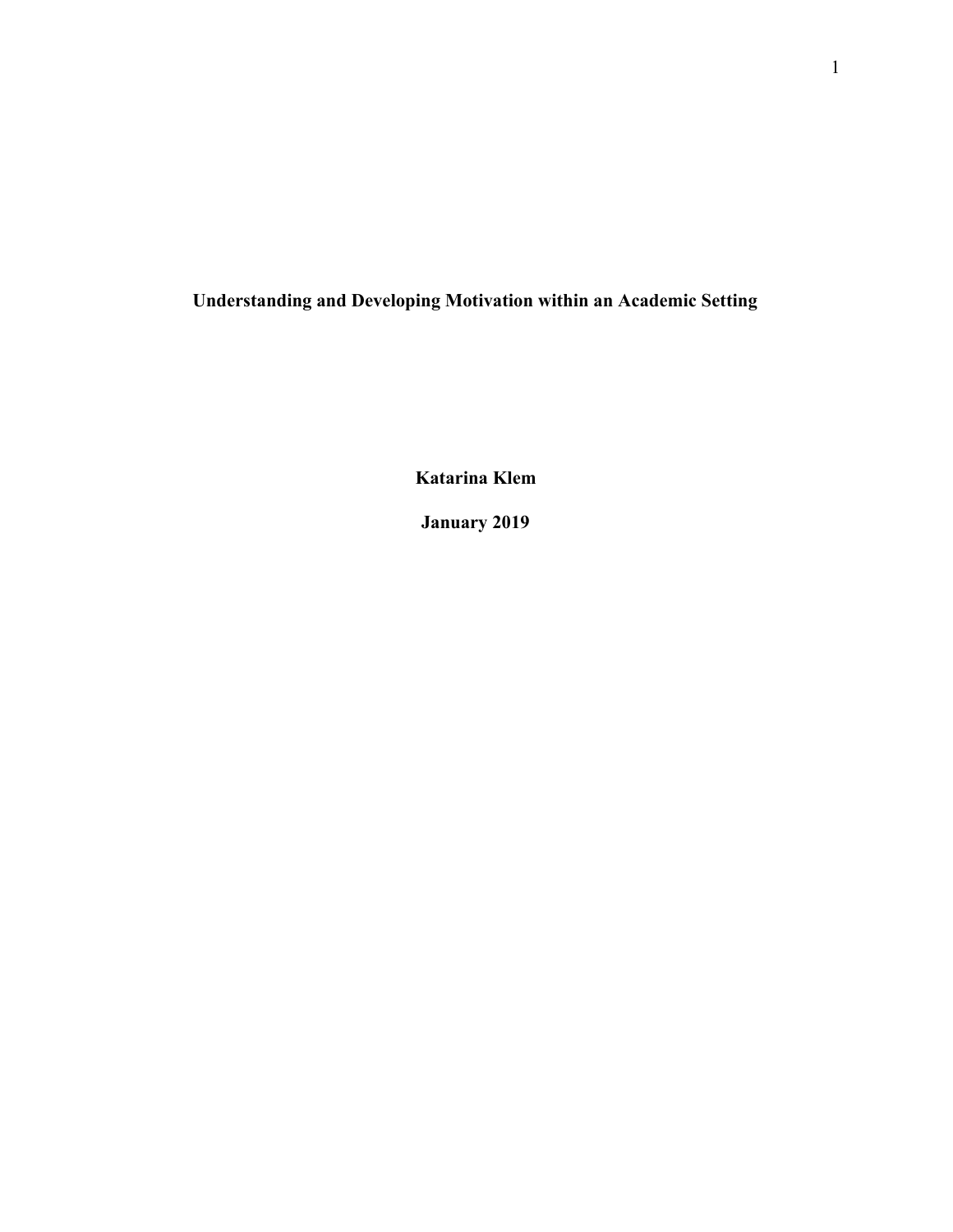# **Abstract**

<span id="page-2-0"></span>Developing, supporting, and encouraging academic motivation within the classroom through a wide variety of internal and external forces that develop and support academic motivation is essential in providing all students with a successful learning opportunity. This study seeks to uncover the fundamental principles that drive academic motivation, and how these drivers can continually be developed in order for students to achieve academic success. By examining the impacts of amotivation, self-efficacy, intrinsic and extrinsic reward systems, as well as the impact of relational social constructs, readers will better understand the foundations of academic motivation. Additionally, ways to enhance and develop academic success will be identified based on the core tenants of what drives academic motivation.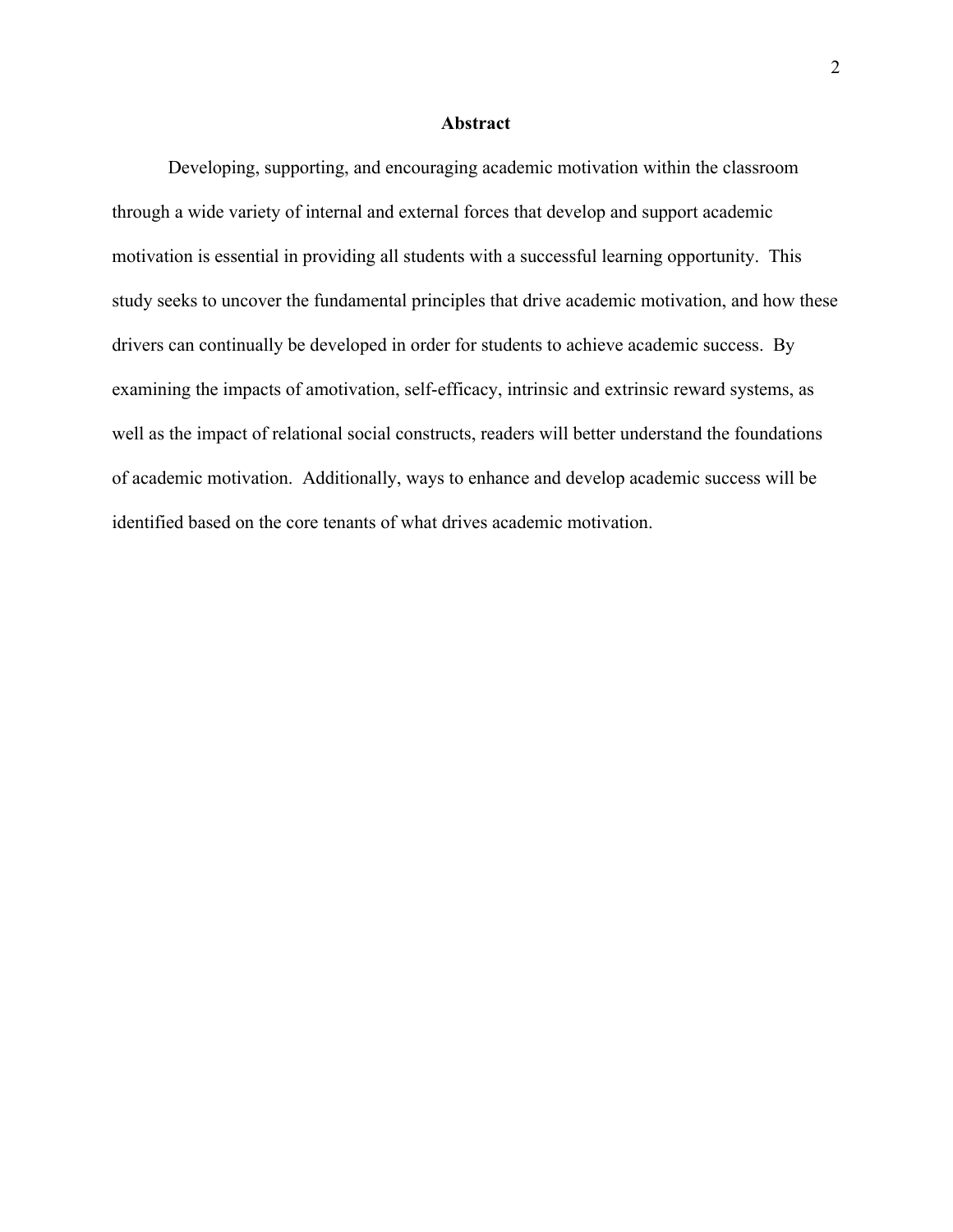# **Table of Contents**

<span id="page-3-0"></span>

| Abstract                                                    | $\overline{2}$ |
|-------------------------------------------------------------|----------------|
| Table of Contents                                           | 3              |
| Chapter I: Introduction                                     | 4              |
| Definition of Terms                                         | 6              |
| <b>Research Questions</b>                                   | 8              |
| Chapter II: Literature Review                               | 10             |
| Amotivation and Self-Efficacy                               | 10             |
| Amotivation                                                 | 10             |
| Self-Efficacy                                               | 15             |
| Intrinsic Versus Extrinsic Motivation                       | 20             |
| Impact of Social Constructs on Self-Efficacy and Motivation | 24             |
| Parent and Student Relationship                             | 24             |
| Teacher and Student Relationship                            | 28             |
| Peer and Student Relationship                               | 30             |
| Developing Motivation in Students                           | 31             |
| Schools and the Development of Self-Efficacy                | 31             |
| Teaching Strategies to Enhance Motivation                   | 35             |
| Chapter III: Discussion & Conclusion                        | 45             |
| Summary                                                     | 45             |
| Professional Application                                    | 48             |
| <b>Limitations of Research</b>                              | 52             |
| Implications for Future Research                            | 53             |
| Conclusion                                                  | 53             |
| References                                                  | 55             |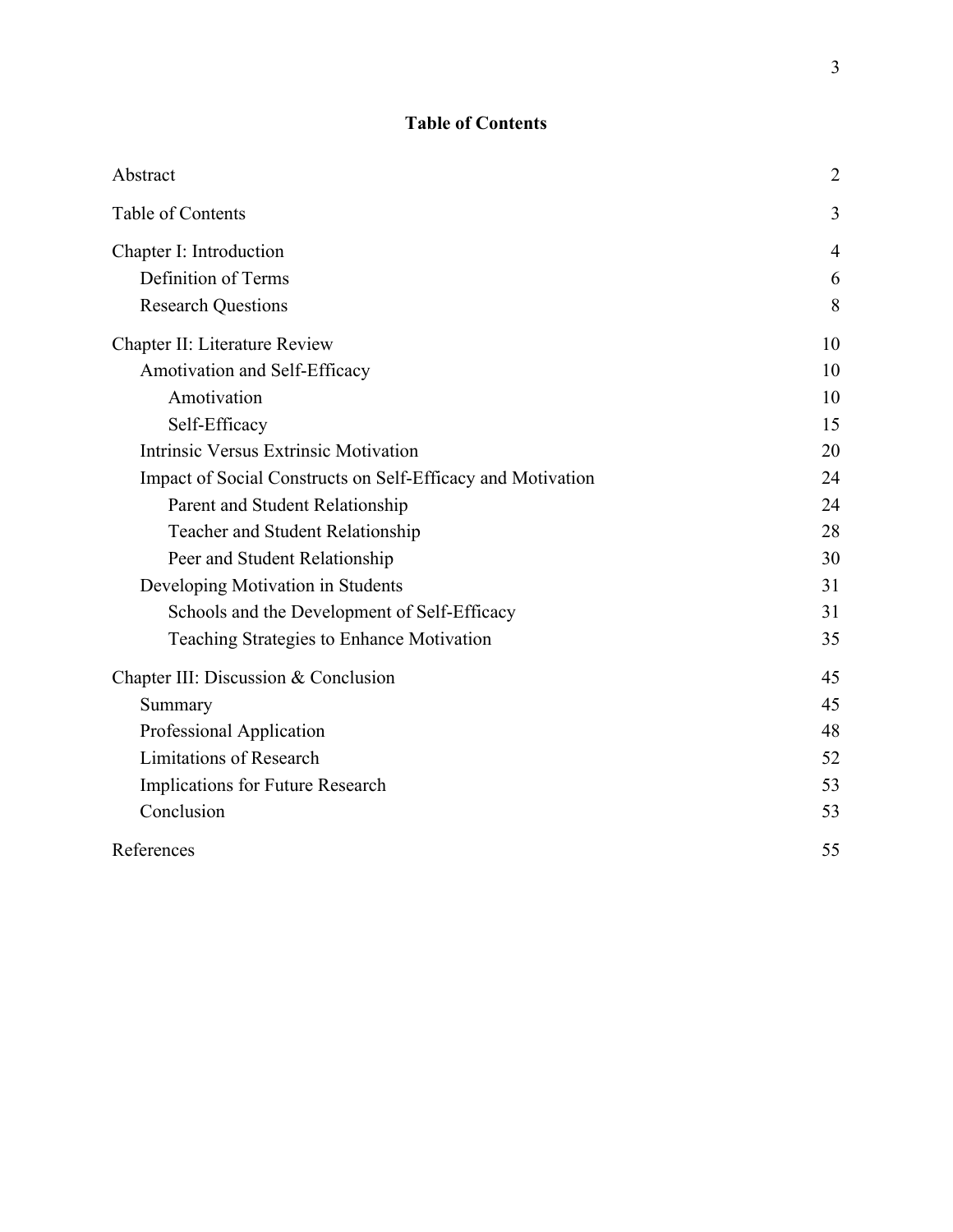#### **Chapter I: Introduction**

<span id="page-4-0"></span>A student's self-perception is a key predictor of performance and motivation in the classroom. Their perspective on who they are as an individual is strongly rooted in not only their natural talents and preferences, but also a result of the relational constructs that they have been surrounded with since birth. Understanding these components and how they relate to a student's self-perception within the classroom is essential to successfully educating and motivating high-school students. High-school students make up the future of this country and finding ways to increase their motivation and engagement in the classroom is vital. Additionally, educators must understand what motivates and drives their students to not only increase learning that occurs in their classroom, but also support students' ability to succeed. Only with this support will some students be able to reach their full potential and learn how to develop their motivation, determination, and drive within a classroom environment sot they can be successful after leaving that environment.

Three key subtopics comprise this review of the literature on a student's self-perception and its direct impact on their levels of academic motivation. Amotivation and it's oppositional stance of self-efficacy, which is supported by self-confidence, will be reviewed first with the intention of framing the development of a student's self-perception as a learner. Next, whether a classroom utilizes mostly intrinsic or extrinsic motivational structures and the impact on a student's overall motivation and academic performance leads to understanding situational motivation. These subtopics will be examined in order to explore the extent to which student self-perception and teacher pedagogy create the conditions for positive motivational beliefs to be internalized by students.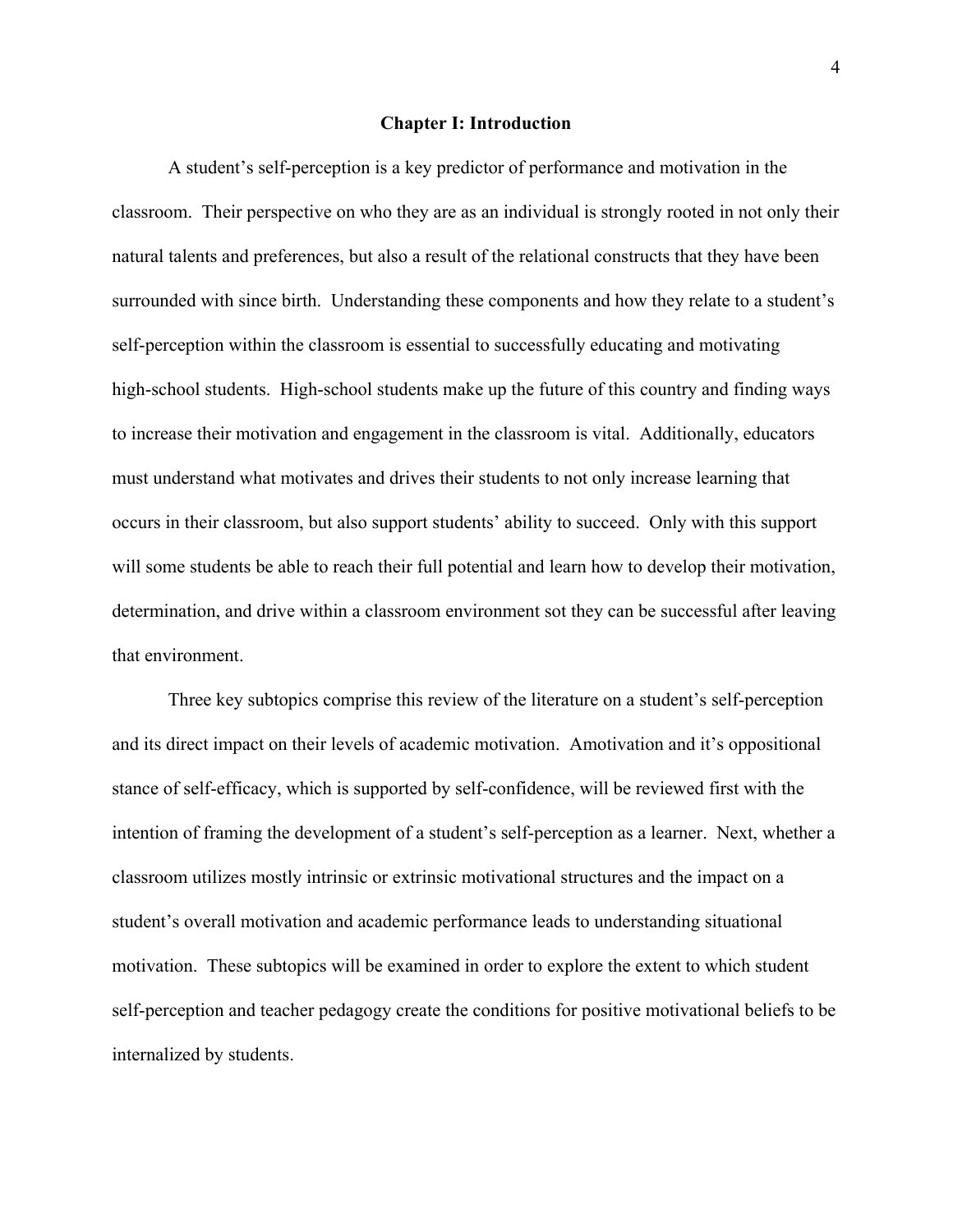The literature clearly suggests that a student's relationships with family, friends, and teachers have a direct impact on a student's self-perception and their desire to succeed, indicating to some extent that motivation for academic activities is a socially constructed disposition, the final subtopic. These relational-social constructs within a student's life not only provide opportunity for the initial development of motivation, but also maintain and provide opportunities for motivation to be continually increased to achieve academic success. More specifically, the professional responsibilities of a school and teacher in developing academic motivation will be addressed. Research clearly indicates that relational social constructs, those experienced both inside and outside an educational setting, are crucial to the development and maintenance of student motivation. Each of these three subtopics will support the primary goal of identifying and developing motivation, determination, and drive within a student.

In today's educational environment, it is clear that there is a divide between students that have strong motivation and students that struggle within a school context. The intention of this research is to identify why some students struggle with motivation as a result of their perceptions of themselves and identify ways to counteract this to aid all students in their development of academic motivation. Additionally, this research explores the differences that exist between two types of students, students with high internal drive and students with low to no internal drive, and how to facilitate academic achievement in all students regardless of their perceptions. It is the ultimate goal of educators to inspire curiosity, engagement, and interest in our students, and by better understanding how our students are motivated and how to effectively motivate them educators are able to move students towards this goal.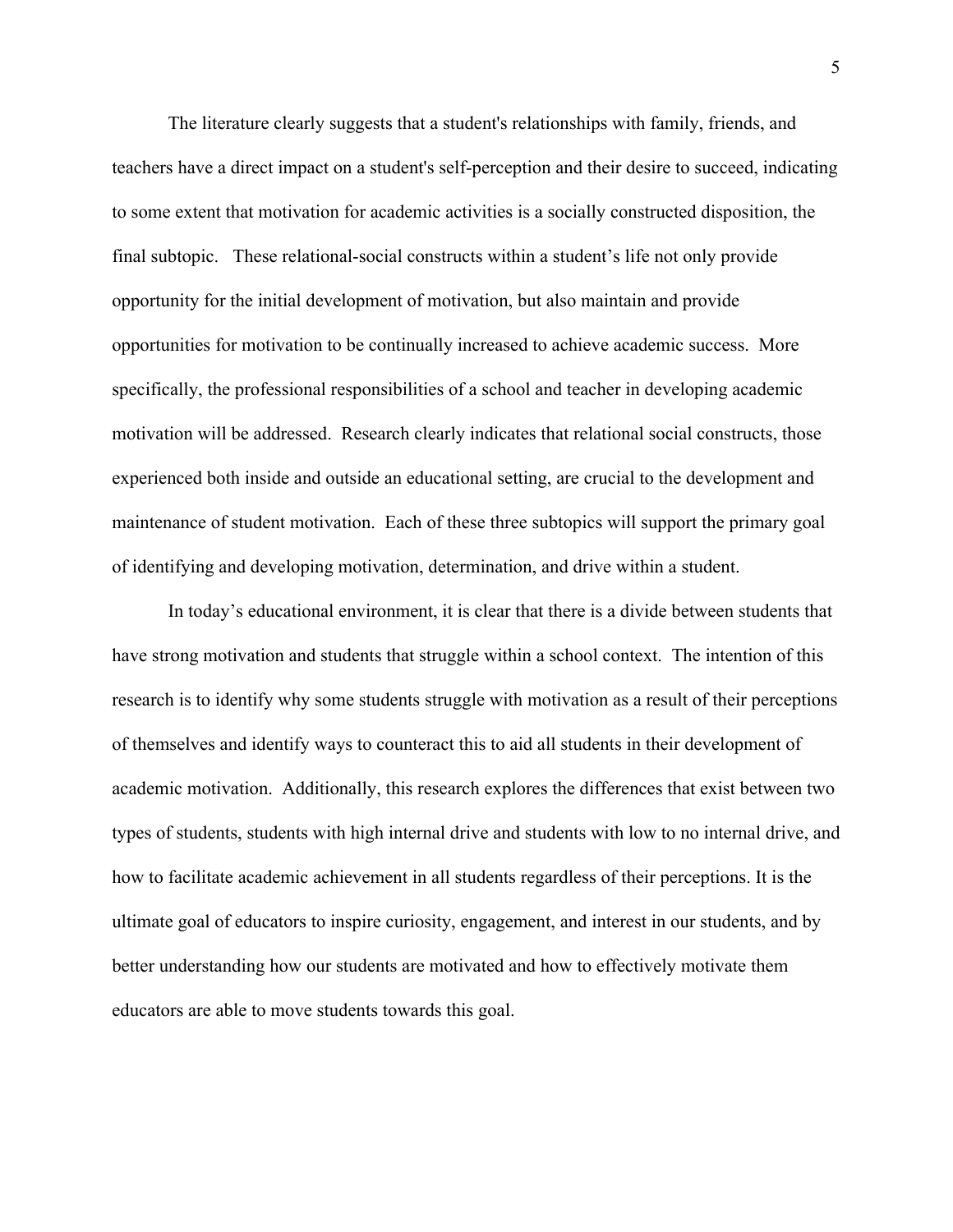# <span id="page-6-0"></span>**Definition of Terms**

For the purposes of this literature review, "motivation" refers to a student's desire to engage in academic tasks and expend effort with regard to their academics. Jackson and McNamara (2013) write, "motivation influences the learning process in which students engage... motivation is a multidimensional construct that subsumes a number of competent factors, such as interest, enjoyment, expectancies, and values" (p. 1037). All students have differing levels of motivation regarding academics, with amotivation being the most detrimental. Amotivation, lacking the ability or desire to engage in something, is key in examining motivation as amotivated students are unable to foresee behavioral consequences, or understand the motivation behind their engagement. Amotivation is linked to learned helplessness in students, which negatively impacts academic motivation, and students' intrinsic desire to pursue their education (Legault, Green-Demers, & Pelletier, 2006). When teaching students who are amotivated, teachers should understand that they are difficult to motivate and struggle in a formal academic setting whereas their peers who are not amotivated are able to identify behavioral consequences and pursue their academics with a significantly higher level of intrinsic motivation (Wiesman, 2012). This lack of engagement in education further reinforces the mindset of already amotivated students and makes classroom success less and less likely.

Self-efficacy is an essential component to students self-perception when it comes to academic motivation. According to Bandura (1977), self-efficacy relates to one's belief in their ability to meet specific performance measures through their own behavior. This concept reflects an individual's confidence in having control over their own motivation, behavior, and social environment whereas low levels of self-efficacy leads students to believe that failure is an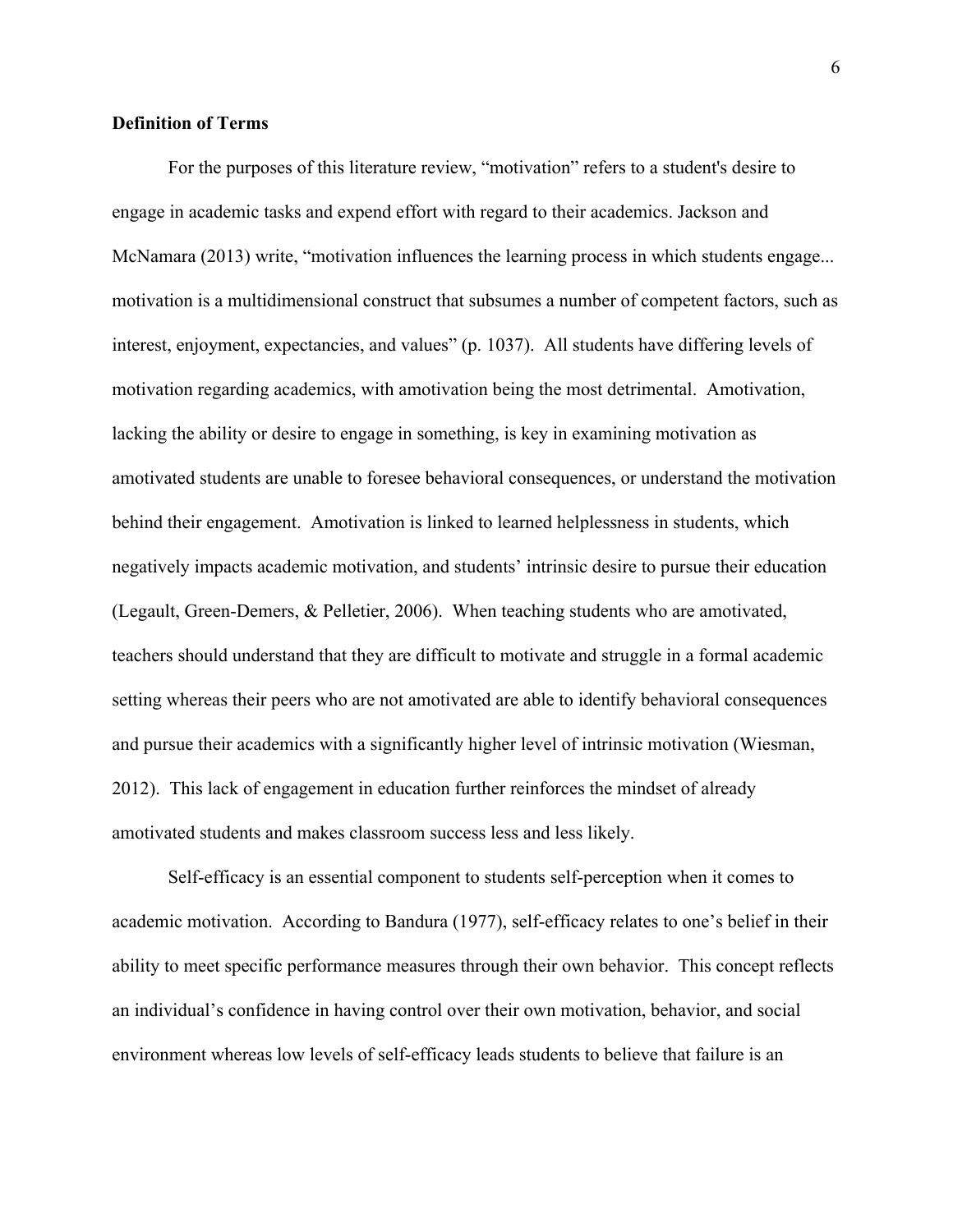automatic outcome (Legault, Green-Demers, & Pelletier, 2006). As a result, self-efficacy directly impacts students' self-perception and their ability to motivate themselves in academic pursuits. Additionally, self-efficacy can be further supported by one's perception of their own characteristics, self-confidence (Dinesh & Kiran, 2018; Usta, 2017). The goals that students pursue, the intensity by which they pursue those goals, and the likelihood of actually achieving their goals are all rooted in the concept of self-efficacy.

Differentiating between intrinsic and extrinsic motivation in an academic context is essential because in order for students to have a high level of intrinsic motivation, they must demonstrate high levels of self-determination which leads to success. Students with intrinsic motivation have a natural curiosity and desire to learn and absorb information, they are also determined to learn which aids in their academic pursuit (Wiesman, 2012). On the other hand, extrinsic motivation occurs when students receive either positive or negative external reactions which is intended to motivate them in their pursuit of academic learning however, the intended result of academic motivation is not always achieved (Legault, Green-Demers, & Pelletier, 2006).

The relationships found within a student's life are key in their ability to develop and maintain sustained motivation within an educational environment and can be defined as the relationships that exist surrounding and involving a student. The relational social constructs examined in this research will focus on three groups of individuals: parents, teachers, and peers. Each of these groups provide students with varying levels of modeling, support, and development of behaviors that will enhance student motivation. More specifically, two parenting approaches will be addressed, authoritative and authoritarian. For the purposes of this review,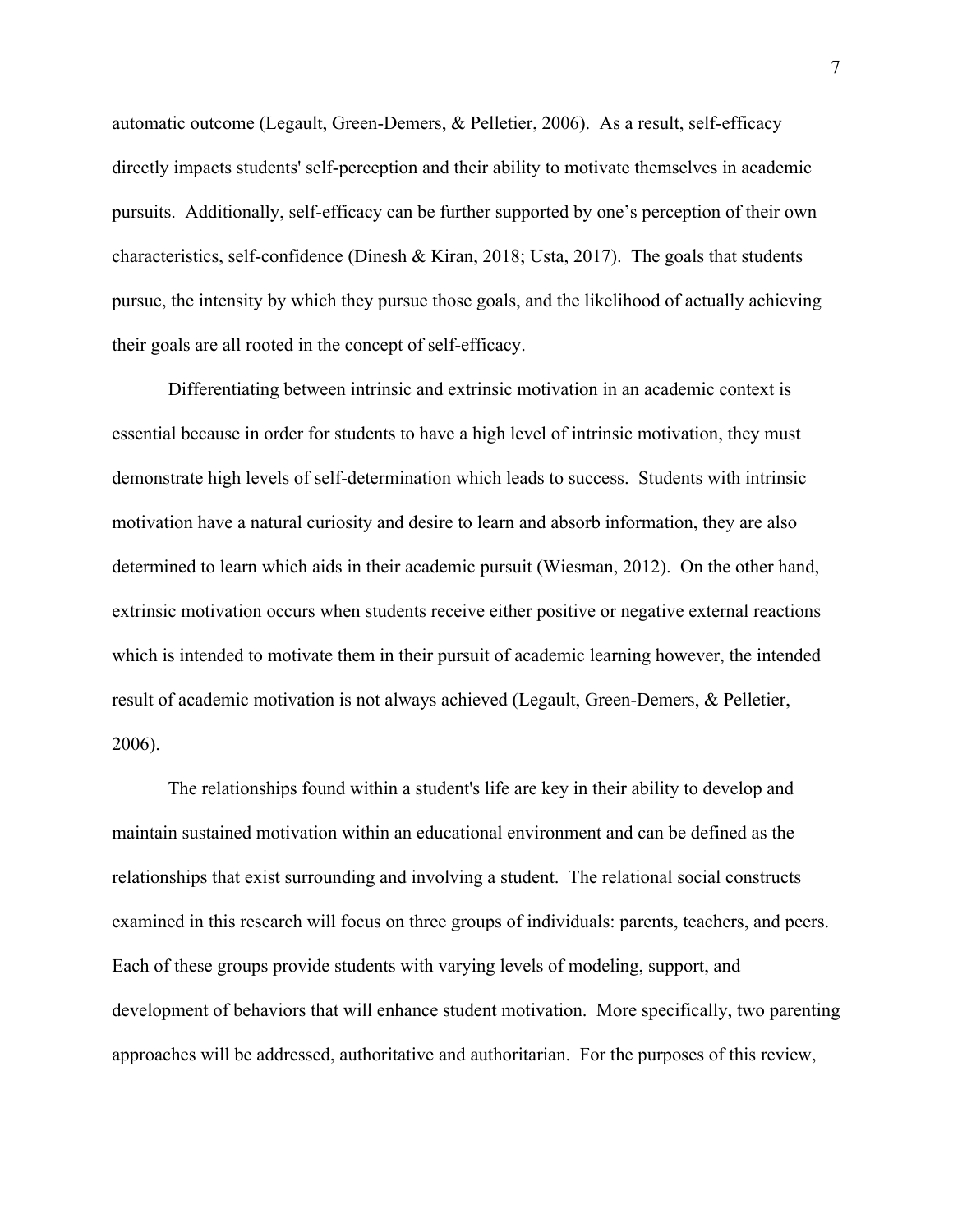these terms will be defined based on Baumrind's (1967, 1971) research which categorizes psychological autonomy as authoritative parenting and psychological control as authoritarian parenting (as cited in Grolnick & Ryan 1989). Research indicates the importance of social constructs on motivation, and as a result it is a fundamental area to address in order to fully understand why a student either lacks in or has an abundance of motivation (Wiesman, 2012; Legault, Green-Demers, & Pelletier, 2006).

Two pedagogical concepts that support the development of academic motivation are autonomy development and mastery orientation. Autonomy development encourages students' ability and desire to choose their own behaviors and actions. By developing autonomy in a classroom, a teacher not only develops students' overall level of self-sufficiency but also promotes their ability to learn independently. The second educational concept is mastery orientation. This is an approach where students develop complete mastery of a concept and skills. With mastery orientation, students' interest in continually increasing their own level of competency and abilities develops (Nayir, 2017). Utilization of these pedagogical approaches within a classroom directly impacts students' level of academic motivation by increasing their level of intrinsic motivation and self-efficacy.

#### <span id="page-8-0"></span>**Research Questions**

A review of the literature will answer the questions: What causes or catalysts exist to create amotivation and what impact does amotivation have on academic outcomes? What is the impact of a student's self-perception in academic motivation? What is the importance of relationships to a student's success? In what ways can the educational environment develop academic motivation in students? Finally, the overall question that will guide the research is: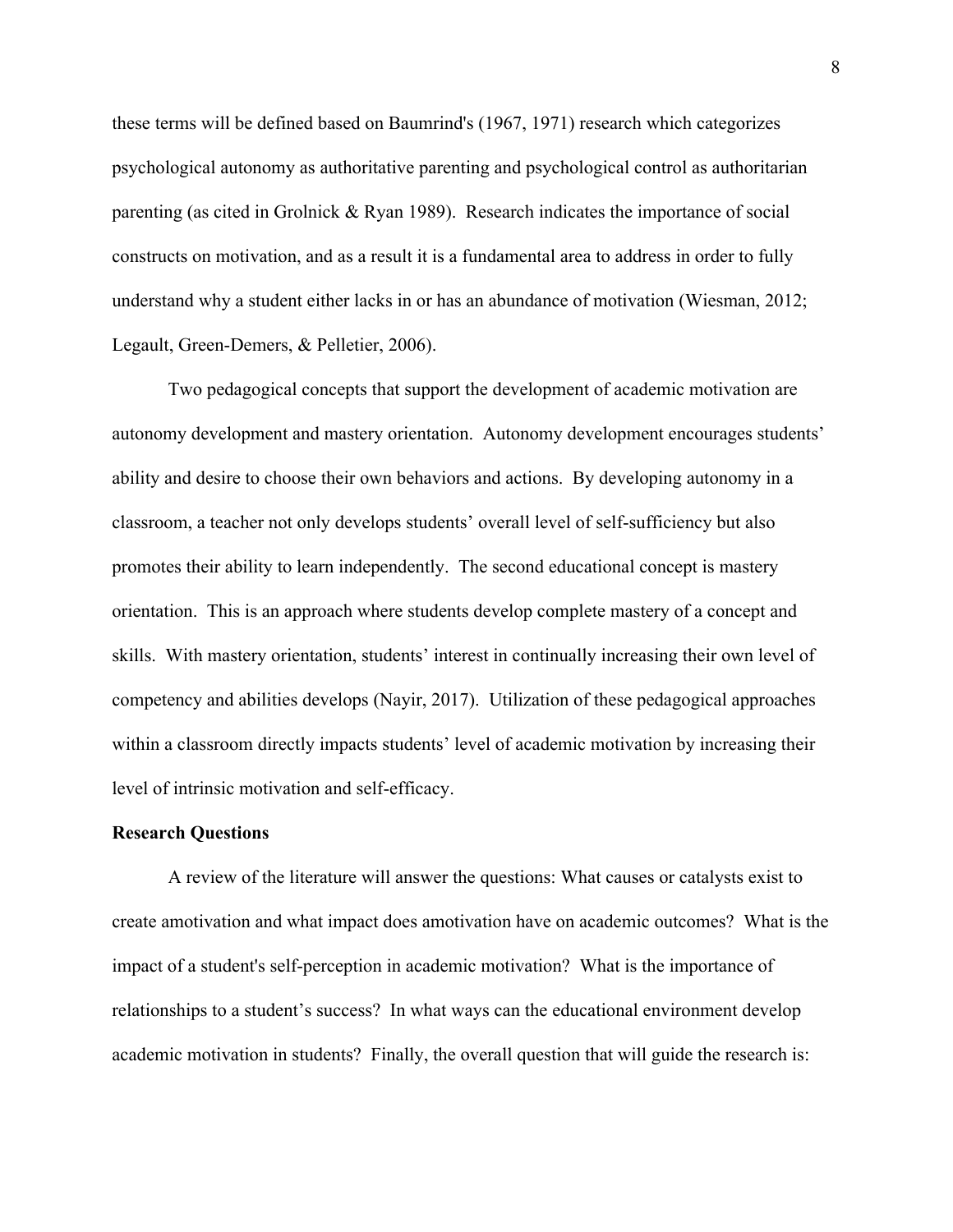What creates and underscores motivation and internal drive in students, and how do teachers support its development in the classroom?

The following literature review will provide teachers with an understanding of the factors which impact academic motivation, and what can be done within a classroom to encourage higher levels of motivation. By addressing first and foremost the causes of academic motivation, teachers will be able to ascertain why a student is lacking or excelling in motivation from a broad perspective, which will then impact their approach with the student. Additionally, methods that increase student motivation will be provided to support a teacher in their instruction.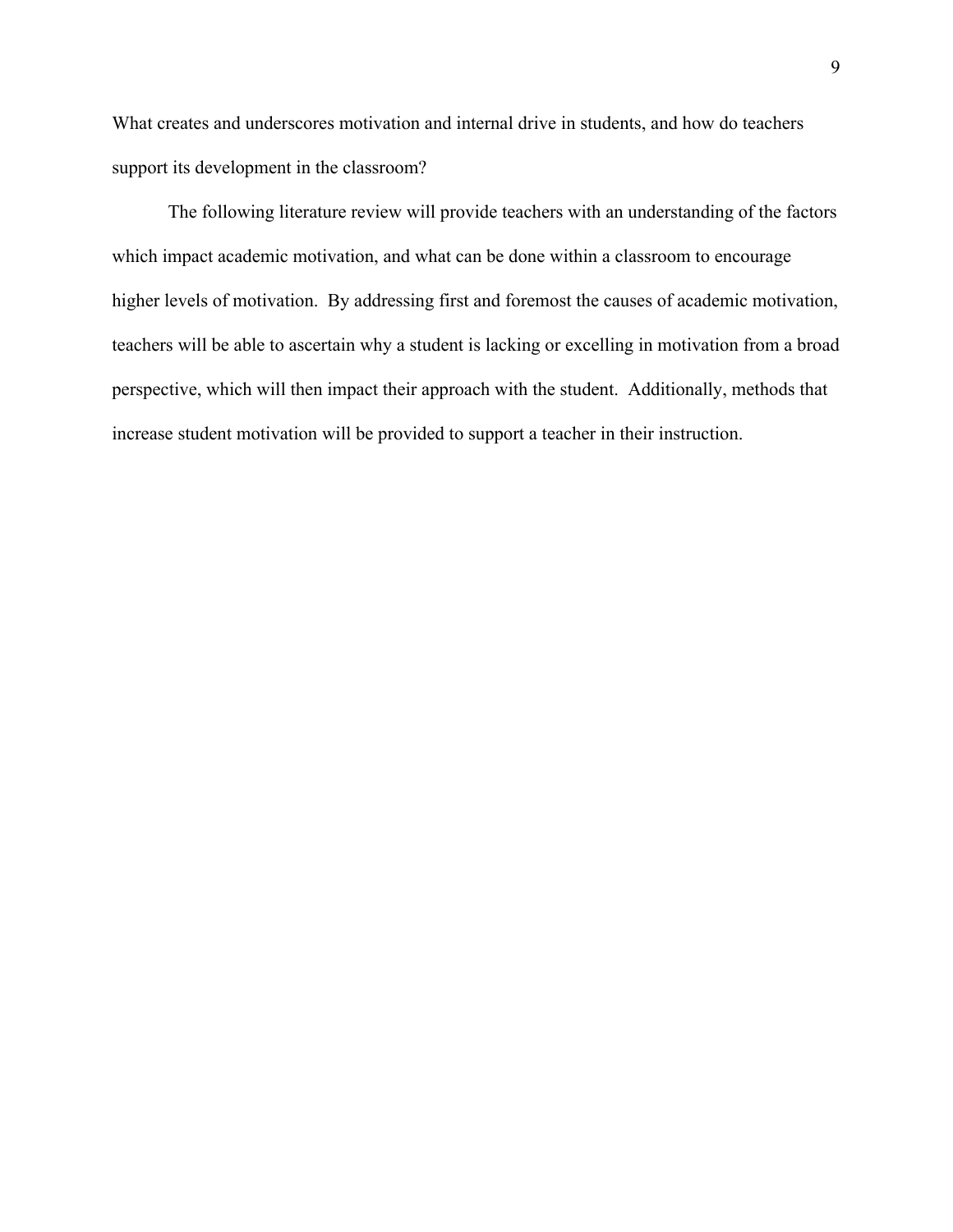#### **Chapter II: Literature Review**

<span id="page-10-0"></span>Initially, the research in this literature review focused on all components of motivation for students in a classroom setting. This search was narrowed to examine the impact of amotivation and self-efficacy as they relate to motivation, intrinsic versus extrinsic motivation, others' perspective on self and impact on motivation, developing motivation in students, and educational strategies shown to improve student engagement and sustained motivation. Research was gathered using the following databases: EBSCO MegaFILE, JSTOR, Academic Search Premier, ERIC, Teacher Reference Center, and PsychINFO to examine a variety of studies ranging from 1977 – 2018 and includes students and educators from a large variety of backgrounds and regions.

# <span id="page-10-1"></span>**Amotivation and Self-Efficacy**

#### <span id="page-10-2"></span>*Amotivation*

The continued development of motivation in an academic setting is a necessary component of developing a successful student. Motivation can be defined as academic participation that has the strongest influence on student performance, or in its simplest form, motivation is an action for a corresponding action (Francis, Goheer, Haver-Dieter, Kaplan, Kerstetter, & Kirk et al., 2004; Usta, 2017). Motivation encompases everything that moves an individual or in this case, a student, and it includes the initial drive toward an activity or behavior as well as sustained effort to the completion of that activity or behavior (Thorkildsen, Nicholls, Bates, Brankis, & DeBolt, 2002; Usta, 2017). More extensive development and research on motivation, specifically with relation to academics, began to develop in the early 19th century and has developed into a main concern of educational research.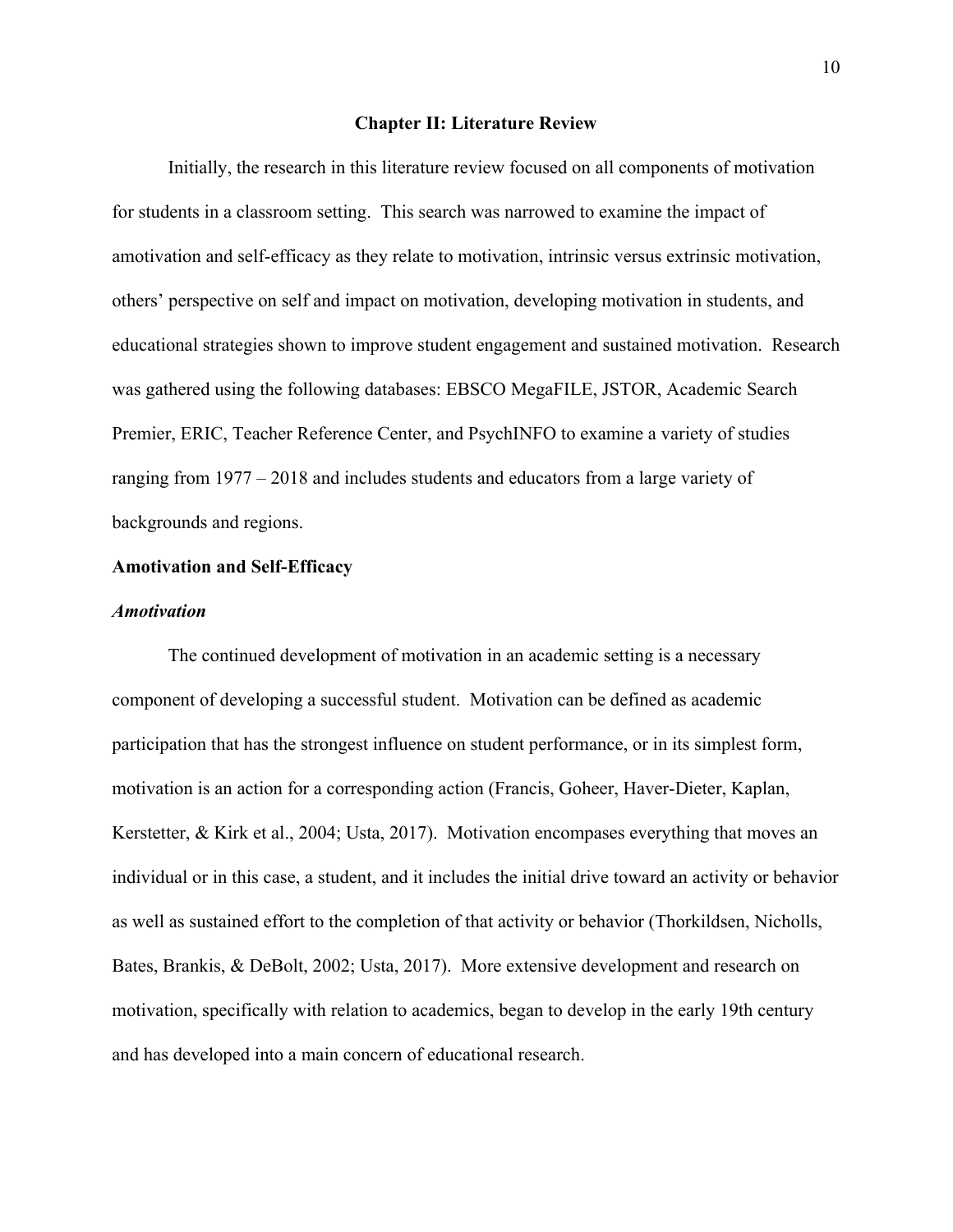When a student finds value in an activity or behavior, they are likely to persist even if they may not enjoy it, they are motivated. It is the value a student perceives from a learning task that solidifies the meaning behind difficult or demanding activities and encourages the student to persist. This persistence then increases their ability beliefs and further supports the development of their academic motivation. The student's level of perceived value associated with a task at hand can be solely personal, impacted by their social surroundings, or even situational. Regardless of its source, the perceived value a student has toward academic activities is central to their ability to persist rather than develop the belief academic activities are unappealing and a waste of time (Cheon & Jang, 2012; Shen, McCaughtry, & Martin, 2008; Pelletier, Legault, & Green-Demers, 2006; Murdock, 1999). Inversely, a lack of motivation can begin to develop from the act of devaluing academic work by students, educators, peers, and families, which will lead to motivational problems, and ultimately, a complete lack of motivation, or amotivation.

If motivation can be characterized as an action, amotivation can be defined as inaction (Pelletier, Legault, & Green-Demers, 2006). According to studies by Alivernini and Lucidi as well as Legault, Green-Demers, and Pelletier (2011, 2006), an amotivated student is a student with little or no desire to perform academic tasks and who often feels as though they cannot control or change their academic future. These students are unable to predict not only the consequences of their behavior, but they also fail to understand the motivation behind why they are behaving in such a way. Since amotivated students cannot see the relationship between their behavior and the outcome of their behavior, they view their own behavior as something out of their power to control. Therefore, the concept of amotivation has been linked to the idea of learned helplessness (Deci & Ryan, 1985, 2002; Legault, Green-Demers, & Pelletier, 2006).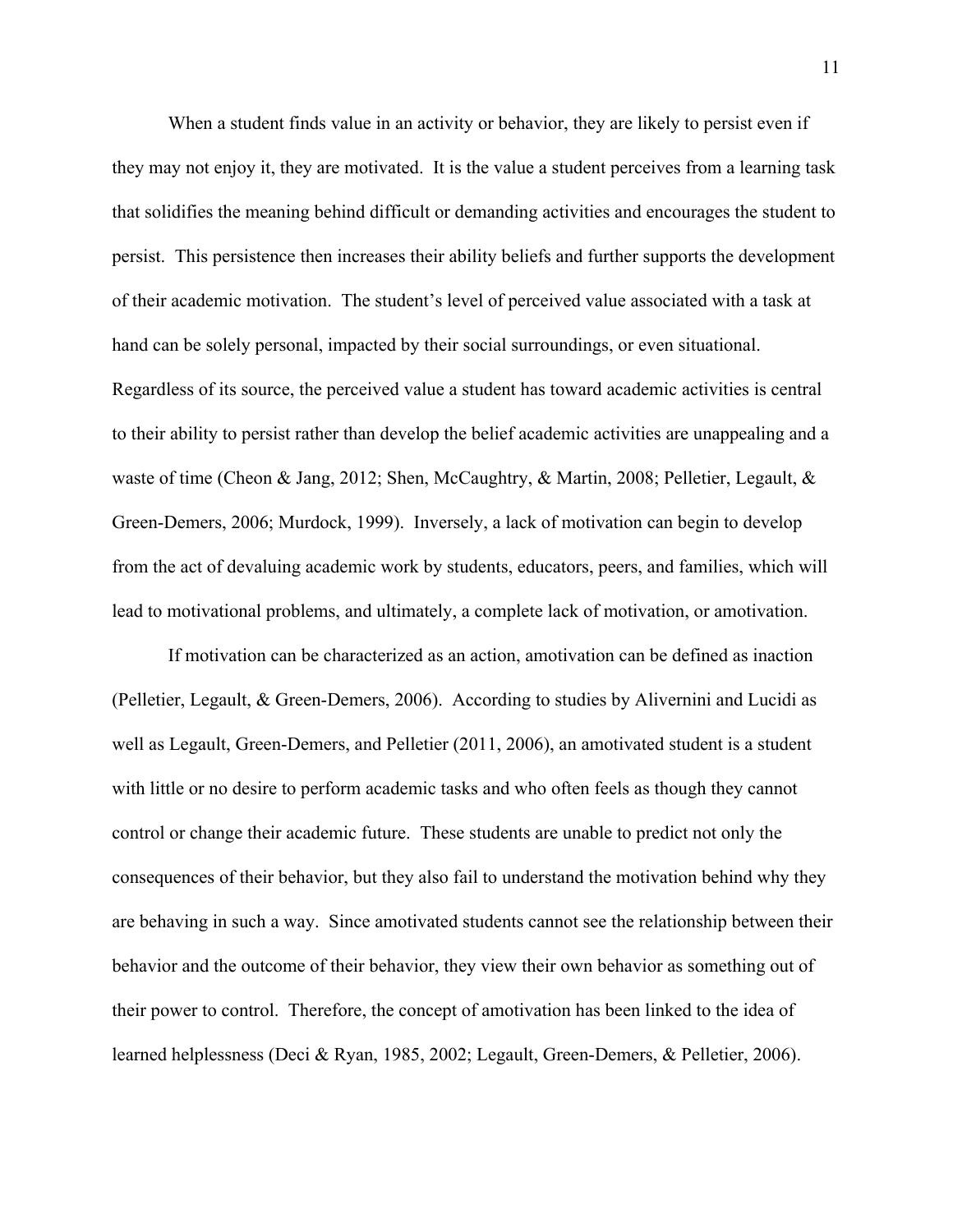Amotivation most often develops when students perceive a lack of value placed on an academic task.

Amotivation is a strong predictor of whether a student will graduate highschool, which is concerning due to the widely held belief that when high-school students drop out it is detrimental for both the student and society. High-school dropouts will have educational deficiencies that will limit their economic and social wellbeing for the rest of their lives, and the most impactful challenge on high-school dropouts is difficulty finding steady and adequate-paying employment over the course of their entire lifetime because they are lacking in academic skills. In fact, research done by Alexander, Entwisle, and Horsey (1997) found that employment rates are almost twice as high for high-school graduates than non-graduates. Additionally, for high-school dropouts who do find employment, they earn an average of 12% - 18% less than their high-school graduate counterparts. These disadvantages then continue to develop as high-school dropouts have less opportunity to pursue additional education and remain competitive within the job market, resulting in a decrease of expected lifetime earnings by approximately \$250,000. Additionally, research indicates that high-school dropouts are more likely to develop mental and physical health problems, engage in illegal activities, and are dependent on welfare and public assistance (Brenner, 1976; Alexander, Entwisle & Horsey, 1997; Rumberger, 1987; Fan & Wolters, 2014, p. 22-23). Dropping out of high-school presents not only individual challenges to the student, but also costs society at large as these individuals often grow increasingly dependent on social services (Brenner, 1976). As amotivation directly predicts high-school dropout rates, it must be addressed in a classroom setting in order to increase academic achievement and prevent high-school dropout.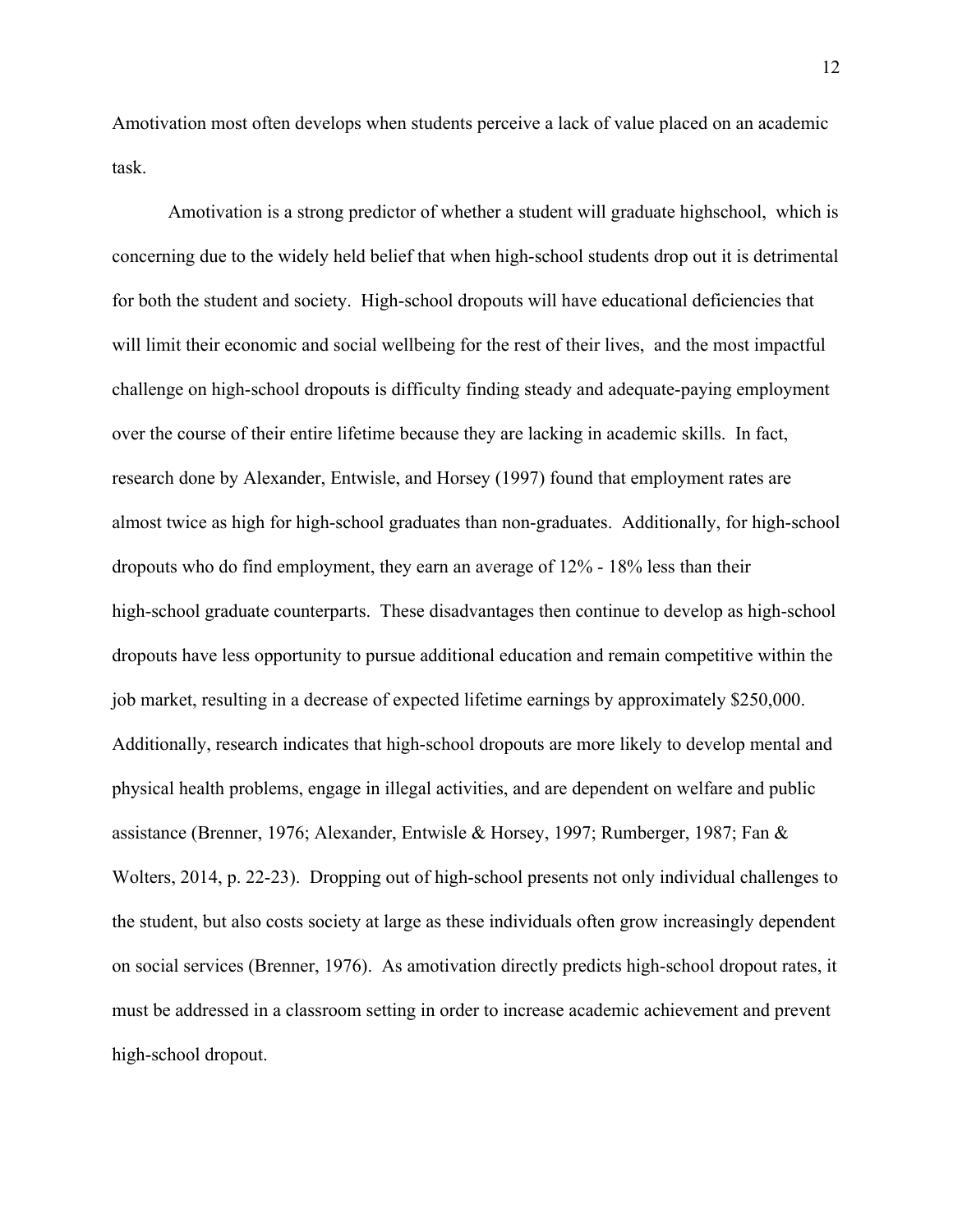**Self-Determination Theory.** Regardless of students' awareness of the requirements in an academic setting, amotivated students believe that they cannot maintain or initiate the effort to complete an academic task and that they cannot control or predict the outcome. Without an internal belief in one's abilities, these students will not succeed in an educational environment (Legault, Green-Demers, & Pelletier, 2006). Self-Determination Theory, rooted in Bandura's theory of self-efficacy, was developed by Deci and Ryan (1985) to explain the internal beliefs formed by students pertaining to the relationship between their effort and outcomes. Within this theory, students are believed to have three basic psychological needs: autonomy, competence, and relatedness. Autonomy is rooted in one's ability to feel in control of their surroundings, competence relates to their belief in their own abilities, and relatedness is defined by one's sense of social belonging (Ryan & Deci, 2000). A student develops self-determination as they experience increased autonomy, competency, beliefs, and relatedness or belonging which helps them to understand the behaviors they are engaging in and the relationship between effort and learning outcomes.

According to SDT, one component of self-determination is the extent to which they are motivated intrinsically or extrinsically. Intrinsic motivation represents the highest form of self-determination because it represents behaviors taken freely and without external pressure, whereas extrinsic motivation represents the lowest form of self-determination as it is rooted in action due to external factors or reasons. Amotivation could theoretically fall anywhere on the spectrum depending on the extent of a student's belief in their ability, however amotivated students are rarely intrinsically motivated (Pelletier, Legault, & Green-Demers, 2006 & Deci & Ryan, 1985). An amotivated student is a student who believes that there are external factors at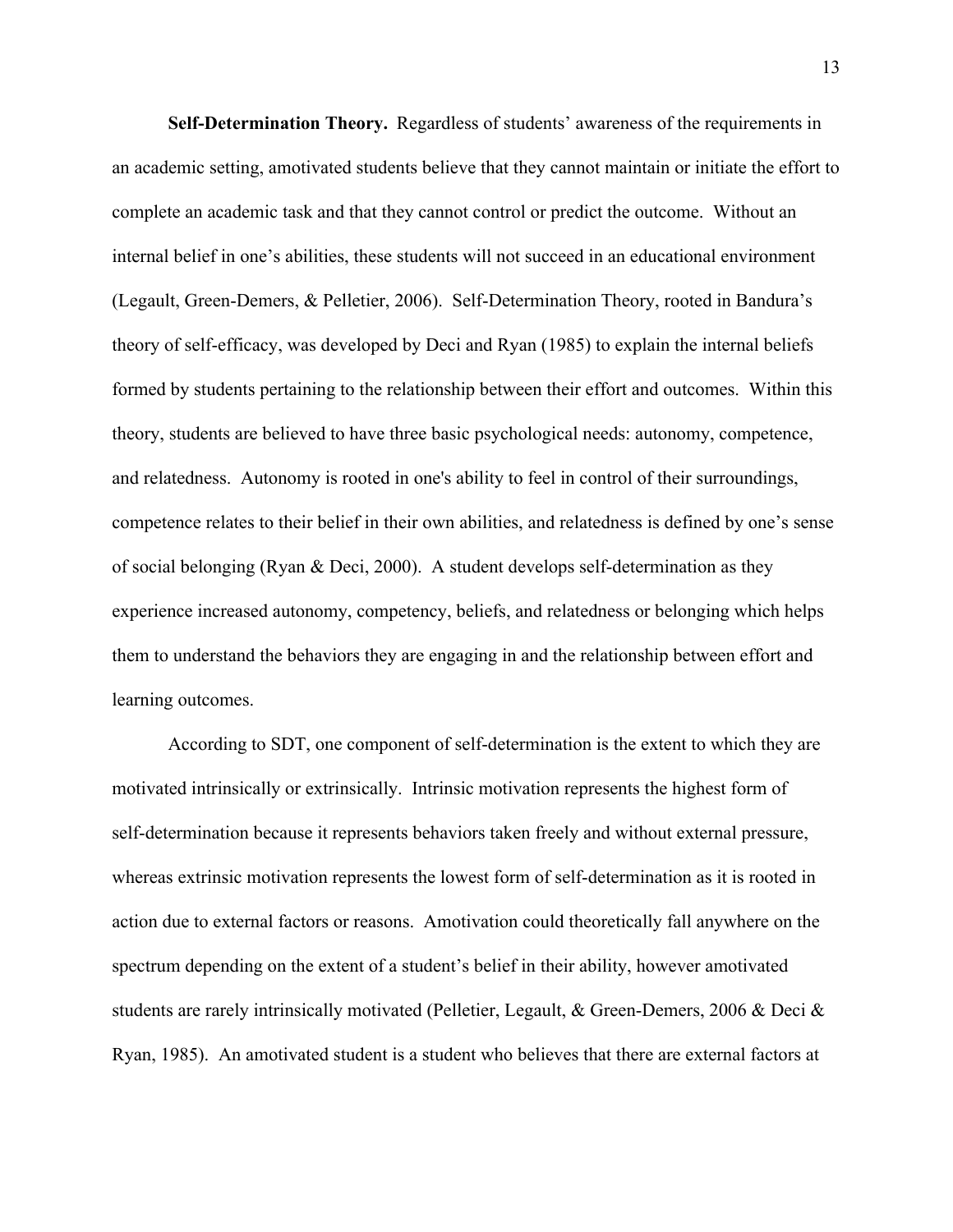play that control the end result, even their destiny. As a result, they feel a lack of control and helplessness which prohibits their ability to remain motivated and persistent in the classroom (Janosz, 2000; Deci & Ryan, 1985, 2002; Pelletier, Legault, & Green-Demers, 2006). Regardless of a student's existing level of motivation, the development of self-determined behavior through intrinsic motivation is critical in combating amotivation.

**Characteristics of an Amotivated Student.** The four key components of amotivation identified include a lack of belief in their own effort, lack of belief in their own ability, the unappealing nature of academics in their view, and finally a lack of value that they see on the academic task (Legault, Green-Demers, & Pelletier, 2006). These components translate into an amotivated student who fails to act entirely, or they act without intentionality or reason. For example, they don't see the reason for why they need to go to school or even participate in class. This internal lack of belief in one's own ability drives amotivation and most importantly, academic disengagement (Cheon & Reeve, 2015, p. 100; Pelletier, Legault, & Green-Demers, 2006, p. 568). A lack of engagement in an academic setting leads directly to discontentment and will hinder the student's ability to be productive.

Amotivation is an internal state that has powerful external signs and consequences. Students who are amotivated detach from their academics due to a lack of desire, or even ability to exert effort. These students view academics as unimportant in life and find the educational setting boring. As a result, it cannot be a surprise that an amotivated student feels as though they cannot invest effort, or it is fruitless to do so, and will frequently be late for class or skip all together. If they do show up for class, this student will passively go through the motions rather than actively engaging with the content or they will simply sleep (Cheon & Reeve, 2015, p. 99;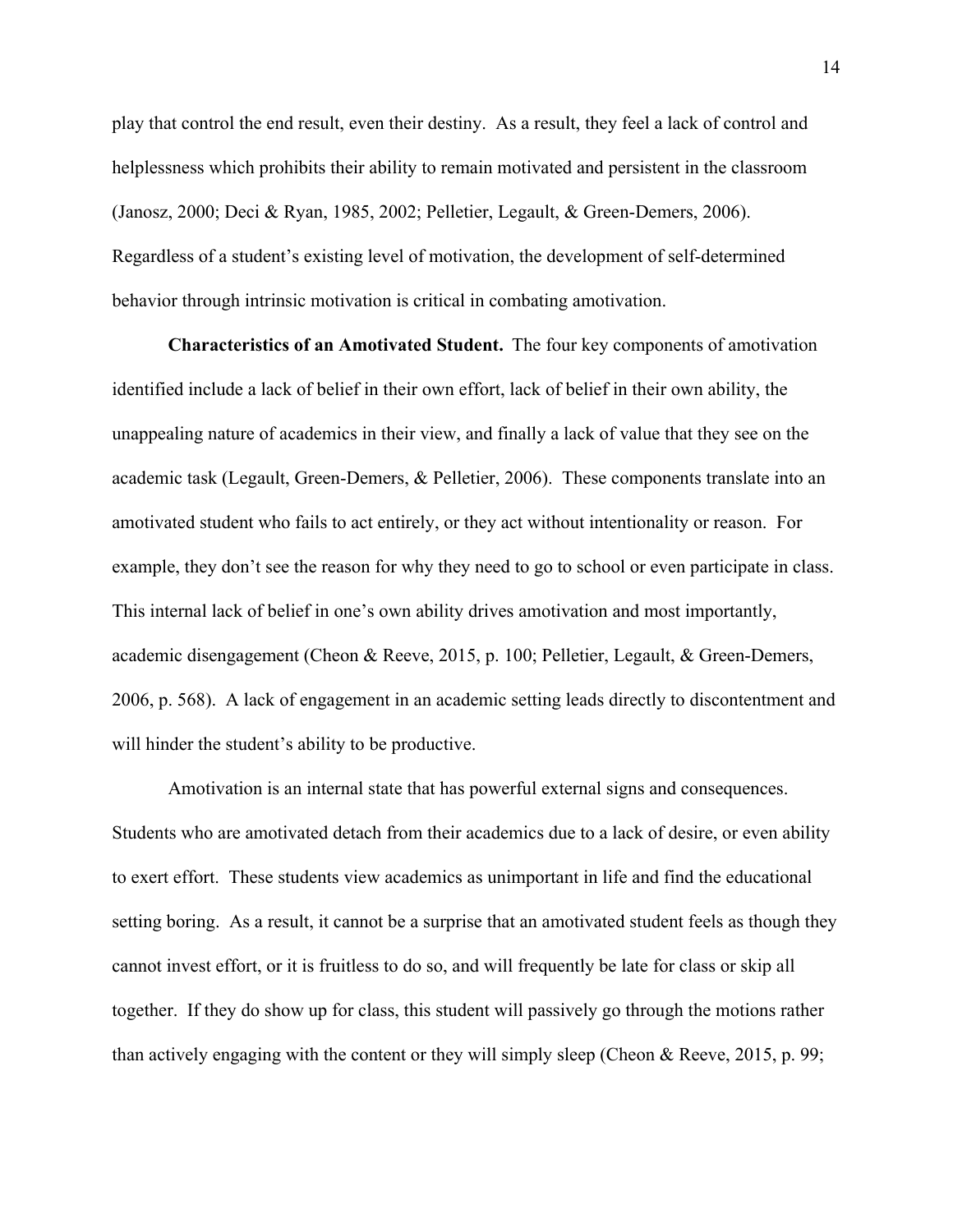Vallerand, Pelletier, Blais, Briere, Seenecal, & Vallieres, 1993; Ntoumanis, Pensgaard, Martin, & Pipe, 2004). In its most severe forms, an amotivated student has great psychosocial challenges adjusting to college, a substantially higher level of stress surrounding academic activities and in some cases, they drop out of high-school all together (Baker, 2004; Vallerand & Bissonnette, 1992; Vallerand, Fortier, & Guay, 1997). These behaviors associated with amotivation lead directly to detachment, avoidance behaviors, and poor performance in an academic setting (Pelletier, Legault, & Green-Demers, 2006, p. 569).

# <span id="page-15-0"></span>*Self-Efficacy*

Students' level of self-efficacy is a key indicator of whether or not they will be motivated to pursue success in their academic education. According to Bandura's (1977, 1982) notion of self-efficacy and Skinner, Wellborn and Connell's (1990) theory that students have pre-existing expectations about their ability to apply strategies and behaviors to execute a task, students who have a higher level of self-efficacy have been proven to demonstrate more ambition and a belief in themselves to accomplish tasks regardless of their skill level (Bandura, 1991). Students who demonstrate low levels of self-efficacy believe failure to be their automatic outcome regardless of their skill level or support put in place in an academic setting. Furthermore, when they do experience failure they attribute this failure to their level of competence which further harms their self-efficacy (Patrick, Skinner, & Connell, 1993; Wigfield, 1988; Legault, Green-Demers, & Pelletier, 2006). In a school setting when learning new concepts, high self-efficacy distinguishes students with strong levels of perseverance from students who truly believe they are incapable.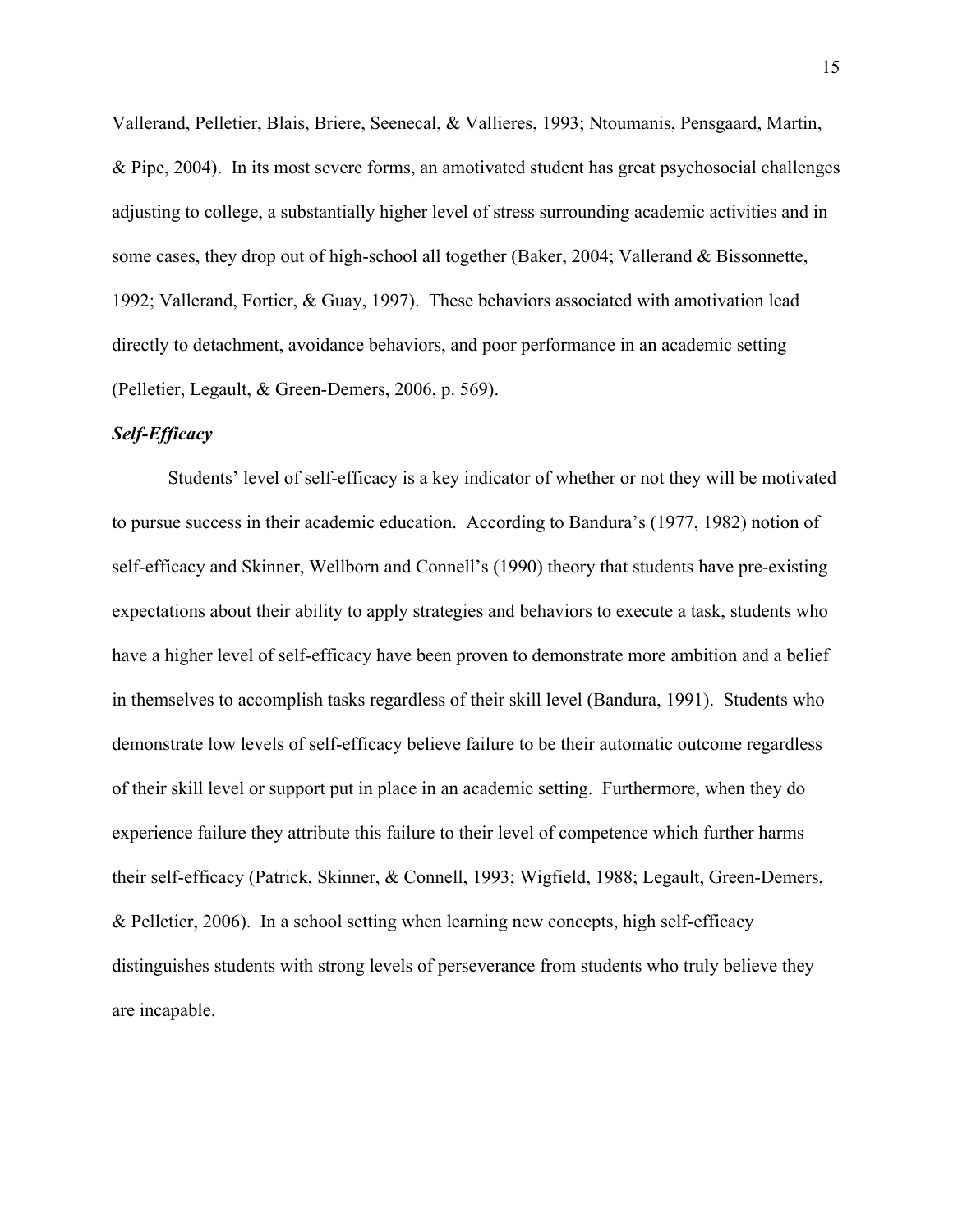Self-efficacy represents students' judgement of their own capabilities to start and execute actions or attain goals, and influences the amount of effort and persistence students place on academic tasks. Self-confidence focuses on one's perception regarding their thoughts, actions, and feelings, going beyond self-confidence as it focuses on their perception of their own potential or innate ability to succeed regardless of the skills they may possess (Bandura, 1986; Bong & Skaalvik, 2003; Farmer, 2018). High levels of self-efficacy lead to the pursuit of greater challenges as these students have an innate belief that they are able to perform at a high level and acquire new skills regardless of their current skill set. On the other hand, students with low-self-efficacy believe that they are incapable of performing at anything but a low level academically, leading to even greater amounts of academic detachment (Schunk, 1991; Legault, Green-Demers, & Pelletier, 2006). It is important to note that self-efficacy goes beyond self-concept which is simply one's point of view on the characteristics they possess. Self-efficacy centers around the belief in one's ability, regardless of their characteristics or the effort put forth. Without sufficient self-efficacy students will be unmotivated to perform academically (Byrne, 1984; Usta, 2017).

Identifying students with high self-efficacy requires an educator to look beyond a students' performance and actions but at their rationale and pursuit for success within the classroom. The primary difference that sets students with high self-efficacy apart is the belief that they possess the potential to succeed, and that belief is not based on the skills that they have but simply who they are as a person and student (Usta, 2017). This means that students who have higher self-efficacy are also willing to exert more effort without the stress and anxiety felt by students with low self-efficacy because they do not fear failure, they believe they are innately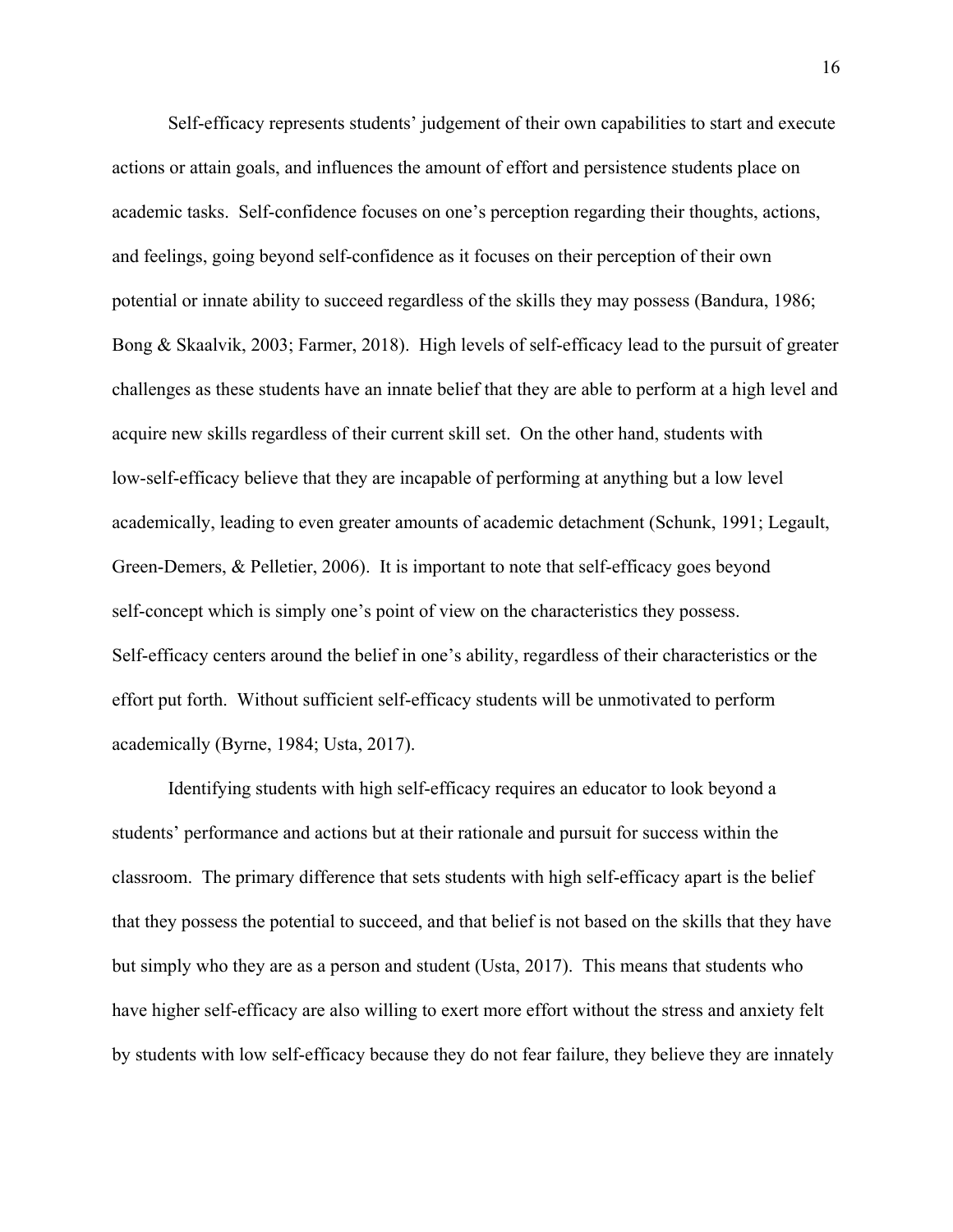capable (Farmer, 2018). These students don't shy away from a challenge and do not view failure as a defining characteristic even when they experience it.

Students with a poor belief in their ability, a low self-efficacy, are often referred to as having low academic self-esteem. This mindset leads to poor academic performance which is further reinforced by negative academic behaviors and amotivation. These behaviors include avoiding academic tasks both inside and outside the classroom, skipping or sleeping through class, and frequent tardiness, regardless of the external interventions used. As a result, research conducted by Alivernini and Lucidi (2011) as well as Legault, Green-Demers, and Pelletier (2006) clearly conclude that low self-efficacy is a driving force to academic disengagement and academic failure. Additionally, it was found that when students demonstrate poor academic performance as well as lower self-efficacy at the beginning of the year it is a strong predictor of continued poor performance throughout the entire school year (Legault, Green-Demers, & Pelletier, 2006). This is further reinforced by the findings that students with low-self efficacy believe their poor academic performance is permanent and regardless of the effort they put forth, they cannot change it (Boggiano et al., 1992; Chouinard, 2001; Alivernini & Lucidi, 2011; Legault, Green-Demers, & Pelletier, 2006). When students doubt their own self-efficacy, they visualize failure occurring in their academic pursuits and are found to dwell on any number of things that could go wrong should they engage (Bandura, 1994; Pelletier, Dion, Tuson, & Green-Demers 1999). As a result, when these students encounter obstacles within the classroom, they have pre-existing self-doubt in their own ability and therefore reduce effort and eventually give up which leads directly to amotivation.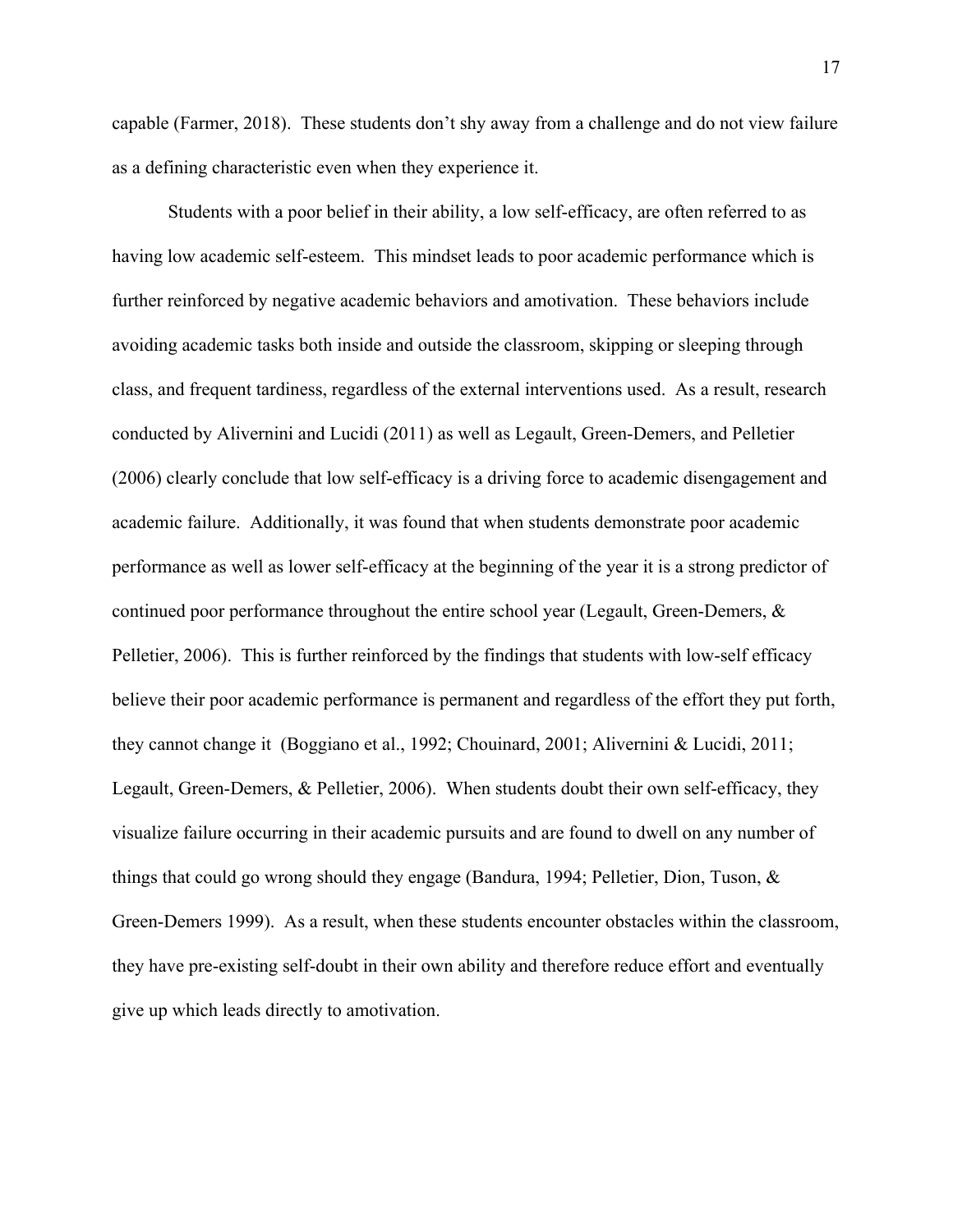According to Dinesh and Kiran (2018) behavioral scientists have concluded that some individuals have a strong desire for achievement whereas others do not. When students have a strong self-efficacy, they are confident in their ability to succeed and therefore demonstrate stronger levels of achievement. This leads directly to an increase in motivation which has a direct impact on student success (Legault, Green-Demers, & Pelletier, 2006; Usta, 2017). Ultimately, students who feel good about themselves and their own abilities are most likely to succeed within an academic setting, which in turn further develops and increases their level of self-efficacy (Dandy & Nettelbeck, 2002; Eshel & Kohavi, 2003; Dinesh & Kiran, 2018). By experiencing the development, encouragement towards, modeling of, and support of self-efficacy inside and outside the classroom, students will better comprehend how to succeed in their academics (Hodis, Johnston, Meyer, McClure, Hodis, & Starkey, 2015). Therefore, students who are supported in their interpersonal relationships have greater levels of self-efficacy not only because research shows these students feel better about themselves and their abilities but also because it has been encouraged and modeled to them.

Students' belief in their own ability is directly linked to their own academic expectations (Fan & Wolters, 2014). This innate belief in oneself is strongly impacted by experiences and interpersonal relationships both inside and outside of the school. According to Bandura's Social Cognitive Theory (1997), students observe, imitate, and model individuals around them. When they are not able to witness individuals with high levels of self-efficacy outside of school, they are much more likely to exhibit poor self-efficacy within school. This is especially true if individuals around students attribute luck to someone's success. Students who view luck to be a strong predictor of their academic ability, have low levels of self-efficacy and a lack of belief in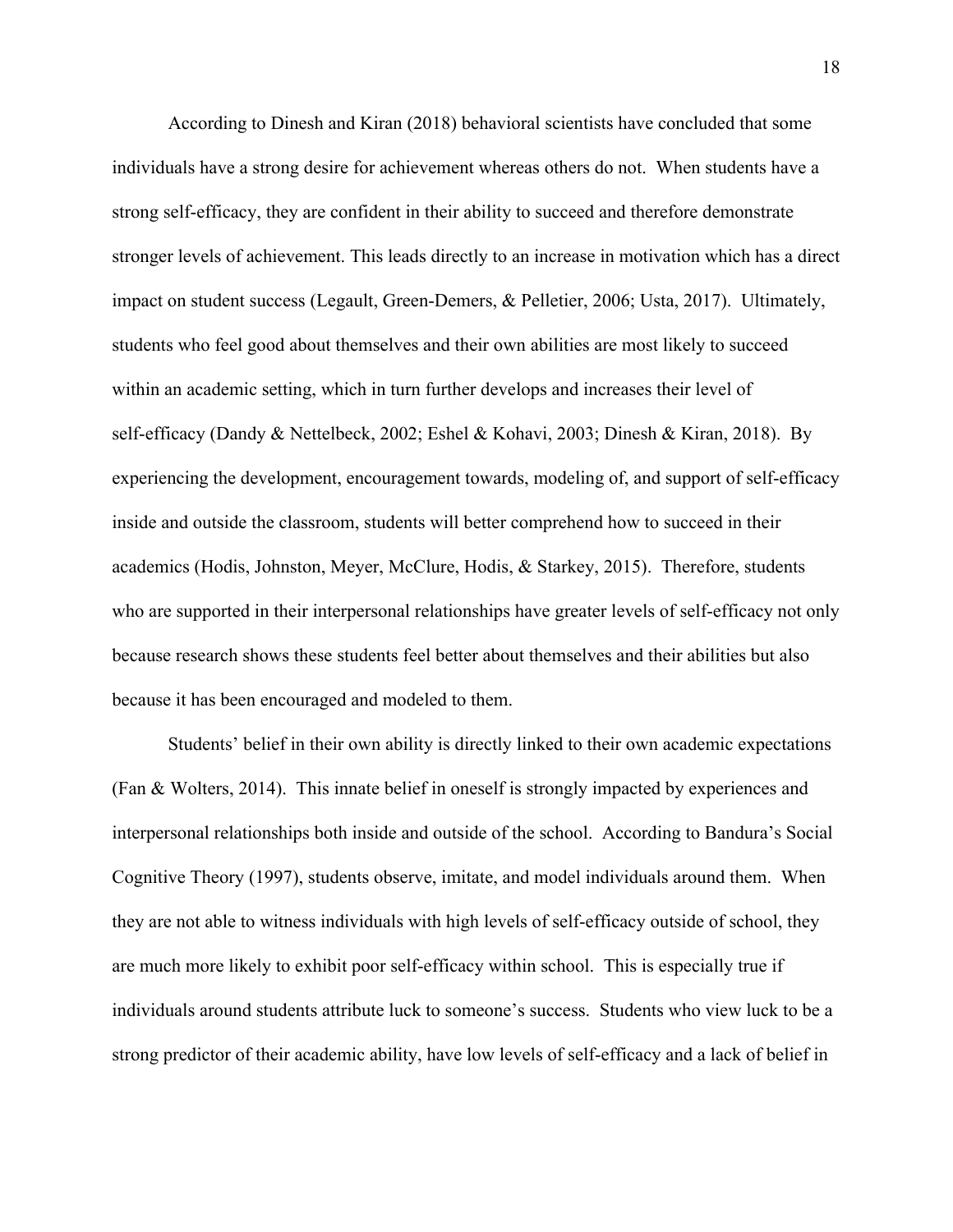their own ability (Hodis, Johnston, Meyer, McClure, Hodis,, & Starkey, 2015; Zhou & Urhahne, 2013). Students' belief in their own academic capabilities as well as having others who have belief in their own capabilities increases the likelihood of students believing in their own ability to affect outcomes.

**Fixed and Growth Mindset.** The foundation of self-efficacy is rooted in the student's perception of their ability, and how it can or cannot be impacted by the effort they put forth. Psychologist Carol Dweck (2006) first labeled fixed and growth mindsets in order to describe the beliefs people have surrounding their learning and intelligence and whether or not they have the ability to impact these things. Students who possess a fixed mindset believe that they are born with certain abilities and that they cannot be changed. On the other hand, students who possess a growth mindset believe that their abilities have the potential to develop and change with time and practice. Fixed mindsets lead to a confidence crisis and deeply rooted doubts about one's abilities as it is assumed that people cannot change or improve in order to achieve success, which leads directly to low student achievement. Additionally, students with a fixed mindset believe failure to be a source of shame whereas students with a growth mindset view failure as a challenge to be overcome (Brown, 2015; Buckingham, 1999; Dweck, 2008). This fixed mindset then negatively impacts a student's level of self-efficacy by demonstrating to the student that regardless of how much effort put forth, their abilities cannot be changed. On the other hand, when their self-efficacy is high, they have a strong belief in their abilities, believing that effort equals success, and a growth mindset develops.

A student's mindset within a classroom setting directly influences their learning behaviors as it either supports or hinders self-efficacy. For example, a student with a fixed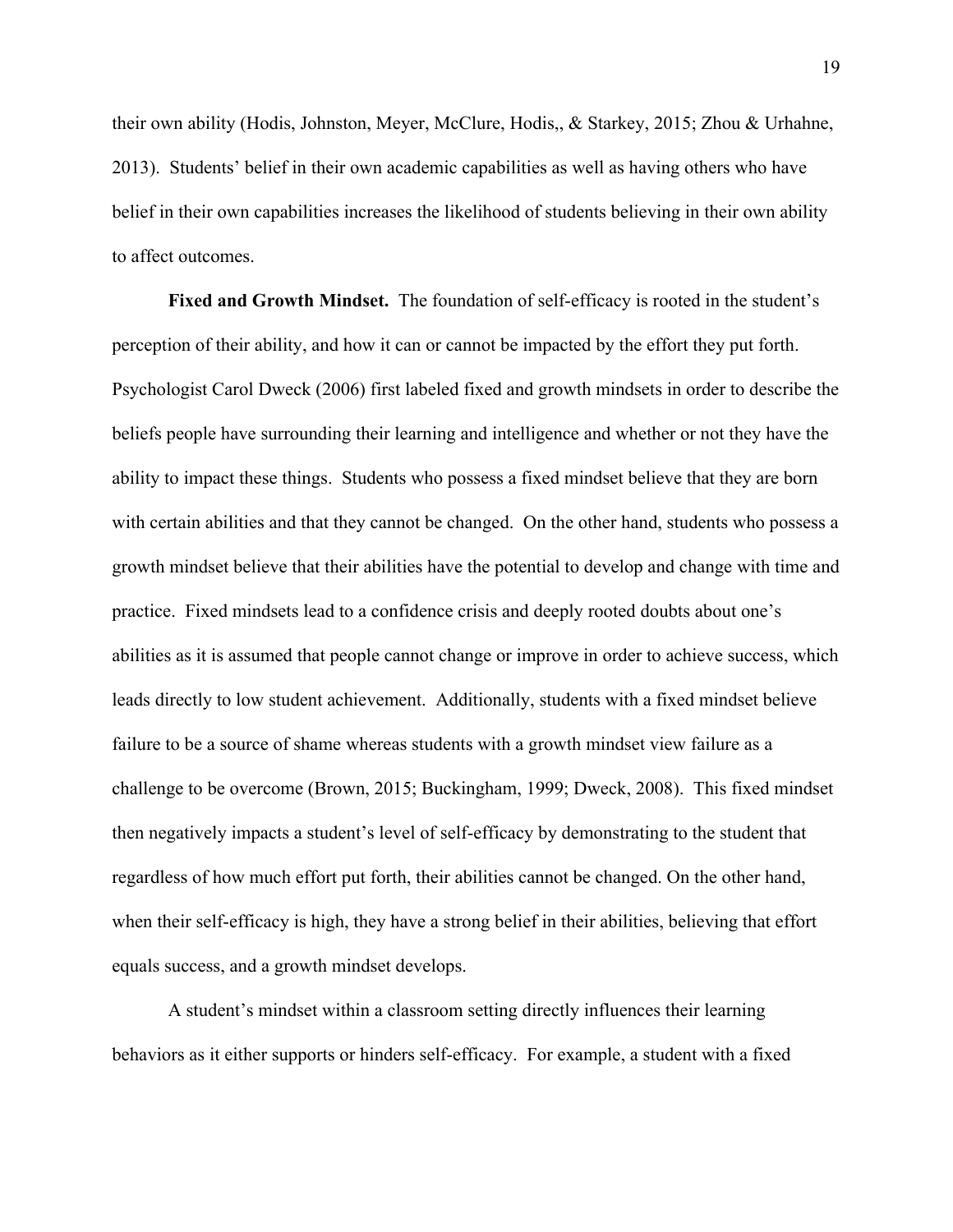mindset, believing their intelligence and ability is predetermined, will be less likely to apply effort toward their learning (Dweck, 2006). As a result, it is essential that teachers build a classroom culture that centers around developing growth mindsets and most importantly, self-efficacy in students (Robinson, 2017). Often, students are told how smart and intelligent they are in order to encourage motivation; however, this only encourages a fixed mindset as it reinforces the idea that you must be smart, gifted, or possess natural skill in order to succeed. It is students who learn to value growth and not fear failure who have a growth mindset, they recognize that ability can be changed and what they are capable of is not only because they are smart and intelligent. A growth mindset can be achieved by experiencing high expectations, flexibility, strong relationships, independence, and constructive feedback within the classroom (Brock and Hundley, 2018; Hochanadel & Finamore, 2015, p. 48; Dweck, 2006; Murphy & Dweck, 2010; Dweck, 2008). In order to positively influence self-efficacy, students must learn to view themselves as unfinished, so they are encouraged to remain persistent in their learning which supports self-efficacy development and will improve academic performance.

#### <span id="page-20-0"></span>**Intrinsic Versus Extrinsic Motivation**

Alongside amotivation, intrinsic and extrinsic motivation are driving forces that guide student behavior within the classroom. Intrinsic motivation can be defined as behavior that is performed out of enjoyment or self-gratification. On the other hand, extrinsic motivation is behavior that is performed based on an external factor, or in order to gain something (Ryan & Deci, 2000). Within an academic setting, the goal is to create an environment that not only fosters, but also creates intrinsic motivation in order to develop students with sustained academic motivation.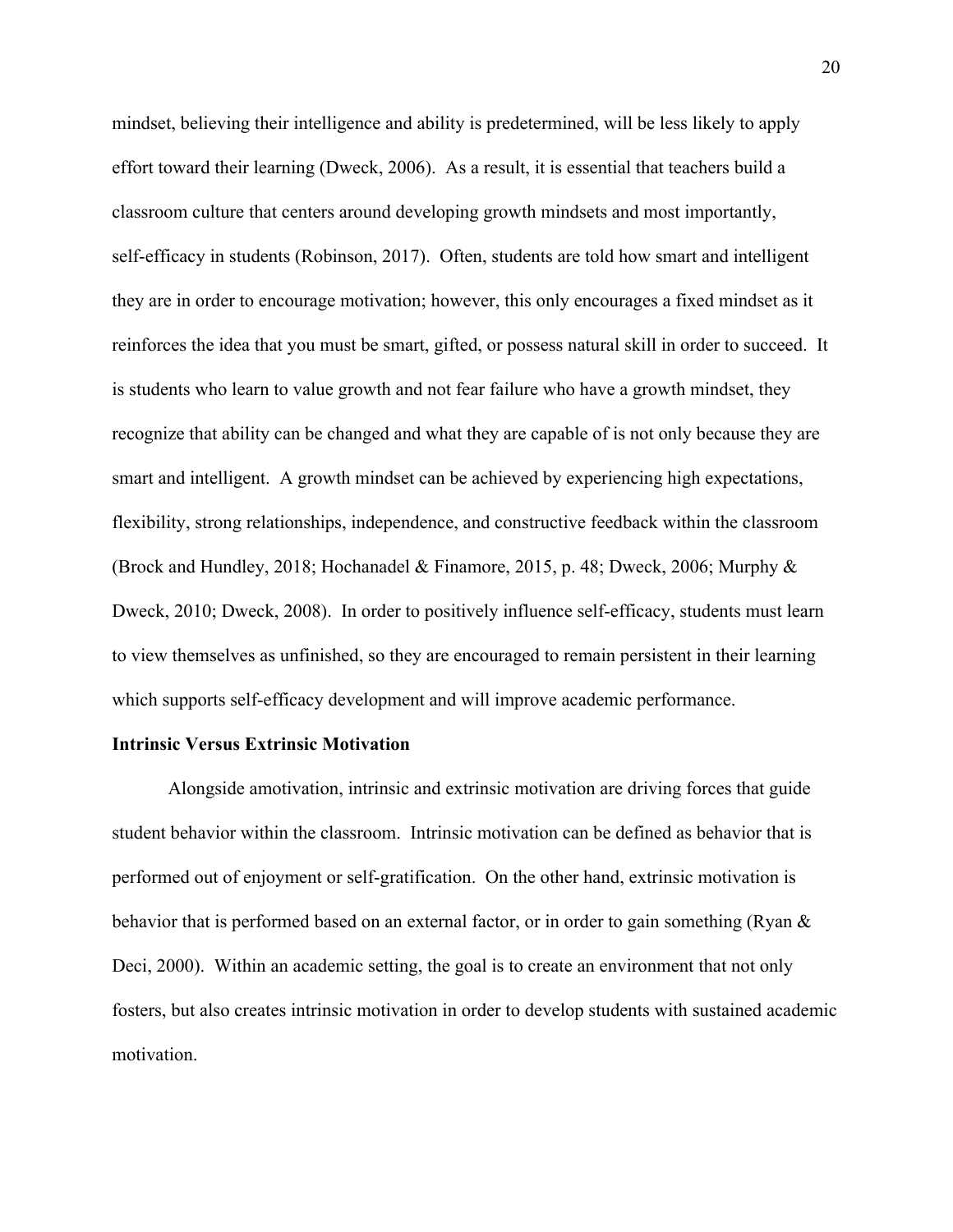**Intrinsic Motivation.** Intrinsic motivation is a crucial component of students' continued academic success. Intrinsic motivation requires high levels of self-determination which is demonstrated through their self-esteem, emotional approaches to stress, persistence, and overall performance (Lam, Wing-yi Cheng, Ma, 2009). According to Wiesman (2012) students who possess strong intrinsic motivation have a natural curiosity for learning, an interest in a particular topic, and are eager to learn and absorb new information due to their enjoyment of the academic task as well as interest in what they are doing. This is further supported by a strong sense of self-efficacy which provides a positive relationship between academic persistence and effort to achievement and leads to higher levels of intrinsic motivation (Fan & Wolters, 2014).

When students have confidence in their learning abilities, they develop an intrinsic interest in learning activities, hold higher academic expectations for themselves, and are more motivated to pursue positive academic outcomes. Students who place intrinsic value on their academics prefer challenging work, will independently attempt to attain mastery, and have the internal skills and desire to pursue a successful academic outcome. These types of behaviors are seen most often in successful students who have higher levels of self-efficacy and have had intrinsic motivation modeled for them (Learner & Kruger, 1999; Fan & Wolters, 2014). In a study of 631 students, Lam, Wing-yi Cheng, and Ma (2009) found that students who had the opportunity to witness teachers who had high levels of intrinsic motivation, also developed higher levels of intrinsic motivation with regard to the assigned academic task. Ultimately, high-school students' grades, which are usually a reflection of student effort, are strongly correlated with their level of intrinsic motivation.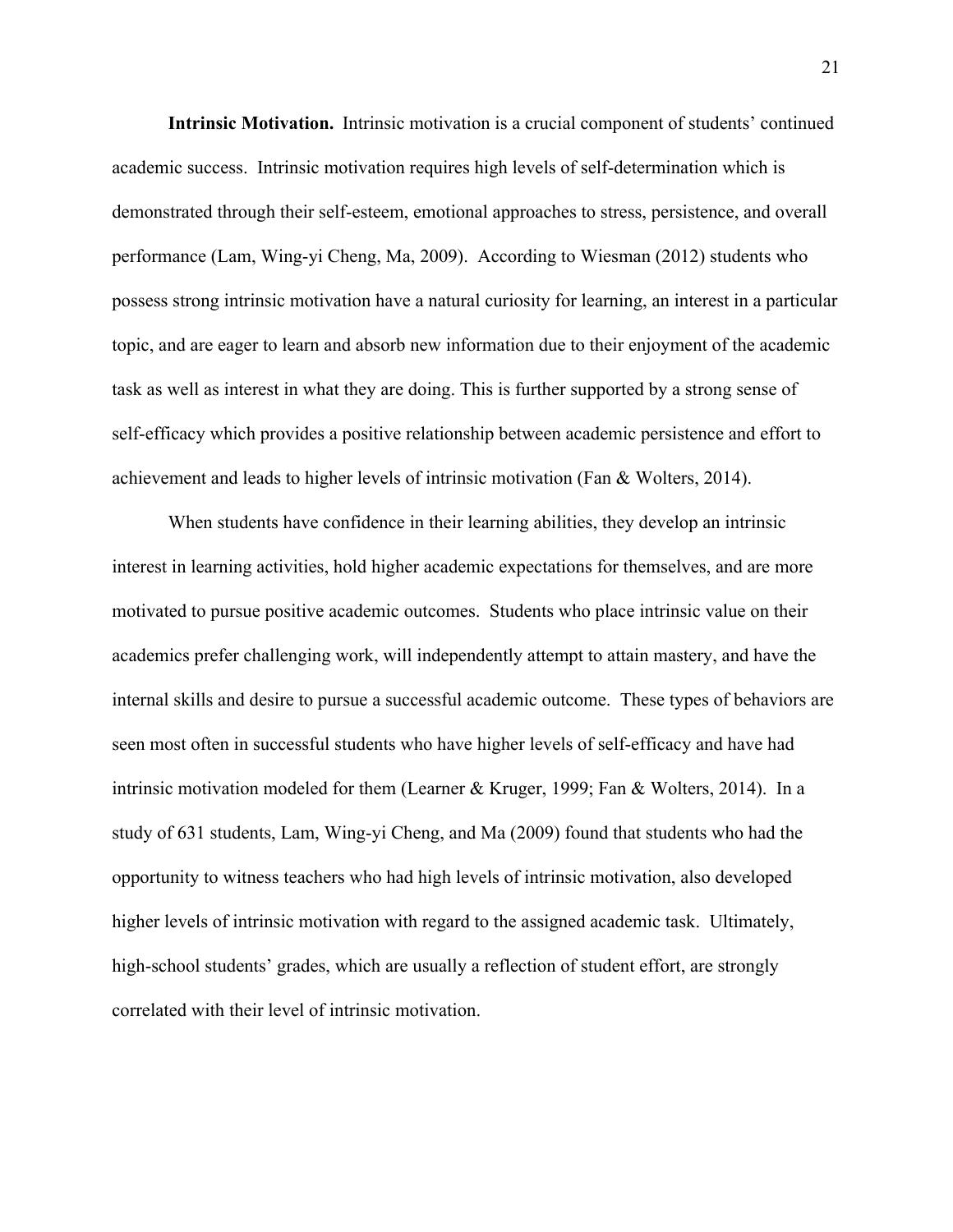**Extrinsic Motivation.** Extrinsic motivation is defined as the performance or engagement in an activity for external reasons or pressures. This is different from intrinsic motivation which corresponds with strong levels of self-determination, external motivation often corresponds with a lack of or reduced amount of self-determination in students (Legault, Green-Demers, & Pelletier, 2006). Extrinsic motivation can be divided into the following concepts: external regulation, introjected regulation, identified regulation, and integrated regulation. These concepts can be further divided by their relationship with self-determined behavior. The less self-determined forms of extrinsic motivation include external regulation, action taken solely to gain a reward or reward a punishment, and introjected regulation, where a student would do something in order to avoid negative feelings or feel high self-esteem. On the other hand, the most self-determined forms of extrinsic motivation include identified regulation, acting because there is personal value attributed to the action; and integrated regulation, where the behavior is internalized and defines who they are. External and introjected regulation have been more strongly linked with negative student outcomes, however all forms of extrinsic regulation have links to reduced academic performance in students and negative behaviors such as narcissism, physical symptoms, and depression (Katartzi, Kontou, & Vlachopoulos, 2013; Pelletier, Legault, & Green-Demers, 2006)

As students progress through school, it has been found that their preference for extrinsic over intrinsic motivation increases. From tenth grade to twelfth grade, the overall level of intrinsic motivation in students decreases and students require more extrinsic motivation in order to successfully complete academic activities. This can be attributed to high-school seniors' fear of failure and lower levels of self-expectations. With extrinsic motivation, students receive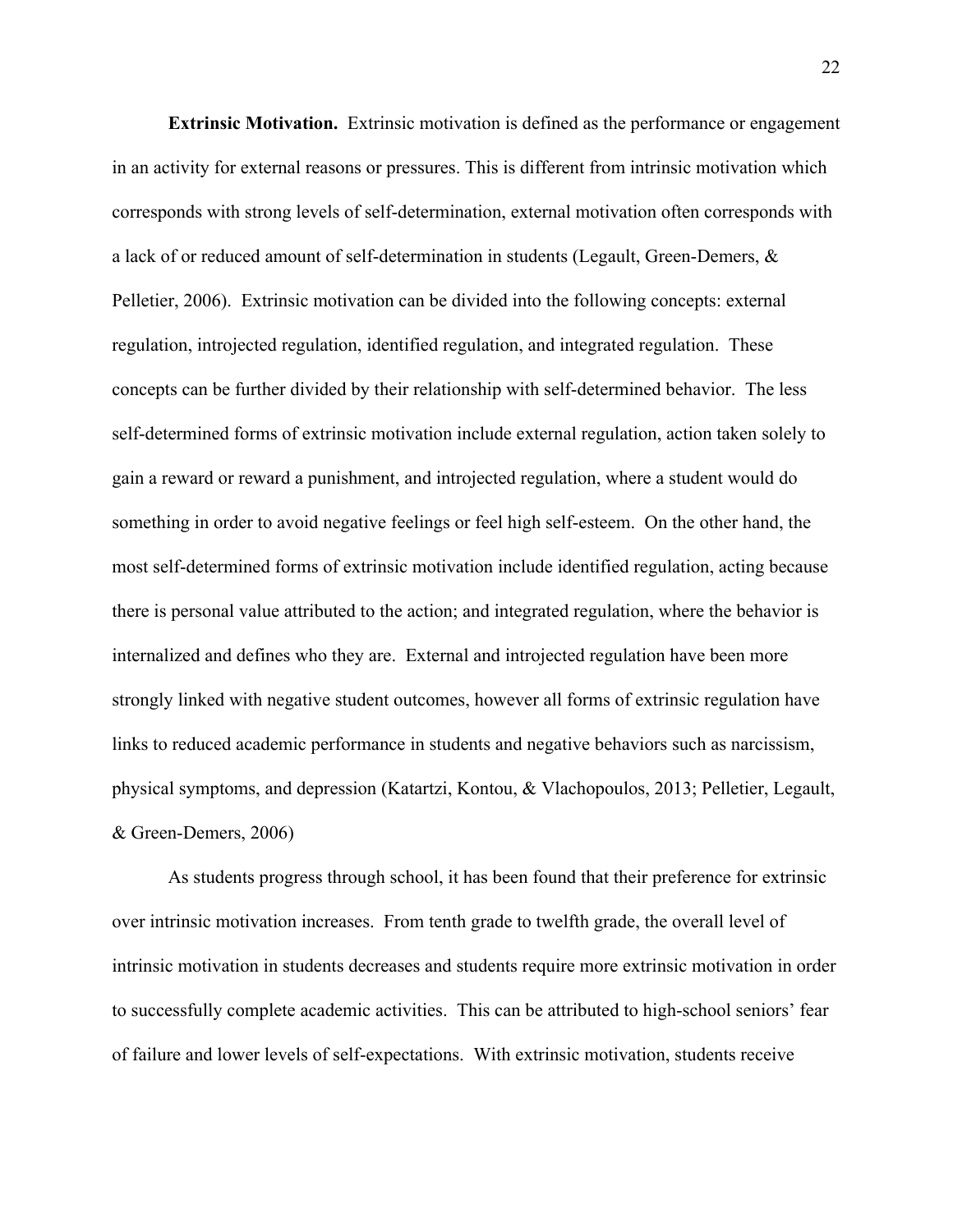external influence that comes in the form of rewards or punishment and the impending reality of what comes after high-school can increase a fear of failure and lower levels of self-efficacy (Navir, 2017). Additionally, this increasing preference toward extrinsic motivation can be attributed to the traditional academic setting focusing primarily on using extrinsic motivation, reducing the continued development and fostering of intrinsic motivation. Deci, Koestner, and Ryan (2001) conducted a meta-analysis of 128 studies examining the impact of extrinsic motivation on intrinsic motivation. This meta-analysis found that the large majority of extrinsic rewards such as tangible, engagement-contingent, and performance-contingent reward systems had a negative impact on students' levels of intrinsic motivation (as cited in Pelletier, Legault, & Green-Demers, 2006). As a result, the use of less self-determined, extrinsic, forms of motivation has direct links to negative academic behaviors that impede long-term learning.

The continued use of extrinsic motivation in a school setting can lead to students who are solely dependent on extrinsic rewards regardless of whether or not they have an interest in completing the task initially. Students who have stronger extrinsic motivational factors typically demonstrate ritual engagement, engagement without meaning to the student other than a desire to gain extrinsic rewards. On the other hand, students with intrinsic motivation demonstrate authentic engagement where they understand the meaning and implications of their academics which leads to greater and more sustainable levels of motivation. Ritual engagement can be dangerous because it doesn't support or develop students' intrinsic desire to take an active interest in their own learning yet, it is the most common form of engagement utilized in an academic setting (Nayir, 2017; Wiesman, 2012). Yet active, intrinsic interest is what leads to successful academic pursuits and the long-term success of students.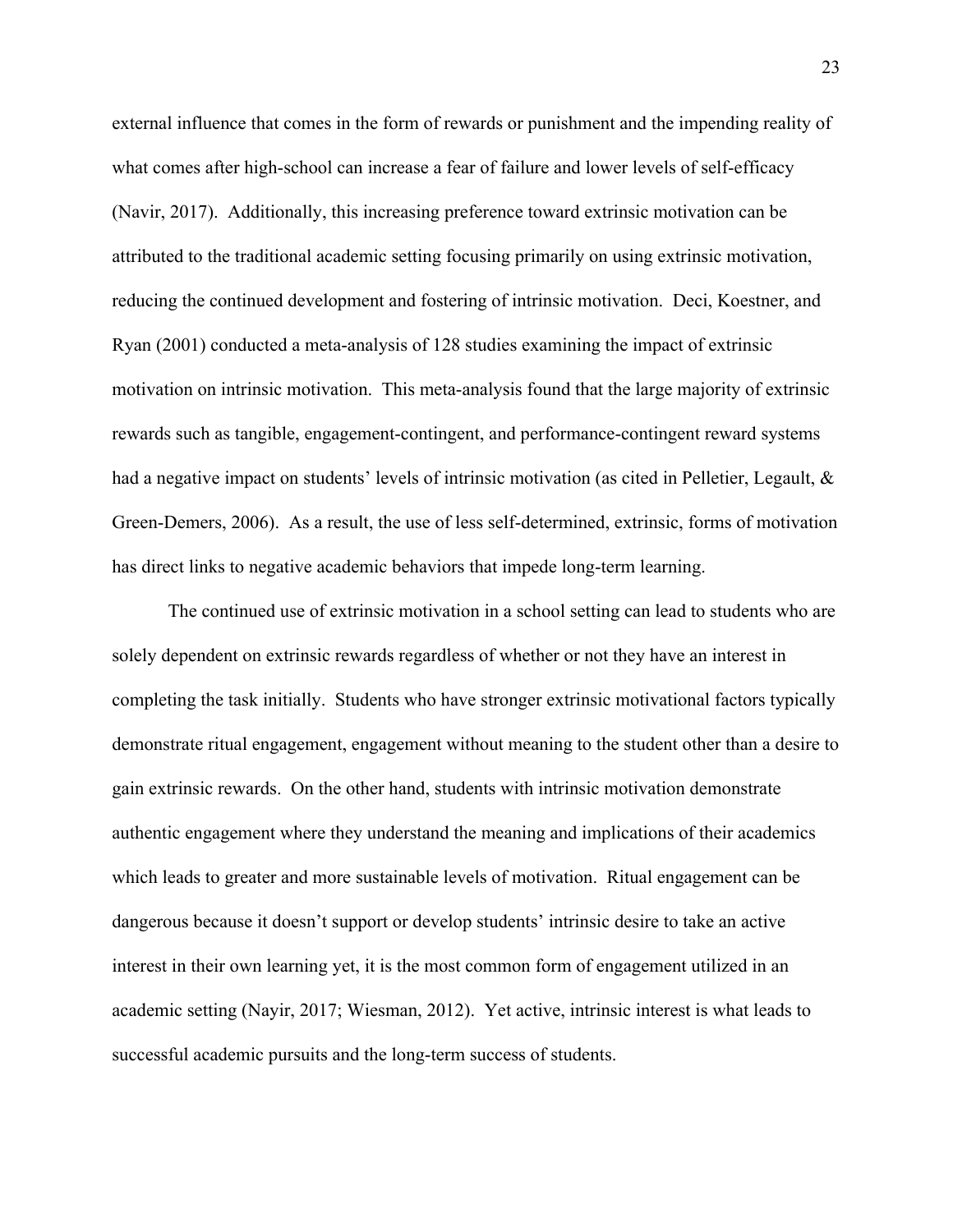#### <span id="page-24-0"></span>**Impact of Social Constructs on Self-Efficacy and Motivation**

The relational social constructs within students' life directly impact their motivation and desire to pursue academics. When teachers, parents, and friends support students' competence, there is a positive impact on students' motivation as it enhances ability and effort beliefs. For many students, by the time they reach high-school they are bored of school and therefore put forth minimal effort and view academic activities as being less significant. However, when significant figures in the life of a student, specifically adults, openly value success in academics, the student has a greater likelihood to succeed in their own academics (Wiesman, 2012; Legault, Green-Demers, & Pelletier, 2006). In order to develop academically, students must maintain nurturing, close, and stable relationships with authority figures (Shahar, Henrich, Blatt, Ryan, & Little, 2003). According to Fan and Wolters (2014), research demonstrates that students develop stronger self-efficacy, reduced amotivation, and increased intrinsic value in learning when surrounded by teachers who are relational and supportive, peers who place value on academics, and parents with involvement in their learning.

#### <span id="page-24-1"></span>*Parent and Student Relationship*

Parents are crucial in the academic development of their children and have the greatest influence on their likelihood to graduate from high-school and development of self-efficacy. In fact, parents have the strongest influence out of all social constructs in a student's life in increasing the value placed on academics (Legault, Green-Demers, & Pelletier, 2006). According to Rahimi and Fazel (2018), while "friends, teachers, and child partners throughout life may change, parents keep in touch with their child throughout their lives, and they play the role of a permanent and sustainable entity" (p. 362). Family, school, community, country, and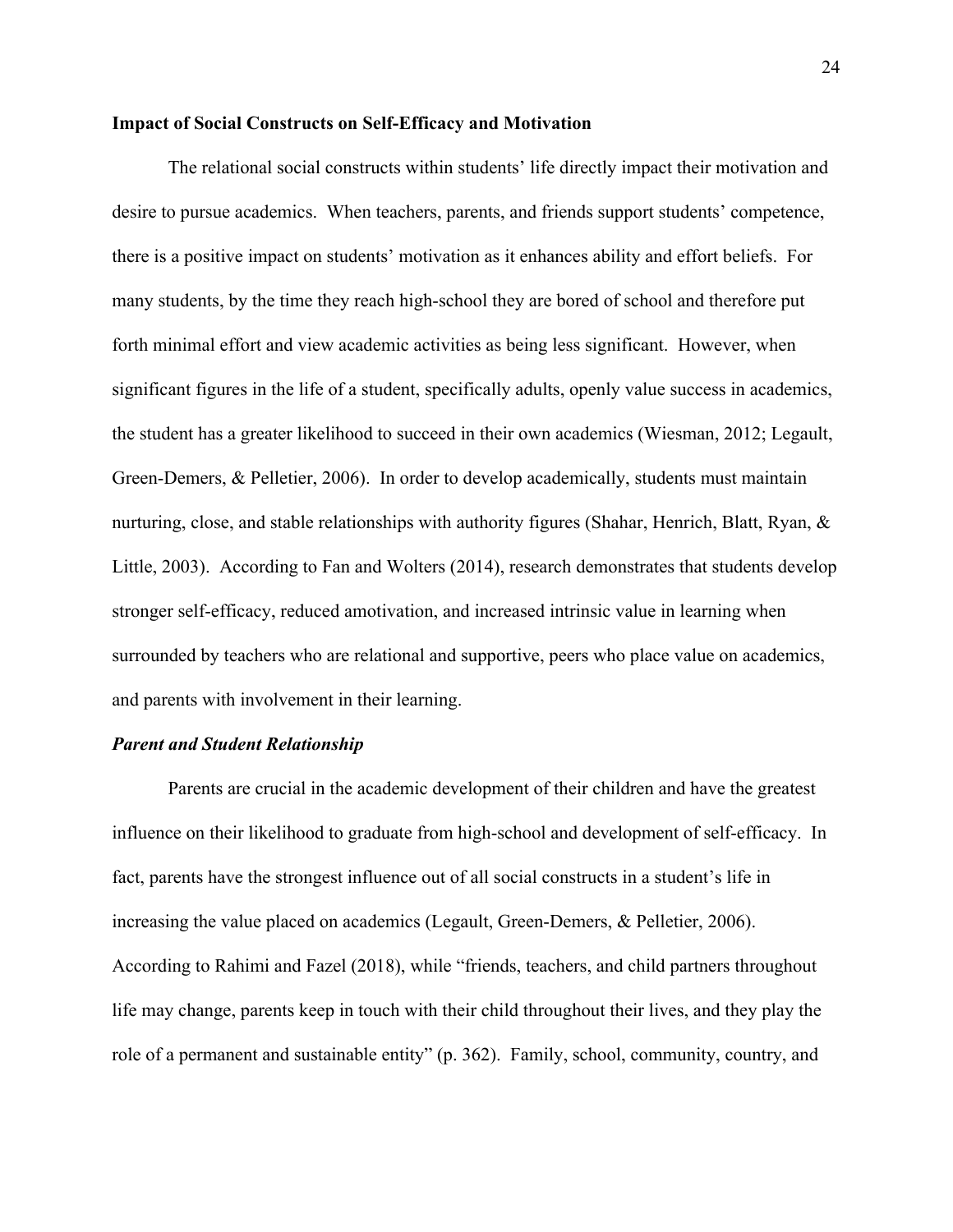the surrounding world all have an impact on a student's development, however, the role of the family and parents is the most critical as it is the vehicle for establishing values, ideals, student habits, autonomy, and ethics (Rahimi & Fazel, 2018; Grolnick & Ryan, 1989). These principles and enriching the cultural environment of a family is the foundation for increasing children's educational motivation.

A wide variety of research indicates that when a student's parent focuses on developing autonomy and self-efficacy, their student is encouraged to develop self-regulation, resulting in students with greater levels of intrinsic motivation which leads to an improvement in student grades (Alivernini & Lucidi, 2011, p. 242-243; Deci, Vallerand, Pelletier, & Ryan 1991; Grolnick & Ryan 1989). Baumrind (1967, 1971) has identified two relevant dimensions of parental control, psychological autonomy versus psychological control, that characterizeparenting approaches. In this research, parents who were classified as being high in psychological control were given the label authoritarian whereas parents who focused on psychological autonomy were classified as authoritative. It was found that children raised in an authoritative environment were more self-reliant and independent whereas those raised in an authoritarian environment were found to be more withdrawn and discontented (as cited in Grolnick & Ryan, 1989). Additionally, a study conducted by Dornbusch, Ritter, Leiderman, Roberts, and Fraleigh (1987) using Baumrind's typology found that the use of authoritarian parenting styles predicted lower student grades than that of authoritative parenting styles. When a parent focuses on the development of autonomy in their children, their children develop self-reliance which leads to an increase in self-efficacy and ultimately, academic achievement.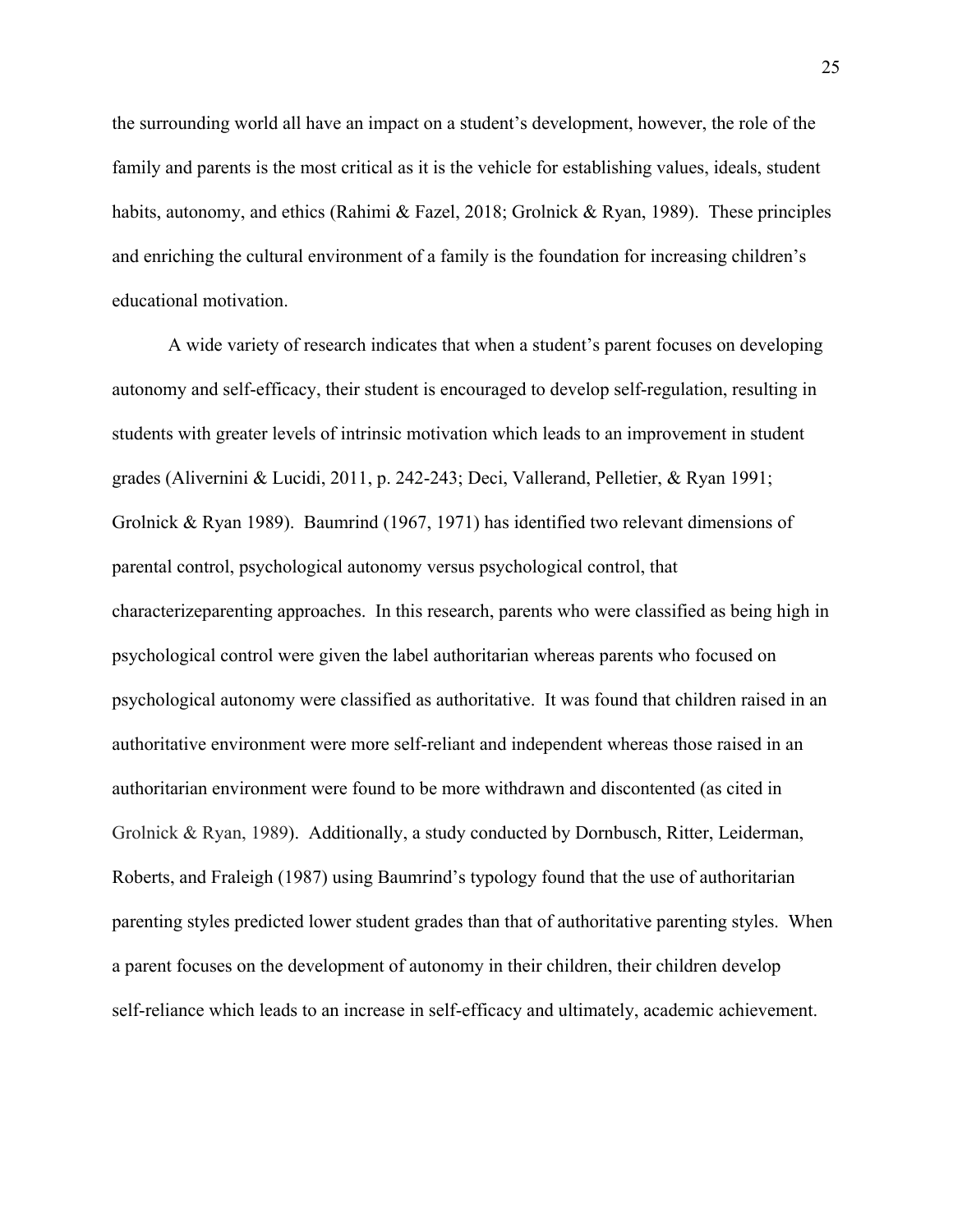Parental support that focuses on the development of autonomy and self-regulation is essential in academic motivation as it has been linked to positive performance outcomes (Grolick & Ryan, 1989). According to Grolick and Ryan (1989), autonomy support is defined as the extent parents utilize approaches that encourage "independent problem solving, choice, and participation in decisions versus externally dictating outcomes" (p. 151). These students develop a repertoire of responses when they encounter a problem or challenge in their academics which increases their self-efficacy, an innate belief in their ability to pursue difficult tasks. As a direct result, a problem-solving, independent mindset has a positive impact on academic performance. Too much parental dependence and control, as is the cause with an authoritarian approach, reduces a student's focus and ability to achieve academically and has an impact on their long-term self-efficacy and academic motivation (Grolick & Ryan, 1989). In conclusion, when parents develop autonomy and self-regulation via authoritative parenting, their children are more likely to have strong self-efficacy and academic success.

**Academic Support.** Direct support from parents in their student's academics is imperative to developing motivation. Students who have parents that encourage academic motivation are more successful in their academics as they develop self-efficacy and self-regulation in their own learning. On the other hand, it was found that when parents are not supportive of their student's academic pursuits, the student had less confidence in their academic ability. This resulted in a decrease in self-determination and motivation in students' academic pursuits (Alivernini & Lucidi, 2011). According to Legault, Green-Demers, and Pelletier "parents … play a large part in students' feelings of affiliation, fostering academic engagement and well-being when relations in the scholastic context are warm, supportive, and constructive"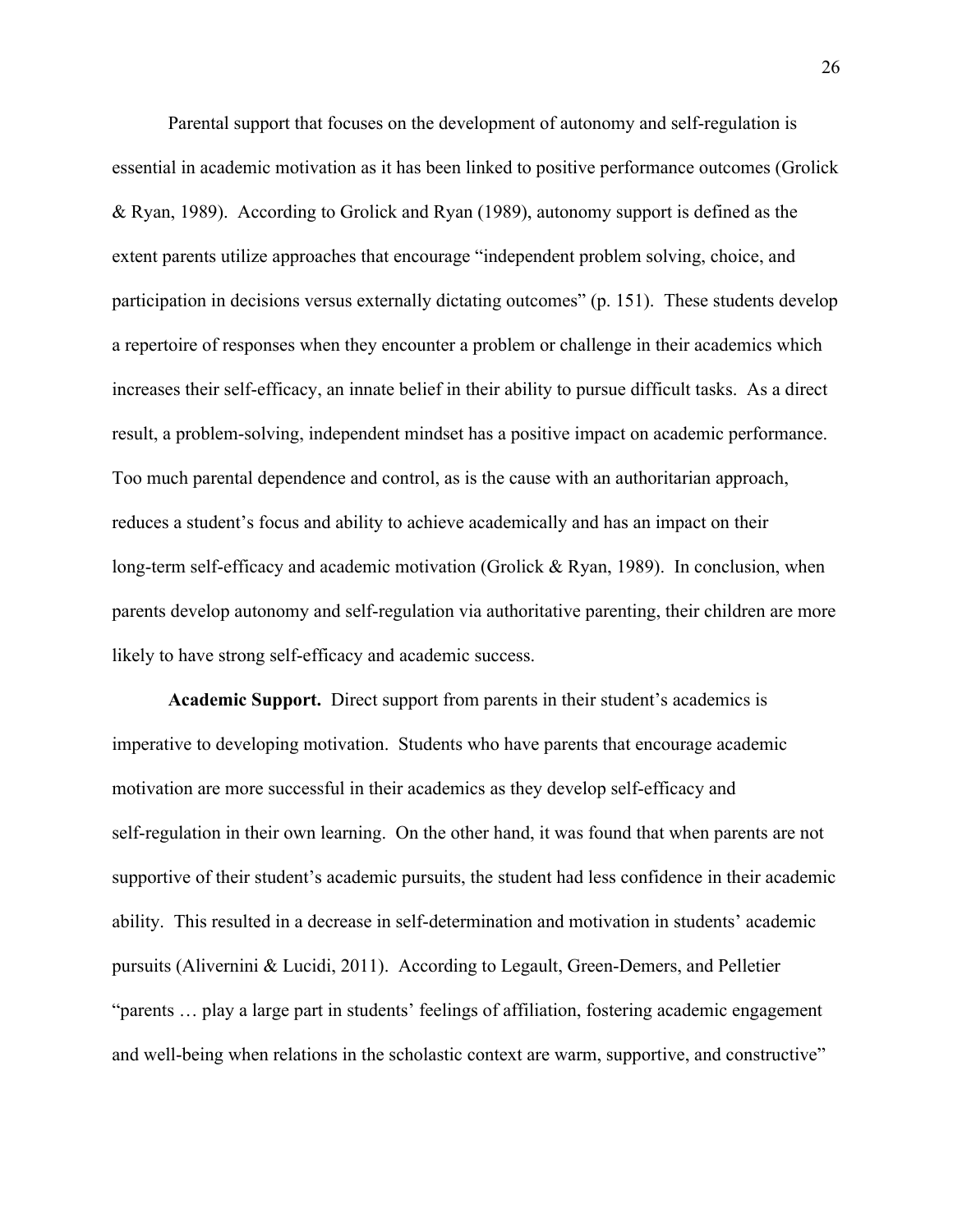(2006, p. 570). Usta (2017) found that as a parent's level of education increases, their child's self-efficacy levels increase, which results in higher levels of success for their students. Therefore, it has been theorized that parents with higher levels of education are more likely to support their child in academic pursuits (Rahimi & Fazel, 2018). In summary, the involvement in academic support of both mother and father is imperative in developing student academic motivation.

**Emotional & Relational Support.** Rahimi and Fazel (2018) reviewed studies which showed a positive correlation between emotionally supportive parenting and academic performance of students. When parents are emotionally involved in their student's lives, they raise and develop students with higher levels of intrinsic motivation and self-efficacy. This motivation directly translates into the completion of their academic studies. In order to develop healthy, motivated students they must feel as though key social figures in their life truly care for them. Students require stable, close, and nurturing relationships with the significant adults in their lives (Alivernini & Lucidi, 2011; Legault, Green-Demers, & Pelletier, 2006). When students demonstrated low motivation, changing small beliefs about themselves had the most potential for impact. With this in mind, parents are able to provide support that caters to the emotional needs of their children and develops a student's incremental beliefs about themselves (Farmer, 2018). It is especially important that parents communicate on an emotional level that their children are not only capable, but also able to learn and master new academic concepts.

Additionally, parental involvement and emotional support plays a critical role in their child's development and socialization. This has long-standing implications on the child's value system, specifically in academics. It has been found that insufficient socialization regarding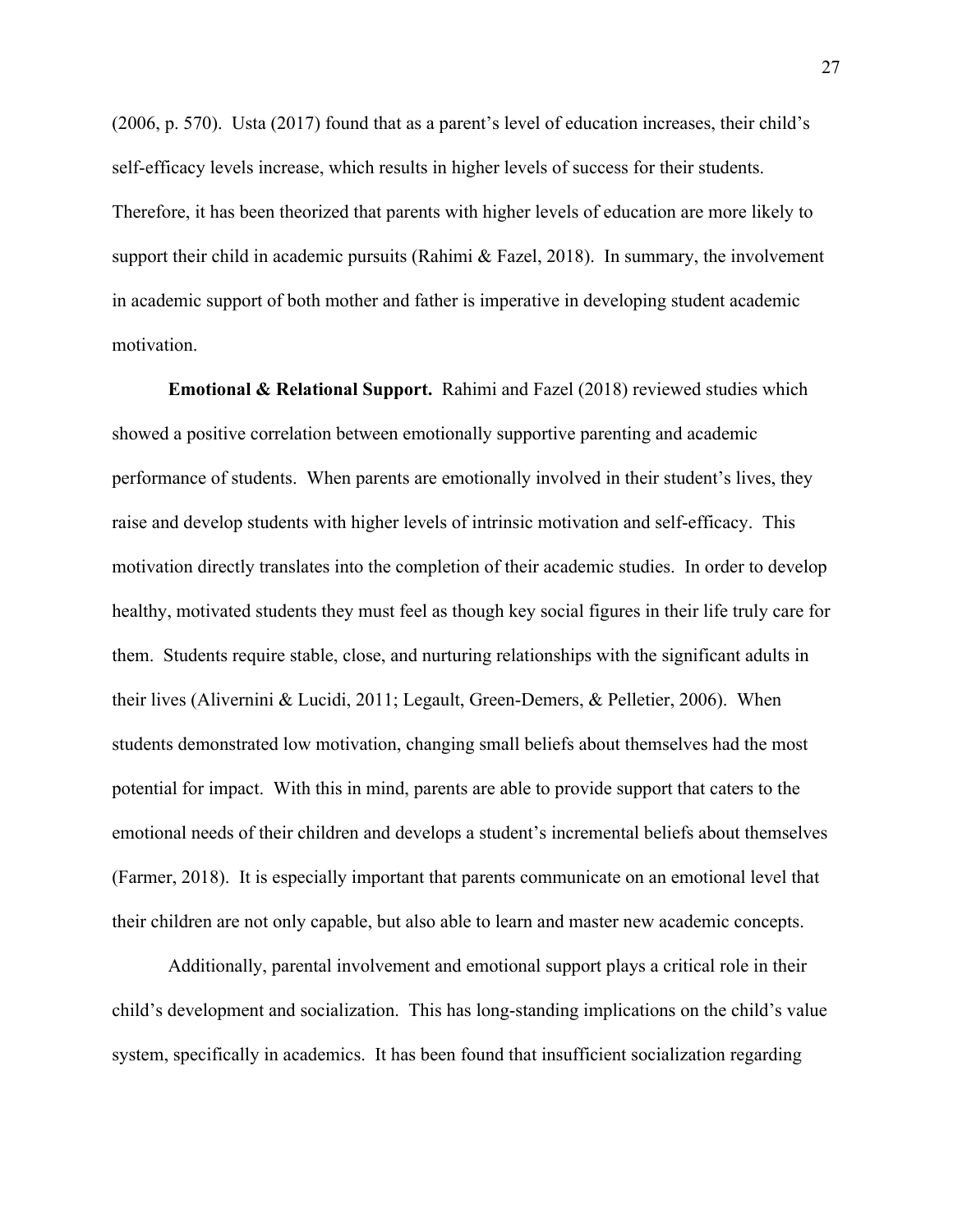school values is associated most strongly with a student's desire to drop out of high-school (Legault, Green-Demers, & Pelletier, 2006). Students with secure relational attachments were statistically more resilient, had less anxiety, and overall presented less hostility in their relationships with self and others which directly increased their ability to succeed academically (Learner & Kruger, 1999, p. 485). Parents are the first social agents of their children. They play a critical role in satisfying the psychological needs of their children which supports their child's academic pursuits. If parents maintain a secure relationship with their children versus an indifferent, critical relationship there will be a positive impact on their socialization which impacts various forms of motivation for their child, the primary being with regard to education (Rahimi & Fazel, 2018).

# <span id="page-28-0"></span>*Teacher and Student Relationship*

Teachers, secondary to parental relationships, have the ability to directly and profoundly impact their student's desire and ability to succeed in their academics (Alivernini & Lucidi, 2011). A teacher is responsible for the large scope of what students experience in their academics including grades, feedback, curriculum, and assessments. It is the teacher's judgments on students that "have a decisive influence on students' motivation to learn and their willingness to put effort into tasks. They enable students to make better estimations of their abilities, which in turn affect their motivation level" (Zhou & Urhahne, 2013, p. 275-276). When teacher support increases in all elements of a student's education, students perform better in their academics and have higher levels of motivation (Learner & Kruger, 1999).

Wiesman (2012) found positive, trusting, affirming, and empathetic student and teacher relationships are essential to the development of motivated students. When a student perceives a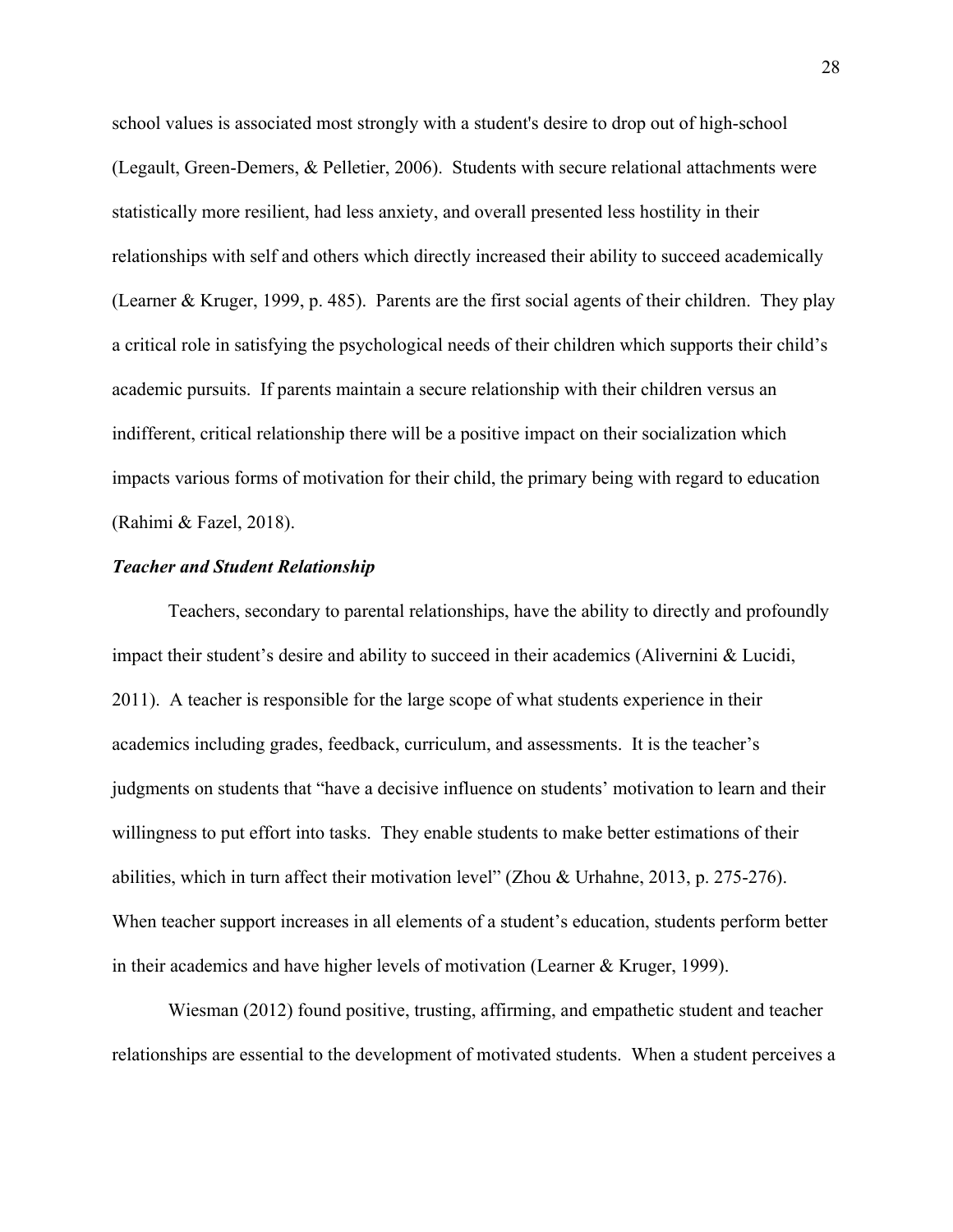teacher to truly care about them and other students, the student will work harder to achieve success and display appropriate behavior within an academic setting. On the other hand, teachers who teach with an impersonal perspective hinder their students' academic motivation (Farmer, 2018). Unfortunately, middle and high-school students report lower levels of personal and positive relationships with their teachers due to the amount of time that is required to maintain order versus provide individualized instruction. Maintaining positive relationships in the classroom is key as it leads to fewer absences, higher performance, and greater levels of self-efficacy in students (Learner & Kruger, 1999). By developing positive, trusting, affirming, and empathetic relationships in the classroom, negative classroom behavior is reduced, and students are more apt to learn.

**Perceived Teacher Judgement on Academics.** Teacher judgement on a student's academics is central to a student's success in the classroom. "Each student perceives teacher judgement differently, and student's explanations vary for why a teacher has judged a performance in a certain way" (Zhou & Urhahne, 2013, p. 276). Students who are judged as being less capable by their teachers may display higher levels of anxiety, a lower expectancy for achieving success, and lower self-efficacy. The most impactful element of teacher judgement of a student's capabilities is rooted in their casual assertions. If a teacher is encouraging of a student, despite their own personal judgments, the student will have a high level of motivation; whereas, if a teacher is discouraging to a student, casually or formally, the student will experience lesser levels of motivation (Zhou & Urhahne, 2013). On the surface, most teachers appear or intend to be fair and objective, but differential treatment of students is often implicit or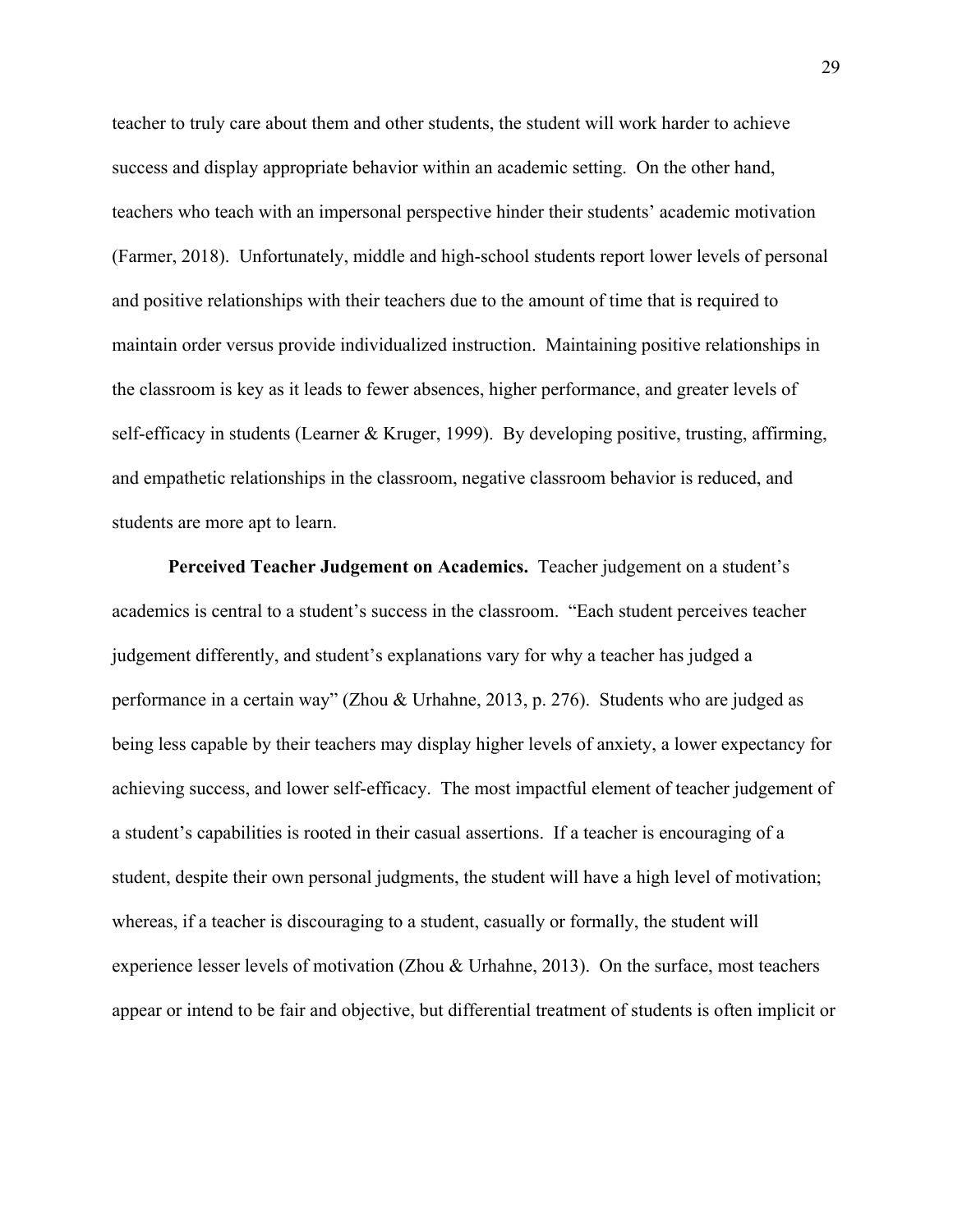unintentional. This treatment is picked up on by students and has an impact on their self-efficacy and academic motivation.

#### <span id="page-30-0"></span>*Peer and Student Relationship*

Raufelder (2016) found that the relationship between students and their peers is a key indicator of academic motivation as peers have been found to have a positive motivator towards academic achievement. Peer relationships aid in determining a student's academic attitudes as high-school students are at an age where typically, they spend more time with their peers than their teachers and parents combined. As a result, close relationships are developed that serve as a support source, or lack of, for student academics (Legault, Green-Demers, & Pelletier, 2006). Bakadorova and Raufelder (2016) concluded while peer relationships predicted achievement drive, they did not clearly predict the level of perseverance and effort a student exhibits in a classroom. This disconnect has been attributed to students' innate competitive achievement drive, the will to win. While students' peers provide a direct impact on academic motivation, there is an element of perseverance and effort that is fed from competition with peers as well, which in some cases reduces the long-term impact of a peer on a student's motivational levels.

Students are far more likely to develop goals that fall in line with their peers' standards than adults are. While adults are more internally driven, students are more focused on external factors. Additionally, adolescents are less influenced by their peers actions and words, but more so how they foresee a peer or group of peers will react to an action they are considering (Wiesman, 2012). Students greatly value their peers' perceptions regarding belongingness, motivation with regard to academics, the value of education, and the level of effort put forth. As a result, from the student's perspective a good learning outcome can only be achieved with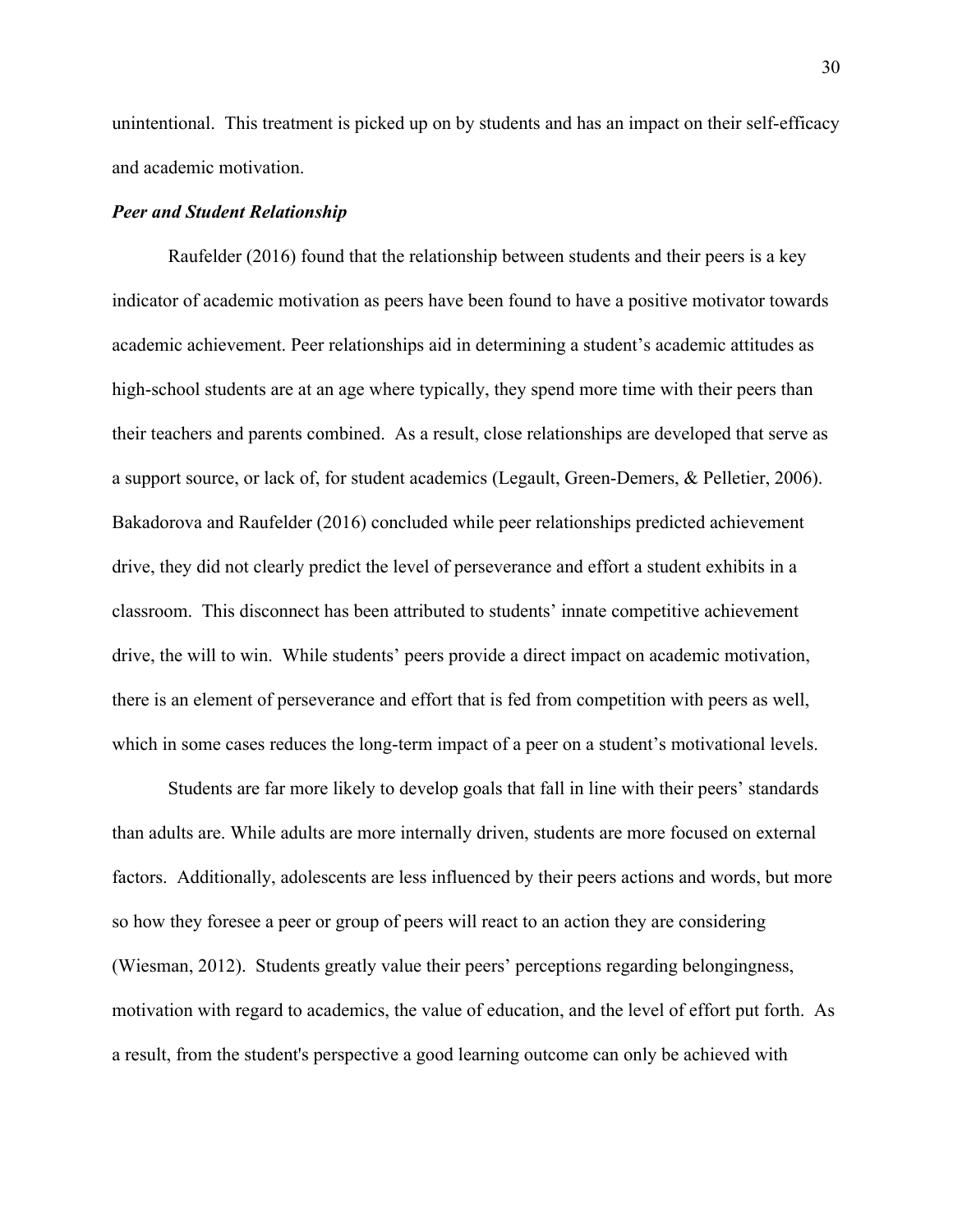supportive behavior and solidarity amongst their peers (Goodenow & Grady, 1993; Arguedas, Daradoumis, & Zhafa, 2016). In conclusion, peers play an important role in a student's levels of motivation and academic achievement, but this role primarily focuses on the perceived perception of a student and their goals rather than their actual perception.

#### <span id="page-31-0"></span>**Developing Motivation in Students**

#### <span id="page-31-1"></span>*Schools and the Development of Self-Efficacy*

In order to develop successful students, schools must place an intentional effort not only on academic learning, but on the development of self-efficacy in students to facilitate academic learning. Self-efficacy is defined as a student's beliefs that are held about themselves and the expectant outcome of their effort (Bakadorova & Raufelder, 2016; Bandura, 1977). Developing strong self-efficacy and achievement motivation plays a critical role in the school's educational environment. When a student has a high level of self-efficacy, a more positive and productive achievement motivation results. Likewise, when a student has a higher level of achievement motivation their levels of self-efficacy are further enhanced. Both of these elements, achievement motivation and self-efficacy, lead to successful academic performance and higher levels of confidence in students within an educational environment (Dinesh & Kiran, 2018).

Bandura's (1977, 1982) theory of self-efficacy concludes that when an individual has a perception of failure, the action they take will reflect that perception and that expected outcome of failure will follow, also known as outcome expectancy. Cognitive representation of future outcomes, outcome expectancy, entices an individual to adopt certain behaviors which support the notion that "academic success or failure appears to be as deeply rooted in the concept of self as it is in measured mental ability" (Dinesh & Kiran, 2018, p. 199). Dweck's (2002) research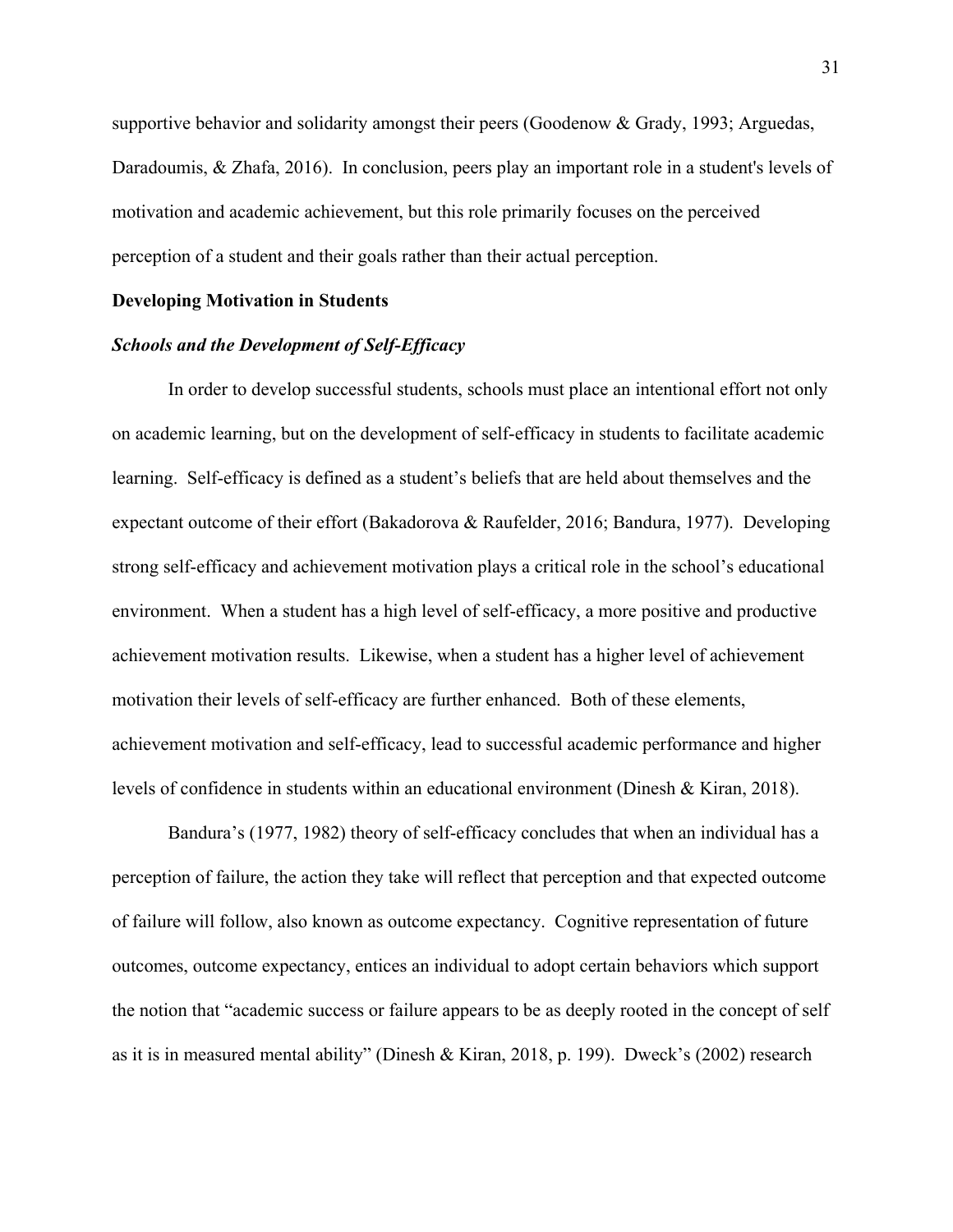further emphasizes that a student's perception of their own academic ability and personal aptitude are central to achievement motivation. In summary, it is clear that one's belief about their ability and capacity for effort are linked to withdrawal from or success in academics (Pelletier, Legault, & Green-Demers, 2006). As a result, schools must focus on enhancing student's belief in their ability to deter the idea of negative outcome expectancy (Usta, 2017). This is most effectively done by presenting students with opportunities and environments where they are able to experience success.

Additionally, there is a direct relationship between developing strong, positive self-efficacy with positive student engagement behaviors while in a school environment (Bakadorova & Raufelder, 2016). There are three different dimensions to student engagement in the school; emotional, behavioral, and cognitive (Fredricks, Blumenfeld & Paris, 2004). Students with strong behavioral engagement partake in activities, follow school rules, and maintain good attendance. Students with strong emotional engagement show interest in what they are learning, feel as though they belong socially, and are able to develop both positive and negative emotions towards the school and academics. Finally, students with cognitive engagement seek out challenging tasks, have an awareness of their own goals and achievements, have a sense of self-control, and are enthusiastic about their own learning (Nayir, 2017). The role of self-efficacy is key in developing confidence, achievement orientation, emotional regulation, behavior control, and self-efficacy within the school setting so that students may have the most effective opportunity for academic success and be positively engaged to pursue success.

Finally, schools must make an intentional effort to create value around academic learning. According to Legault, Green-Demmers, and Pelletier (2006), "The act of devaluing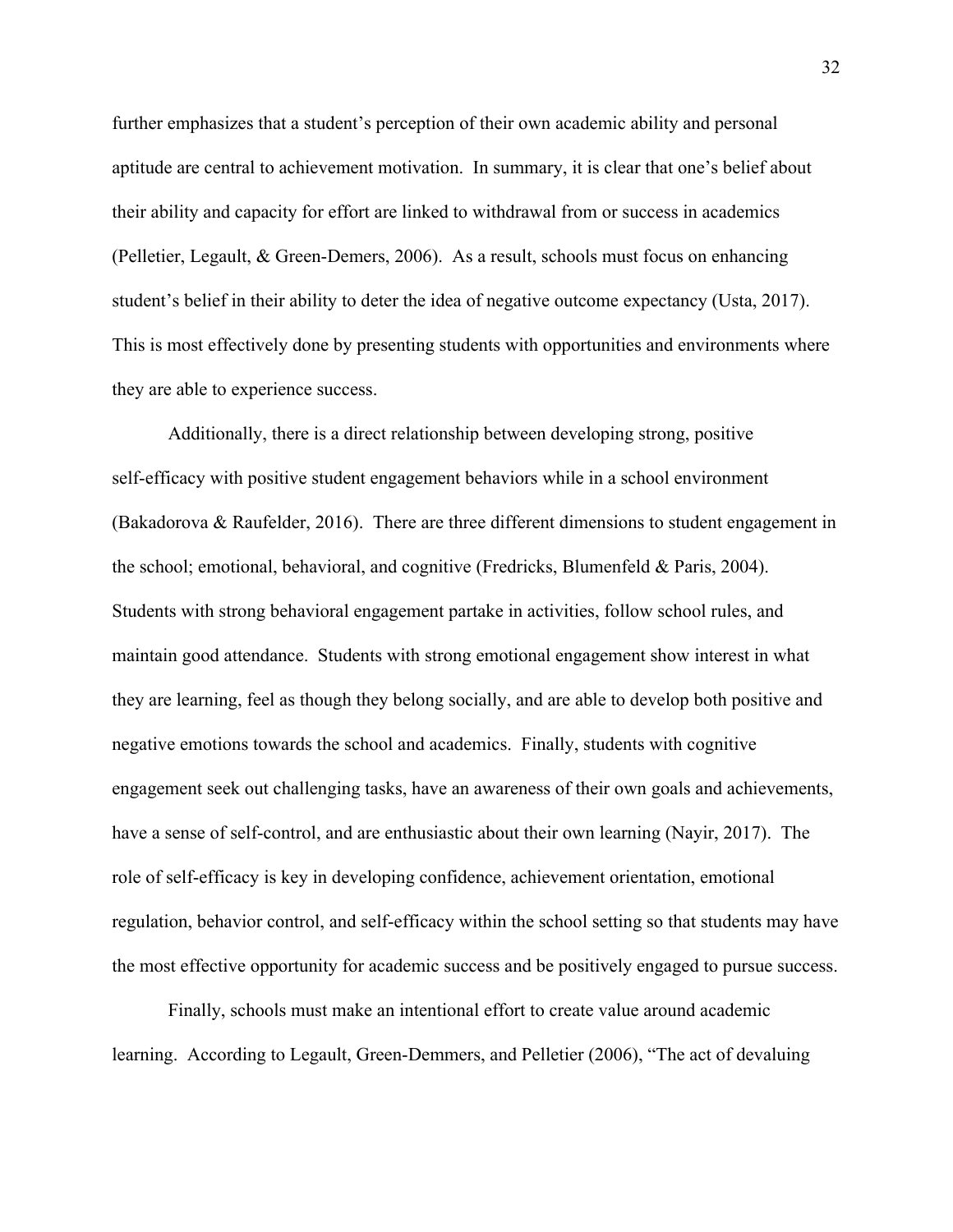school may lead to serious motivational deficit" (p. 569). Motivation is a mental state that leads to action, and therefore it impacts a student's self-efficacy as well as their initial motivation (Usta, 2017). In today's environment, teachers are teaching students who frequently come to school uninterested in their own learning and unmotivated to engage in academic tasks. These students avoid difficult work because they see it as a threat to who they are, it is these students who often don't exert effort and tend to give up on things quickly (Bandura, 1994). In order to counteract this, educators must focus on increasing engagement and self-efficacy to encourage stronger academic achievement motivation (Hidi & Harackieqica, 2000; Wiesman, 2012). The most effective way to combat this is by placing value on education. Students who are engaged in a school setting complete their academic studies with enthusiasm and care because they attribute value to it. This occurs even when there are challenges with learning (Schlecty, 2002). If the school focuses on placing value on what is taught and provides proper academic support to students with low levels of self-efficacy, motivation and engagement will result.

**Problematic Behaviors.** Students may engage in a variety of problematic behaviors in the school environment, and the most concerning when it comes to motivation is a student's perseverance to complete high-school. Researchers have clearly found that students with a strong sense of self-efficacy and achievement motivation are more likely to stay in school (Hardre & Reeve, 2003; Vallerand et al., 1997). Legault, Green-Demers, & Pelletier (2006) clarified this research to indicate that the primary force for a decrease in academic motivation resulting in high-school dropout is the devaluing of academics. Beliefs and perceptions about academics are strongly correlated with poor behavior in the classroom, and negative student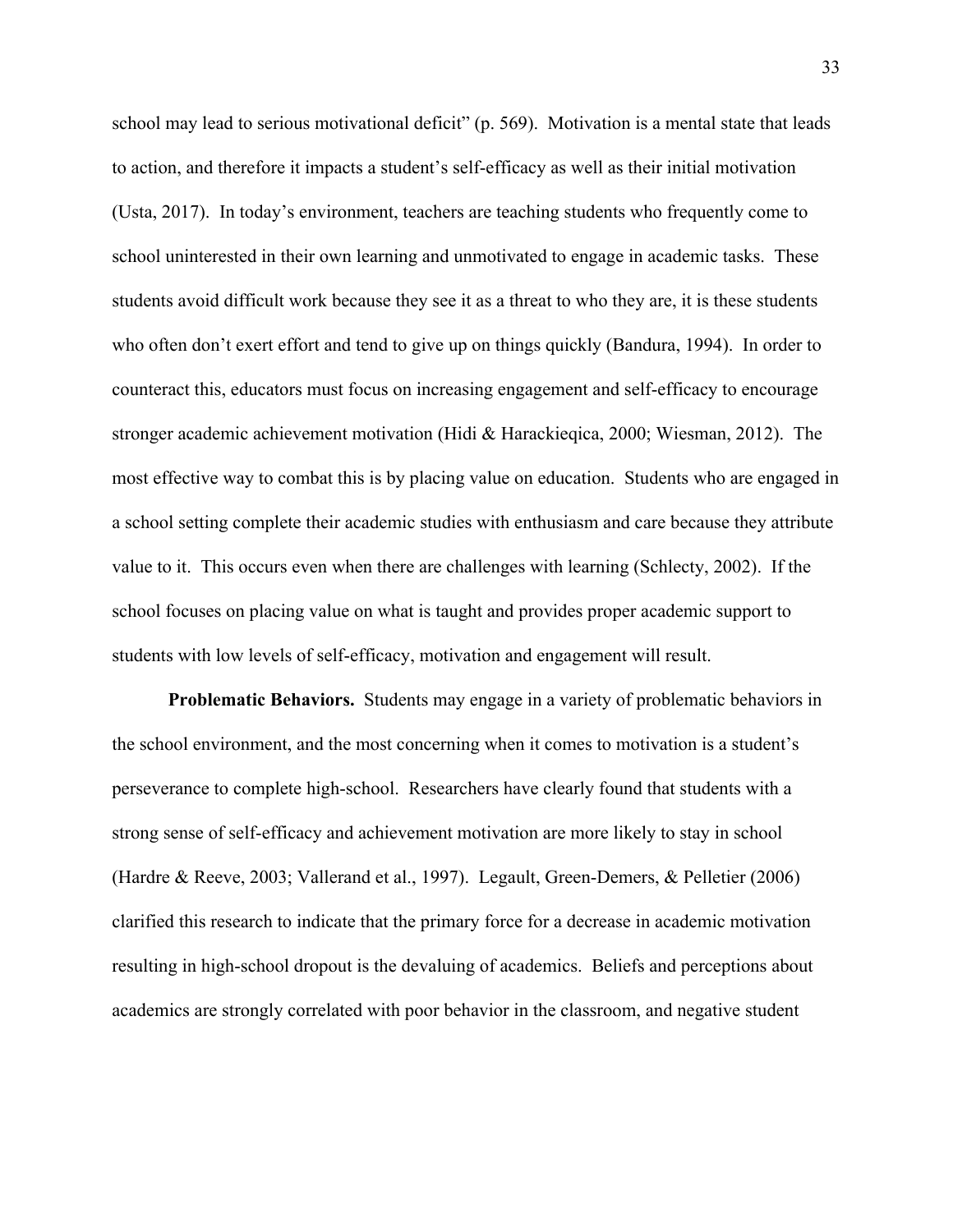outcomes. These behaviors include disengagement, superficial learning strategies, a lack of learning and performance, and ultimately culminate in school drop-out (Baker, 2004).

Teenager's brains have not completely developed when they are in a high-school academic setting. Specifically, the frontal lobe which impacts a teenager's ability to process their emotions, plan ahead, learn from previous experiences, and solve problems has not fully developed. As a result, teenagers "have a greater difficulty resisting impulses, regulating emotions, and making good decisions…teenagers can experience extreme emotional highs and lows with incredibly exciting highs and very distressing lows" (Wiesman, 2012, p. 104). Students often feel strong emotions such as shame, guilt, and anxiety during their educational years. These emotions then link failure with a negative mood and negative emotions (Zhou & Urhahne, 2013, p. 291). All of these feelings have the potential to lead to frustration and discontentment which hinders a student's productivity as well as their well-being, lowering academic performance. Low-ability, self-efficacy, beliefs and emotions are a direct link to a student's intention to drop out of high-school and engage in other problematic behaviors throughout their time in school (Legault, Green-Demers, & Pelletier, 2006).

Research has determined that problematic behaviors in school can be predicted by amotivation and low self-efficacy. This prediction is based on behaviors such as a low personal belief in one's ability to expend effort, lack of ability to identify appealing characteristics in a task, and an overall lack of value placed on tasks that are frequently seen in amotivated students (Legault, Green-Demers, & Pelletier, 2006). Additionally, it has been found that when a student has strong self-efficacy, this leads to a positive correlation with cognitive engagement and self-regulatory behavior in a school environment (Bandura, 1993). Ultimately, a lack of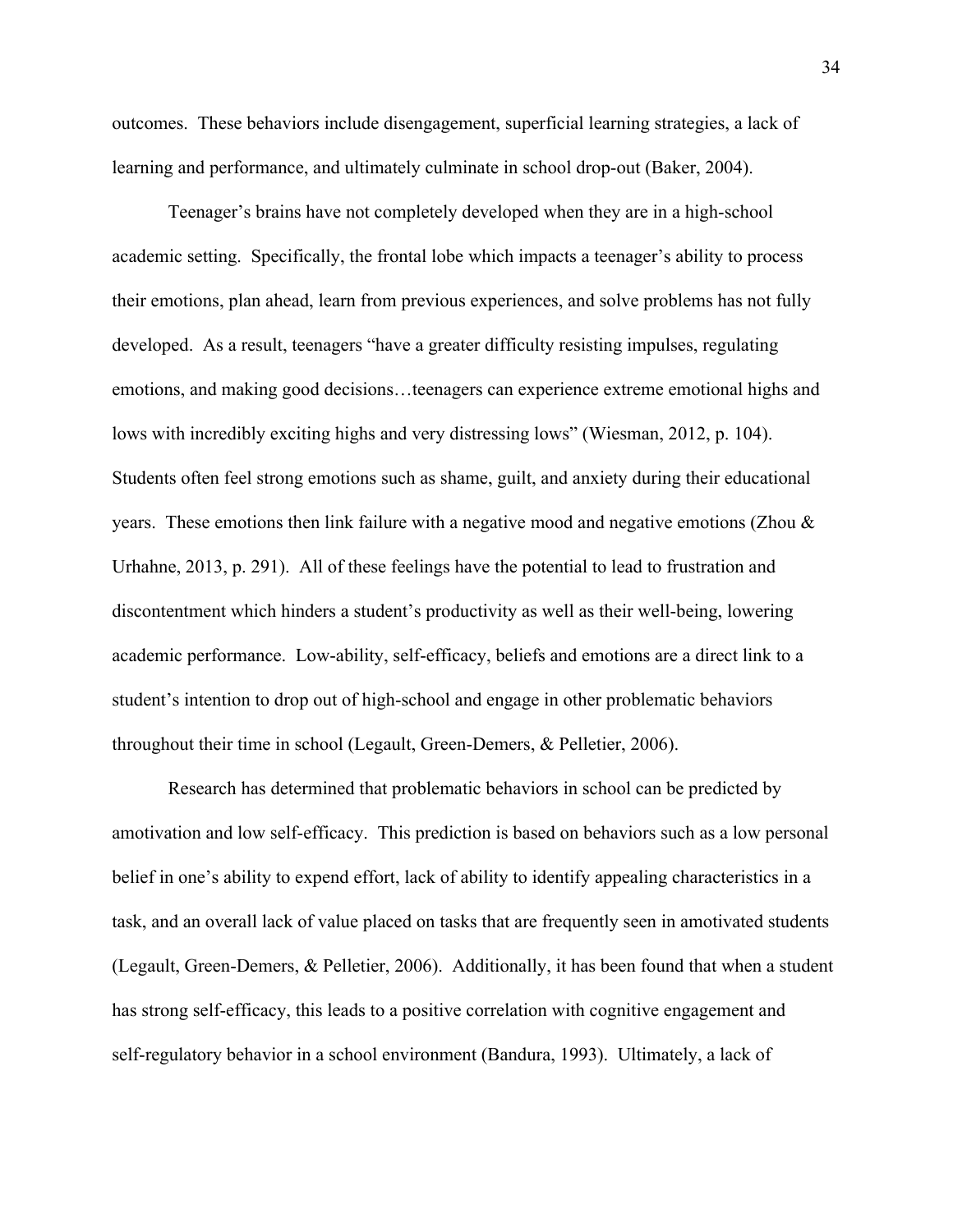self-efficacy and determination leads to a significantly higher likelihood of a student dropping out of high-school or even making plans to leave early (Alivernini & Lucidi, 2011; Fan  $\&$ Wolters, 2012, p. 26). Signs of amotivation in students should be a red flag to educators that a student has a higher likelihood of not completing high-school, and they should respond with strategies to increase motivation and self-efficacy in the student. A student's expectations of their own ability to achieve will directly impact the likelihood that they will earn a high-school diploma, and this can often be identified and potentially resolved prior to a student dropping out of high-school.

#### <span id="page-35-0"></span>*Teaching Strategies to Enhance Motivation*

In an educational setting, teachers are the primary source of classroom climate and access to educational content. They also assess their students which has a direct impact on students' self-efficacy. In fact, the number one indicator of students with higher levels of self-efficacy in the classroom is that they have better relationships with their teachers. This relationship was a clear predictor of students' perseverance and effort (Jennings & Greenberg, 2009). Intentionally or unintentionally, teachers tend to treat high self-efficacy students differently than low-self-efficacy students. This is often demonstrated in the greater level of attention and feedback that is given toward high self-efficacy students which then further motivates them to do their work (Bakadorova & Raufelder, 2016). In order to ensure all students have ample learning and growth opportunities, equitable relationships based on attention and feedback must be built throughout the classroom.

It is crucial that teachers work to provide constructive feedback to all students equally and create assignments that are challenging but not overly frustrating. Feedback given should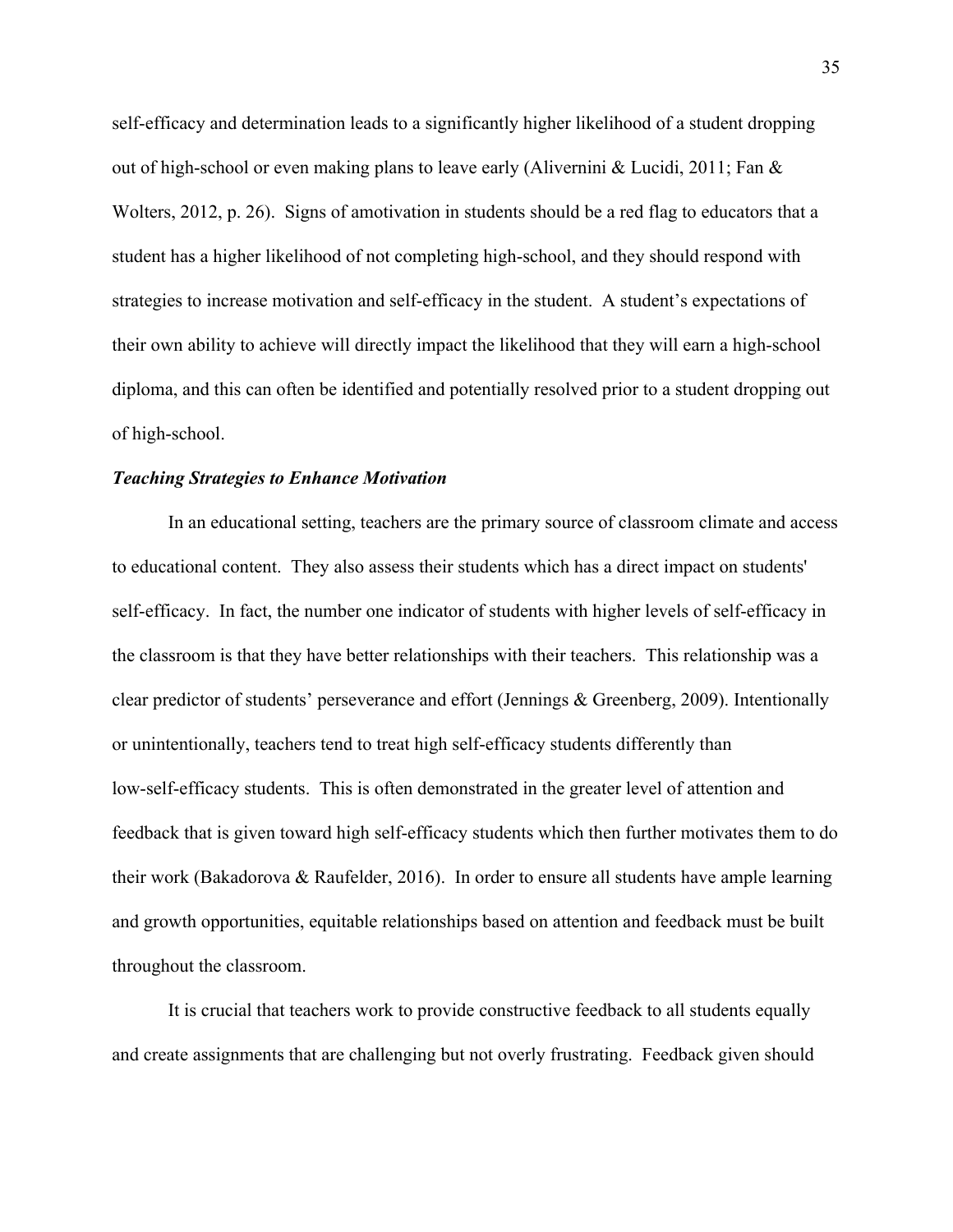address the progress of students' learning and be presented in such a way that aligns with their current level of competence. A teacher's strongest academic impact is demonstrated primarily through supporting and developing the competence of their students. This support provides students with the information and feedback to further fuel their levels of self-efficacy and academic motivation (Legault, Green-Demers, & Pelletier, 2006). In order to provide the opportunity for constructive feedback, teachers must be intentional with their assignments. By designing assignments that are too difficult or frustrating, they decrease student's self-efficacy and regardless of the feedback given, the student feels incompetent. However, by assigning work that is challenging but possible, teachers are able to strengthen the level of self-efficacy seen in students and encourage persistence (Wiesman, 2012). This is further supported by the concept of scaffolding, should a teacher assign a difficult task, the teacher scaffolds the learning of their students by modeling, coaching, and providing feedback (Lam, Wing-yi Cheng, Ma, 2009). By assigning work that challenges students academically and providing feedback and support in all areas of their education, self-efficacy is heightened, and academic motivation is developed in students.

In order to increase motivation in the classroom, teachers must promote situational interest in their educational content. This is done by using innovative approaches and re-teaching content as well as providing real-world application for content (Linnenbrink & Pintrich, 2002). These innovative approaches include allowing for student choice, incorporating a variety of activities, and allowing students to work cooperatively. When working cooperatively, students are encouraged to help one another and ensure that each individual understands the material. It allows for students to become engaged, be accountable for their own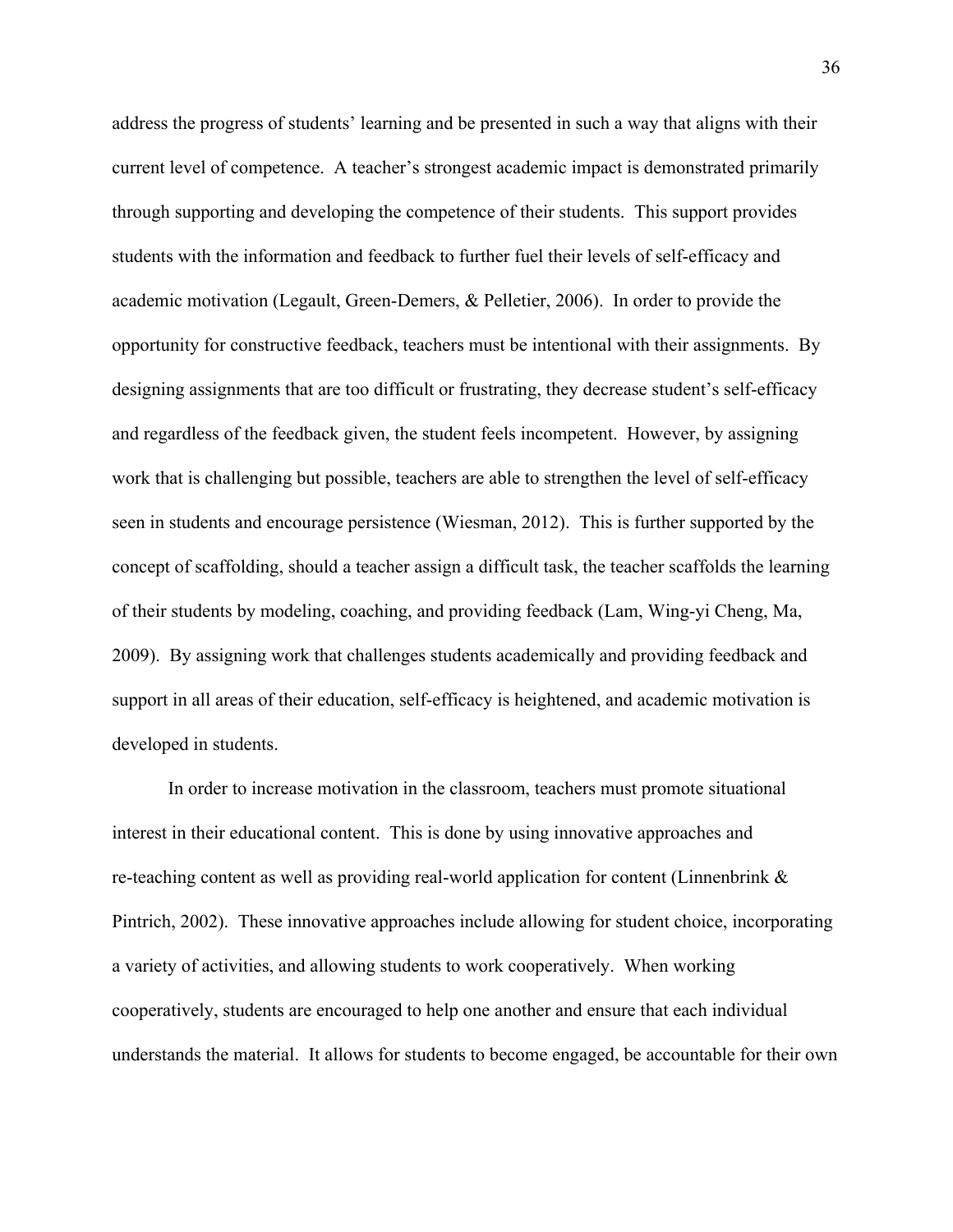academics, and develop self-regulation. By promoting a collaborative learning environment students learn how to work collectively and achieve independent learning over a period of time. They achieve this by asking questions, debating various ideas, predicting, collecting previous data, analyzing findings and research, drawing independent conclusions, and communicating findings within their group to reach a consensus (DiDonato, 2013; Lam, Wing-yi Cheng, Ma, 2009; Arguedas, Daradoumis, & Zhafa, 2016; Hidi & Harackiewicz, 2000). This strategy effectively establishes an environment of respect and cooperation while maximizing student interaction with content. These approaches in the classroom will culminate in an increase in situational interest which positively impacts a student's level of intrinsic motivation.

Project-based learning is another source of motivation in a student's academic pursuit. Project-based learning provides hands-on activities that give students the opportunity to construct their own knowledge and, in some cases, allows students to work with their peers (Wiesman, 2012). This approach to learning encourages students to engage in work that is self-directed, allowing students to investigate a problem in depth and find a solution. In this format, the teacher's role is not as a knowledge provider, but instead a facilitator to ensure students are learning the necessary objectives. When academic course work lacks interesting or stimulating elements, amotivation often results. A project-based approach to learning mitigates the impact of boring, routine, irrelevant, and tedious educational activities that are frequently abandoned or neglected (Lam, Wing-yi Cheng, Ma, 2009; Pelletier, Legault, & Green-Demers, 2006). In conclusion, "project-based learning is described as a teaching strategy that will 'enable students to connect knowledge, skills, values, and attitudes and to construct knowledge through a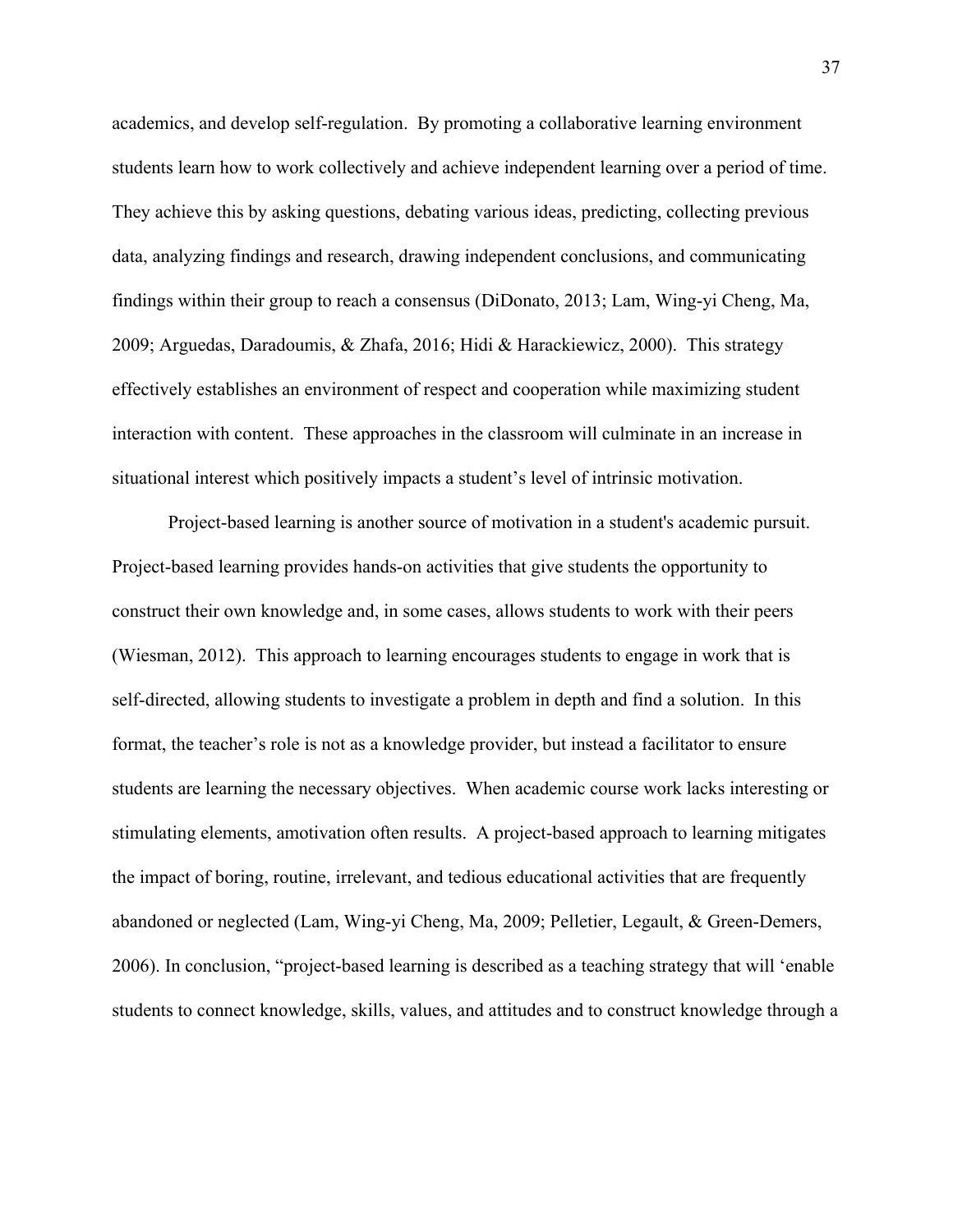variety of learning experiences" (Lam, Wing-yi Cheng, & Ma, 2009, p. 566). This approach helps teachers to increase student motivation in the classroom which leads to increased learning.

**Teacher Credibility & Content Relevance.** In the classroom, the highest predictor of motivation is the teacher's level of content knowledge; this is largely because it allows the teacher to make their content personally relevant based on their extensive subject knowledge. According to Hattie's (2008) meta-analysis of 80,000 studies involving 30 million students, while teaching ability is a vital element to success in the classroom, teachers with vast content knowledge and credibility provide an imperative source of motivation for their students. The demonstration of extensive content knowledge proves to the students that their teacher has a unique level of credibility on the subject and that the teacher is worthy of their attention (Farmer, 2018). When teachers focus on increasing their knowledge of the content they teach alongside developing strong student-teacher relationships, the self-efficacy of their students has the potential to improve dramatically, which will in turn increase success in the classroom.

Relevant content and instruction renders direct relation and application to students' lives and allows them to engage in a much more practical way with course content, heightening motivation (Wiesman, 2012). When the majority of students reach high-school, they are bored with the process of education and they put forth minimal work (Nayir, 2017; Wiesman, 2012). This leads students to view academic tasks with far less significance than they once did, and therefore are unconcerned and unmotivated with completing academic work. Teachers must communicate the significance of an educational task not only with effective teaching methodologies, but more importantly by incorporating content that is relevant and will engage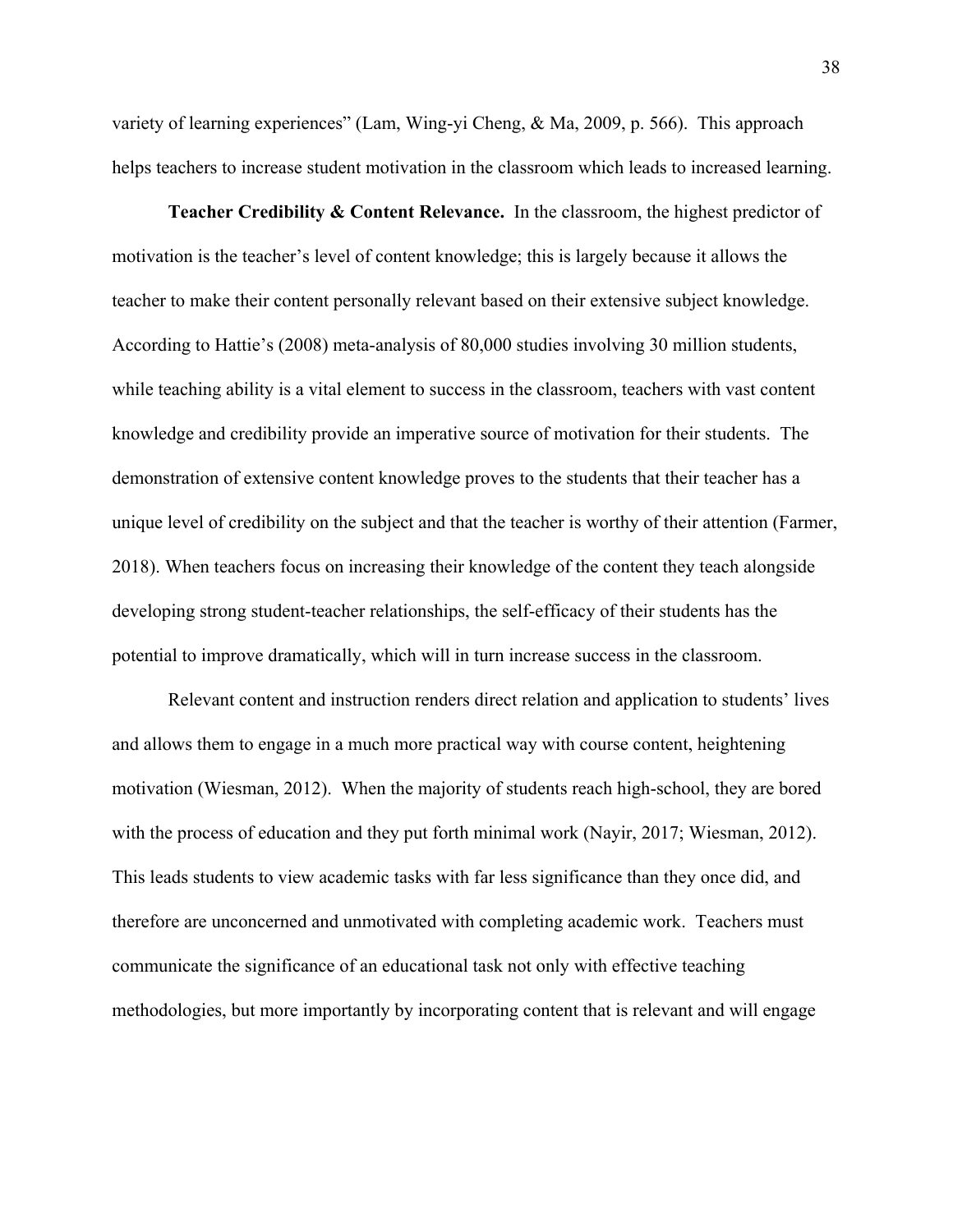students and spark their interest (Nayir, 2017; Wigfield, Eccles, & Rodriguez 1998; Wiesman, 2012).

**Game-Based Learning.** Gee (2003) and Jackson and McNamara (2013) found evidence that utilizing games, such as virtual simulations and content-related activities, in a classroom setting is a strong motivating factor for students. Additionally, game-based learning environments have been demonstrated to increase self-efficacy (Gee, 2003; Jackson & McNamara, 2013). Not only do game-based environments increase motivation and learning potential for students, it also helps to counteract boredom and apathy in students. When students become bored with the academic process, a vicious cycle is triggered that often prevents students from actively re-engaging in constructive learning activities. This type of environment is especially helpful when developing long-term educational environments that require sustained motivation from students (Jackson & McNamara, 2013). Interactive game-based environments involve learners in the learning process by giving them opportunities to demonstrate learning objectives, experience outcomes, and reflect on prior learning all within a context that they find personally relevant and meaningful (Barab, Dodge, Ingram-Goble, Peppler, Pettyjohn, Volk, & Solomou, 2010). This heightened level of engagement is attributed to game-based learning's ability to provide adaptive and personalized interactive components to students.

The utilization of a game in a classroom can promote higher levels of motivation over an extended period of time. Gamified content does not require specific features, only the ability to meet learning targets and promote interest, enjoyment, and engagement. Some critics have concerns with game elements that detract from learning, however research indicates that while there may be elements of a game-based learning environment that are unnecessary, ineffective,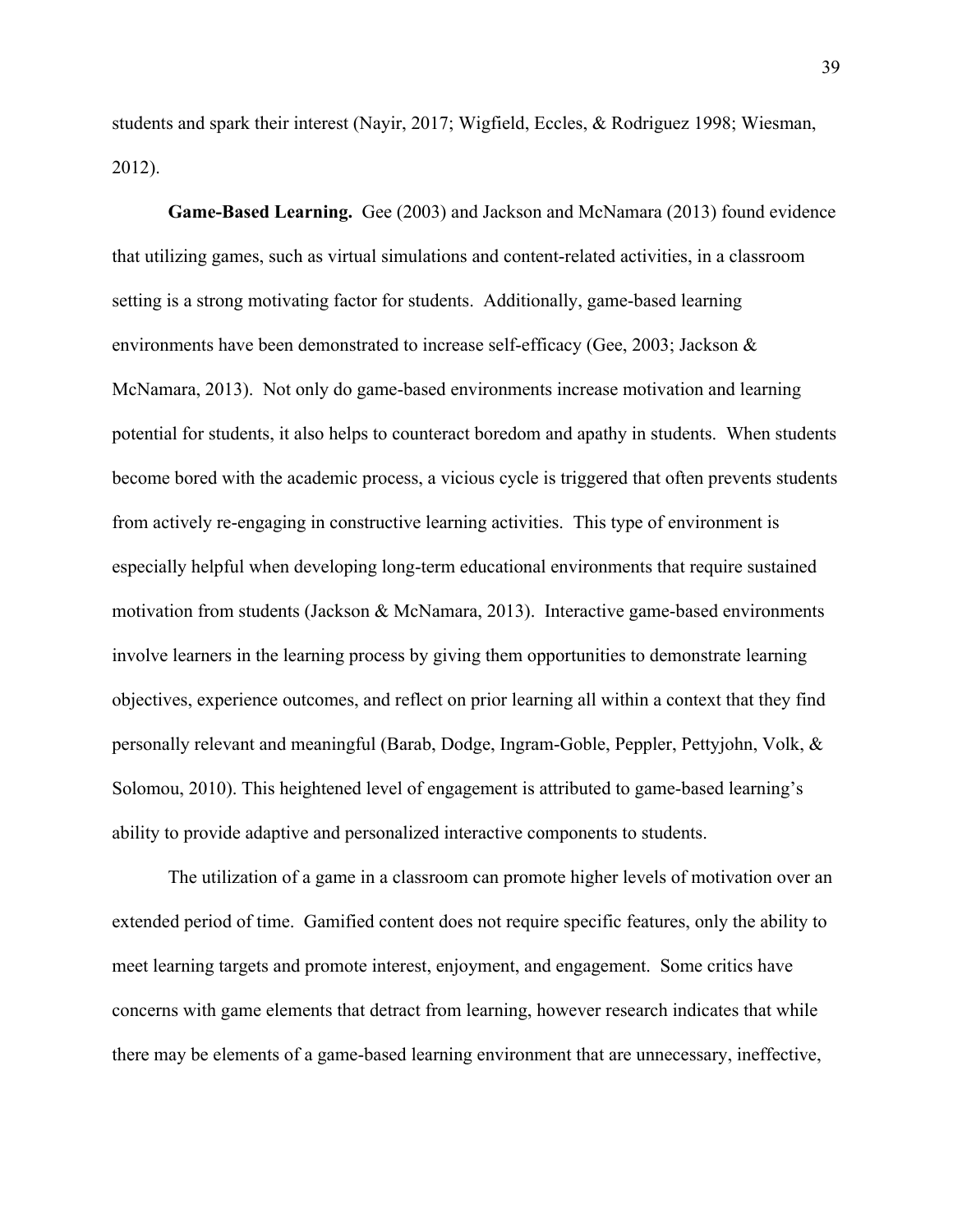or distracting from learning in the short term, the long-term benefits make up for this initial deficit. Since game-based learning environments lead to additional self-efficacy and more motivation in the long-term, the short-term losses are mitigated, and this learning approach allows students to surpass students who did not learn in a game-based environment. Despite the initial time spent on non-educational activities within a game-based learning environment, students demonstrated higher levels of participation and enjoyment even when facing challenging learning objectives, which lead to greater improvements in self-efficacy and motivation (Jackson & McNamara, 2013).

**Self-Regulated Learning and Autonomy Development.** People have an innate need to be autonomous when learning. Additionally, in an autonomous environment, students are able to choose their own educational behaviors, which has a direct impact on their motivation, specifically intrinsic motivation (Learner & Kruger, 1999; Nayir, 2012). Achievement motivation is characterized by high levels of energy, drive, ambition, and a strong desire for independence. It is also defined as being both intentional and volitional. Students with strong levels of autonomy fully accept the outcome of their own academic engagement and they take ownership for their learning (Katartzi, Kontou, & Vlachopoulos, 2013; Dinesh & Kiran, 2018, p. 199). When educational environments hinder autonomy, motivation declines (Pelletier, Legault, & Green-Demers, 2006). As a result, it is essential that teachers focus on developing autonomy in their students to facilitate achievement motivation and enhance academic performance.

Self-regulated learning is a key component of the development of autonomy in students as well as their continued motivation. Learner and Kruger (1999) define self related learning as "a metacognitive process by which the learner plans, organizes, self-instructs, and self-evaluates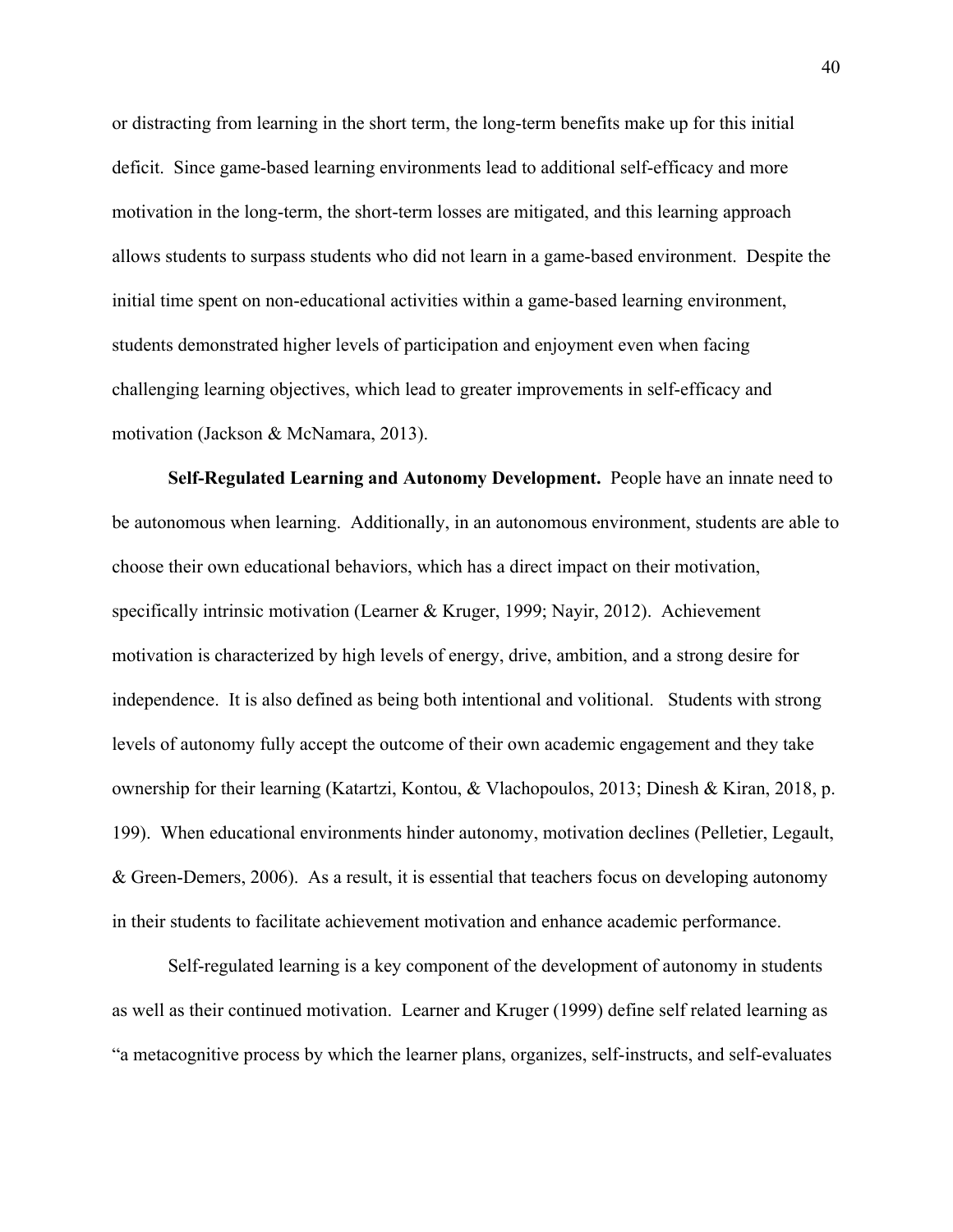at several points in the learning process" (p. 486). These students are able to set and pursue goals, keep track of their own records, review, rehearse, and memorize notes, and seek out additional information in their education. The learning strategies associated with self-regulation are developed in students over the course of several years and primarily are found in students with an intense desire for achievement. The development of self-regulated learning strategies is highly influenced by one's parents in their expectations, modeling, and reinforcement (Learner  $\&$ Kruger, 1999; Legault, Green-Demers, & Pelletier, 2006). Students with a strong sense of self-regulated learning feel competent in their learning and a stronger sense of self-efficacy. For students with lower levels of self-efficacy, self-regulated learning is a strategy that must be taught, but is critical as it has a direct impact on academic motivation.

Since many students do not have the opportunity to develop and witness self-regulated learning strategies outside the classroom, a teacher must focus on their development within the classroom. Being competent in the essential educational skills of self-regulation helps students to achieve autonomy and achievement motivation in their education. By teaching self-regulatory strategies, teachers will not only be developing autonomy in their students but also supporting them as a person and with their academics. This additional support from teachers allows students to feel respected and valued which further supports their intrinsic motivation and determination in pursuing academics (Pelletier, Legault, & Green-Demers, 2006; Alivernini & Lucidi, 2011). When students perceive their environment as supportive and conducive to their own autonomy, most specifically from teachers, a higher degree of competence results which leads to stronger academic performance.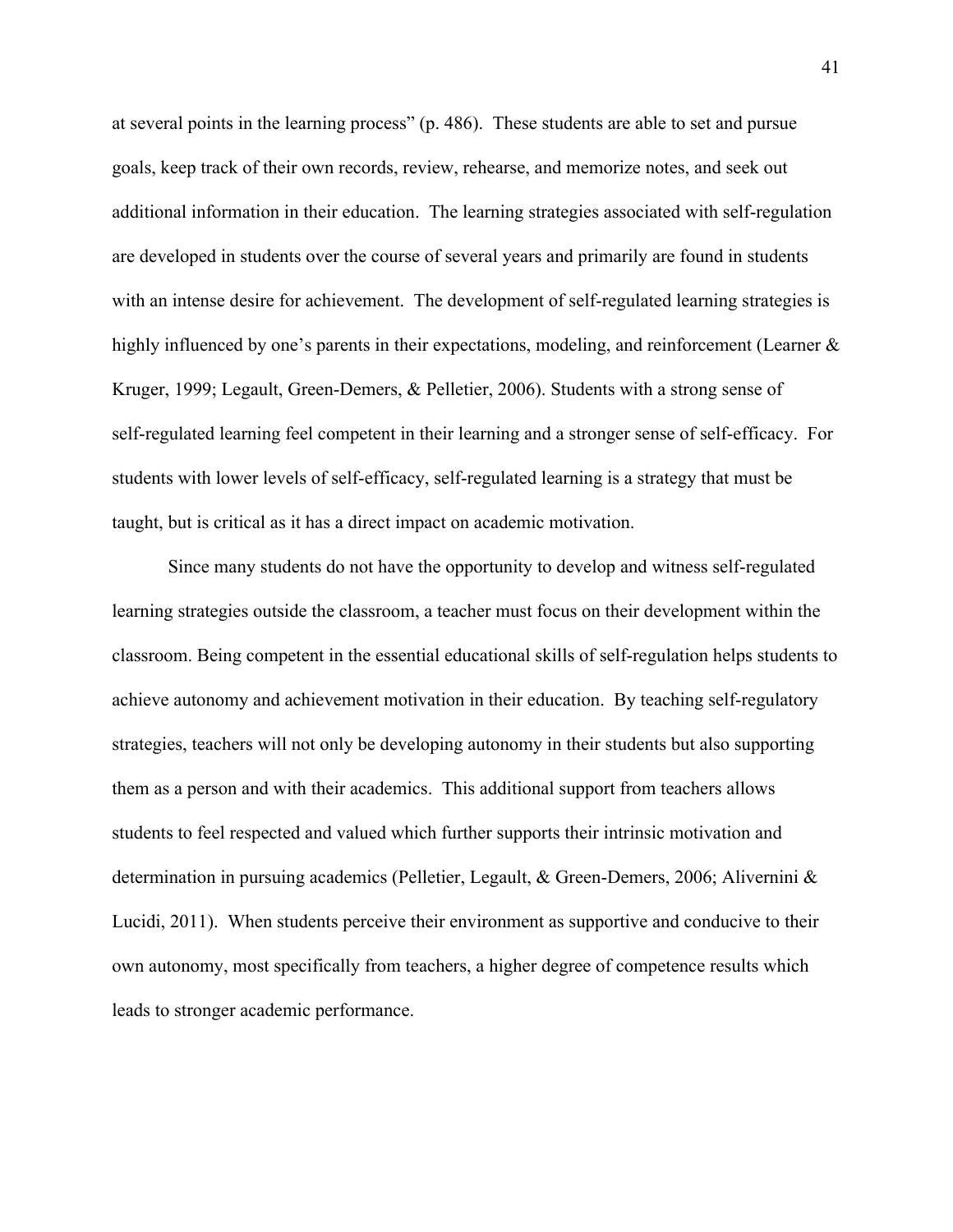Students with autonomy-supportive teachers are more likely to stay engaged and show up for class when compared to that of controlling-teachers. When teachers exhibit controlling behavior in the classroom, the development of autonomy is thwarted. This type of controlling, harmful behavior includes the giving of rigid orders, close supervision and monitoring, and not allowing students to have choices and opinions that may differ from an adult or authority figures. To effectively develop autonomy, teachers must let students choose from a variety of options, listen to and embrace their input and perspectives, offer interesting educational activities with a rationale for why they are being used, as well as actively ask for their points of view, which will result in more engaged and present students (Reeve, 2009; Cheon & Reeve, 2013; Vallerand, Fortier, Guay 1997; Alivernini & Lucidi, 2011).

When a teacher listens carefully and empathizes with their students' perspectives, it allows for an opportunity for the students to have a voice in choosing academic work. Giving time and patience for learning, providing a meaningful rationale for the learning activities conducted in class, using non-controlling language, and welcoming students' thoughts, goals, and behaviors supports students' need for autonomy (Niemec & Ryan, 2009; Radel, Sarrazin, Wild, & Legrain, 2010). On the other hand, teachers thwart autonomy by using direct commands, providing solutions without allowing for students to reflect and come to their own conclusions, yelling, asserting power, or even attempting to provide motivation by putting external pressure on them such as threats, deadlines, or even criticism in order to coerce compliance (Reeve, 2009; Cheon & Reeve, 2013; Radel, Sarrazin, Wild, & Legrain, 2010). It is clear from the research that teachers who develop autonomy in their students have students who are far more successful and motivated.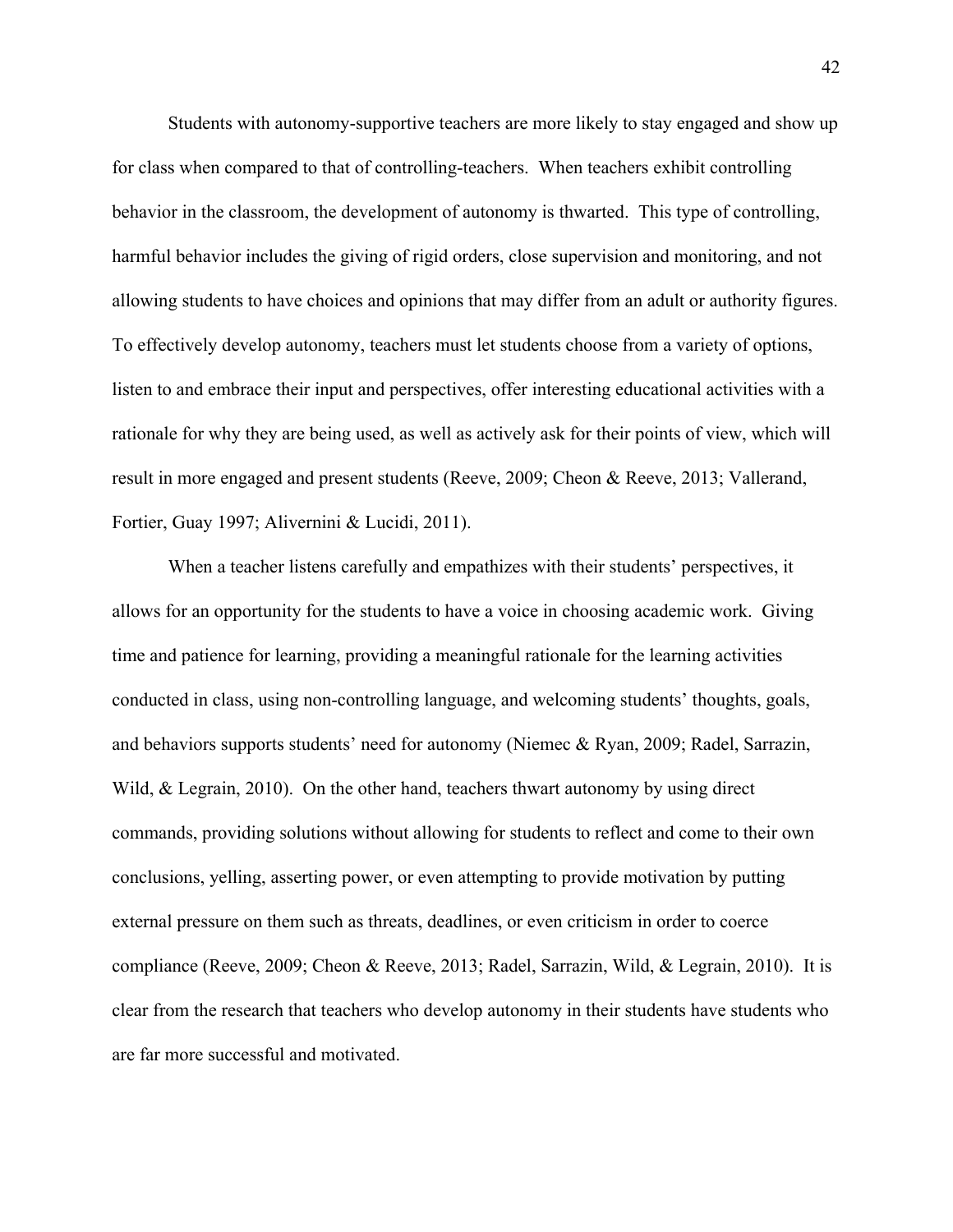Positive self-determination is exercised when a student is given the opportunity to be autonomous and these conditions are vital to the development of high self-efficacy. According to the self-determination theory, the three psychological needs that must be addressed are autonomy, competence, and relatedness. Autonomy development provides direct support to allowing students to support their own autonomy, leading to a stronger sense of self-determination and ultimately self- efficacy (Ryan & Deci, 2000). In an autonomous learning environment self-determination is increased because students feel as though they can act based on free choice. They have the opportunity to take initiative for their own learning within the guidelines set by a teacher and are able to experience freedom, choice, and personal responsibility in their learning (Hamm & Reeve, 2002; Reeve, 2002; Reeve, Bolt, & Cali, 1999). The primary reason a student experiences amotivation according to self-determination theory is because their psychological needs for autonomy and competence are stifled (Ryan & Deci, 2000).

**Mastery Orientation.** Mastery-oriented learning is a strong predictor of engagement and motivation in students. Mastery-oriented learning is an educational mindset that encourages students to obtain complete mastery of a specific topic (Navir, 2017). This approach is taught not only by teachers, but also can be an innate approach that students with high levels of achievement motivation possess. Students with an innate desire for this type of learning are interested in increasing their competency as well as their own abilities. Typically, students who approach their academics with mastery as a goal, are aware of their abilities, have a strong focus on their own development, and are interested in gaining new knowledge and skills. Interestingly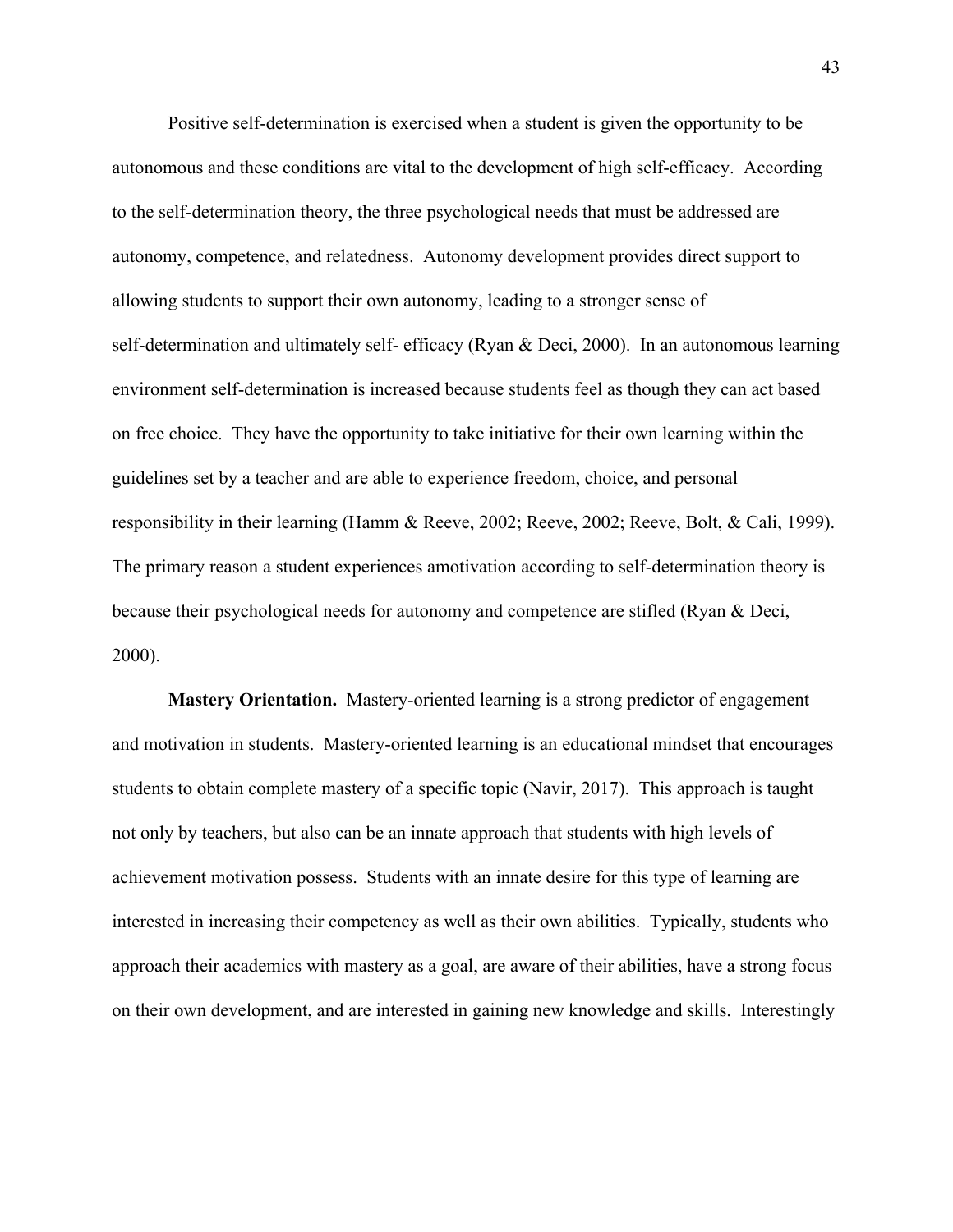enough, female students are more likely to have a mastery orientation towards learning than male students (Elliot & Dweck, 1998; Navir, 2017).

<span id="page-44-0"></span>According to the goal-oriented theory, when students are focused on success, specifically the goal of mastery, in any realm of their life, they naturally develop a higher level of intrinsic motivation. This mindset has been further confirmed by students who attribute their academic motivation directly to intrinsic motivation (Pintrich & Schunk, 1996; Wiesman, 2012). Mastery-oriented learning is a result of increased intrinsic motivation which further supports the goal-oriented theory. If teachers maintain a classroom environment with many extrinsically motivating factors, mastery-orientation will be difficult to develop because students will not be required to formulate educational goals (Navir, 2017). Since mastery-oriented learning predicts student engagement, the utilization of goal-oriented tasks that focus on intrinsic motivation must be incorporated within a classroom to promote the long-term academic success of students and their desire to pursue the goal of mastery.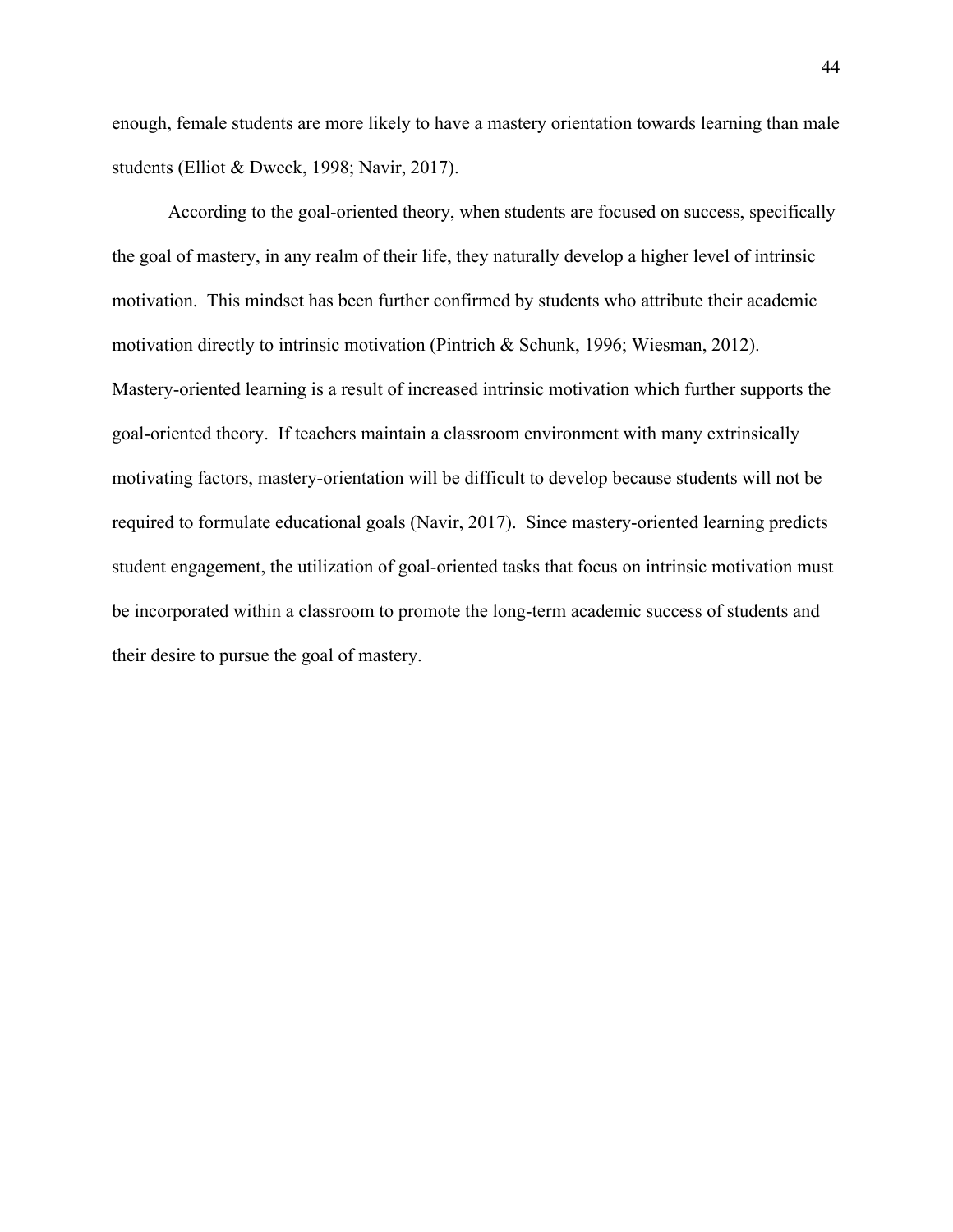#### **Chapter III: Discussion & Conclusion**

# <span id="page-45-0"></span>**Summary**

Research suggests a student's self-perception has a direct impact on their academic motivation and success in an academic environment. This is primarily rooted in a student's level of self-efficacy. Self-efficacy can be defined as a student's ability to judge their own capabilities within the school setting (Bandura, 1986). Students with high levels of self-efficacy demonstrate higher levels of ambition, motivation, and success in an academic context regardless of their level of skill. On the other hand, students with low levels of self-efficacy perceive failure to be their automatic outcome, regardless of the skill or effort they expend (Legault, Green-Demers, & Pelletier, 2006). As a result, understanding and developing a student's self-efficacy level is a fundamental role of educators in order to increase academic motivation within a school setting.

Students with low levels of self-efficacy exhibit amotivation within an educational setting. An amotivated student is a student with little to no desire to engage in academic tasks and feels as though they have no control over their academic future (Alivernini & Lucidi, 2011). It has often been found that amotivated students have developed an attitude of learned helplessness. Amotivation in students leads to a variety of problematic behaviors including showing up late for class, skipping class entirely, avoiding homework, and in extreme cases dropping out of school entirely (Legault, Green-Demers, & Pelletier, 2006). In order to address student motivation, understanding amotivation and knowing how to combat it is an imperative skill for an educator.

Intrinsic and extrinsic motivation are also key factors when examining the role of motivation within an academic setting. Intrinsic motivation refers to students with a natural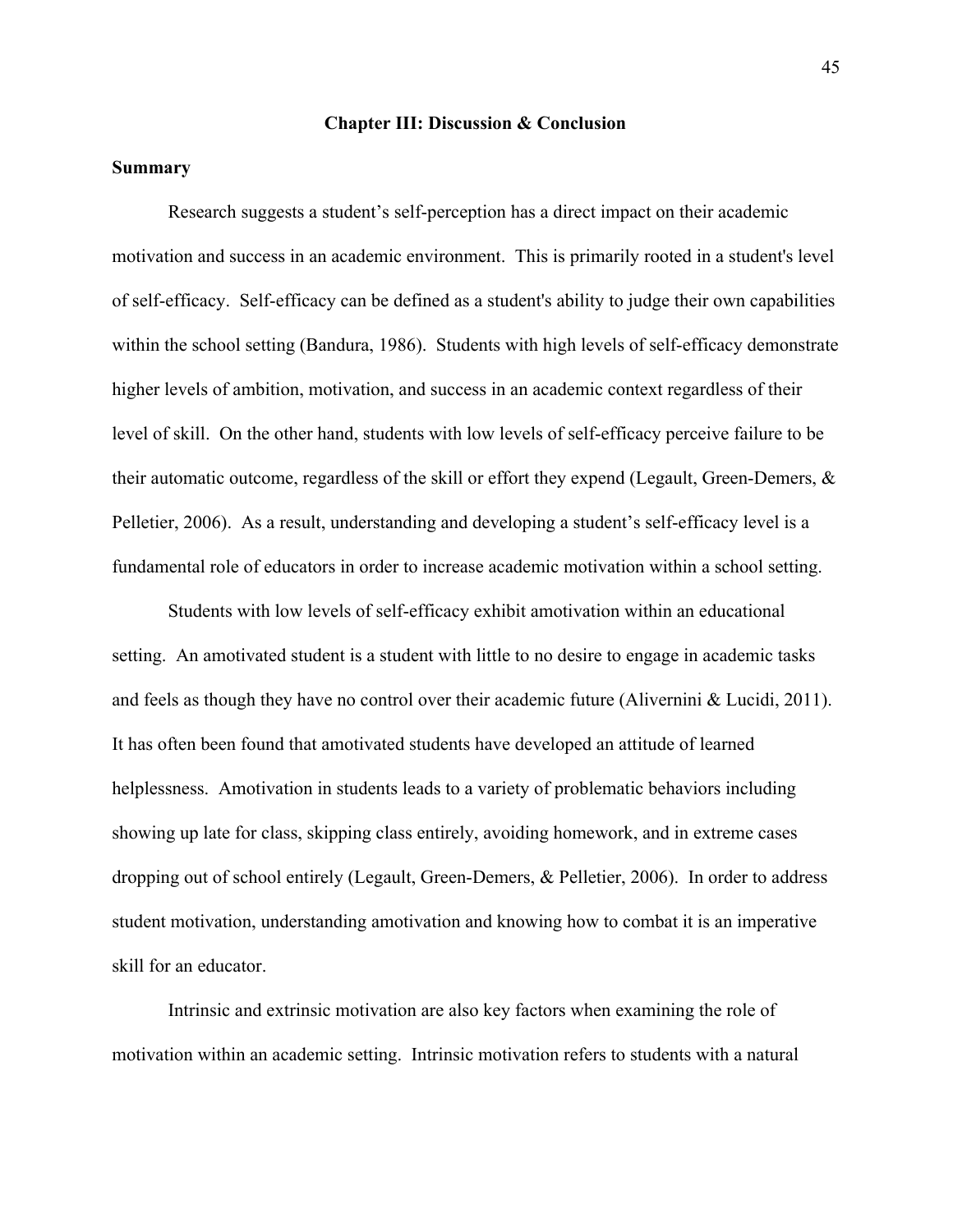curiosity and interest in learning information. Extrinsic motivation on the other hand refers to engaging in activities or learning due to outside forces (Wiesman, 2012). Intrinsic motivation requires that students have higher levels of self-determination in order to effectively manage stress, remain persistent, and pursue higher levels of performance in the long-run. Students who have high levels of intrinsic motivation often have high levels of self-efficacy which results in positive academic behavior (Lam, Wing-vi-Cheng, MA, 2009; Fan & Wolters, 2014). On the other hand, students with lower levels of self-efficacy have had external motivation modeled to them and now, without realizing it, continue to encourage teachers to use external motivators to motivate them. Research suggests that this is not the most effective way to develop self-efficacy, let alone intrinsic motivation in students. Extrinsic motivation can increase a student's fear of failure and has the potential to impede learning and undermine intrinsic motivation, which discourages self-efficacy (Wiesman, 2012; Nayir, 2017).

The social constructs within a life of a student have a significant impact on a student's self-efficacy and academic motivation. The three most prominent figures in a student's life are their parents, teachers, and peers with the parents being the most influential due to their long-standing and vested relationship with their children (Rahimi & Fazel, 2018). A parent's role in modeling behavior, discipline, and support is a key component in developing motivation and self-efficacy within a student. Students who were unable to witness individuals with high levels of self-efficacy outside of school, are more likely to exhibit low levels of self-efficacy within a school setting. Students who have had beneficial behaviors expected, modeled, and reinforced by their parents develop stronger levels of self-efficacy and academic motivation (Hodis, Hodis, Johnston, McClure, Meyer, & Starkey, 2015; Learner & Kruger, 1999). Finally,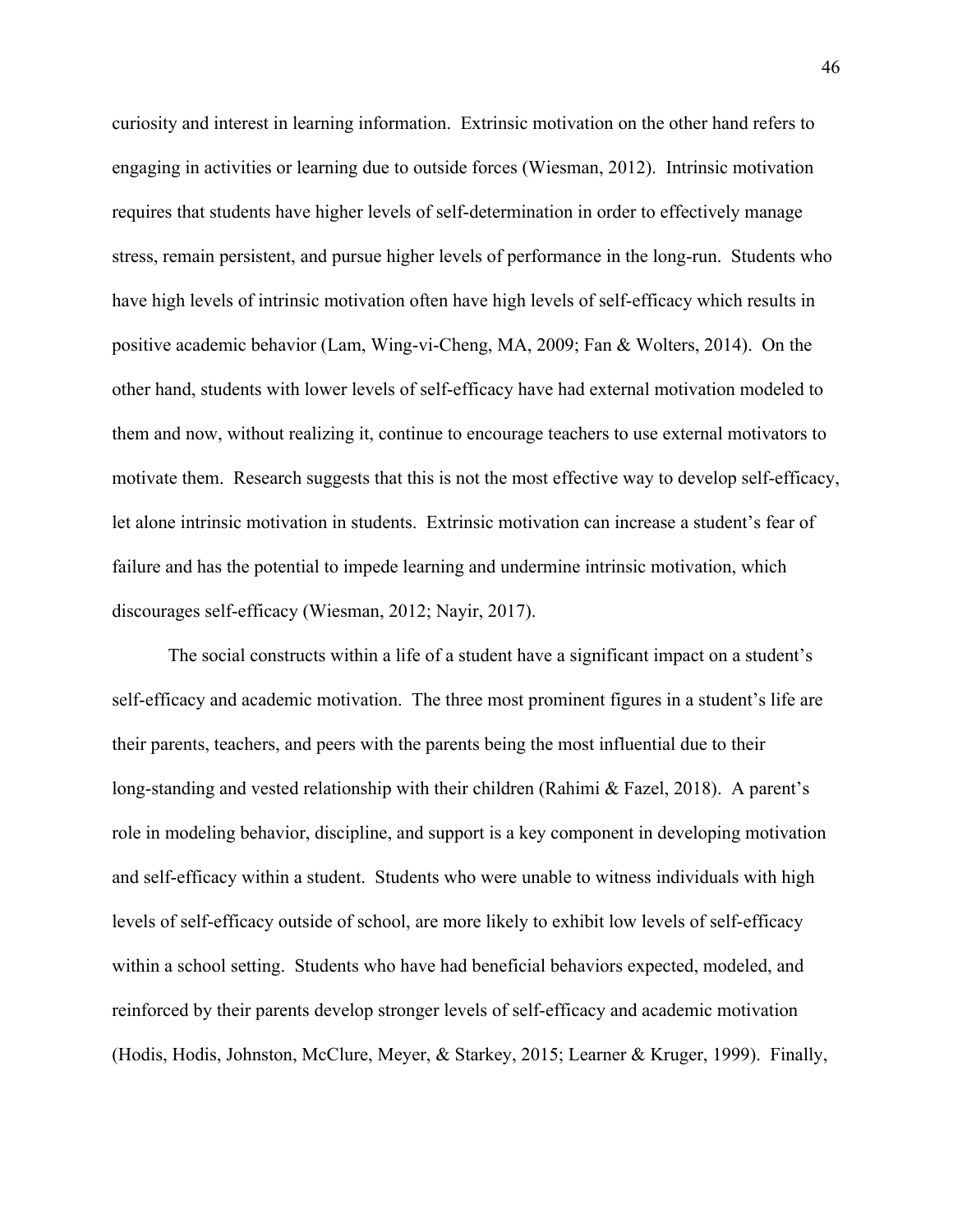a parent's approach is fundamental in developing academic motivation. Academically motivated students exhibit autonomy in their learning. A key indicator of a student with autonomy is if their parents' parenting style has encouraged it through the development of self-regulation and intrinsic motivation through an authoritative parenting style. On the other hand, students with authoritarian parents struggle to develop autonomy which ultimately leads to a reduced level of academic motivation (Grolnick, Ryan & Deci 1991; Rahimi & Fazel, 2018). Of course, neither discipline nor modeling is effective in developing motivation without an emotionally supportive home environment.

Students are significantly impacted by teachers and when developing academic motivation. Teachers spend significant time with students and have a direct impact on their motivation. A teacher is responsible for a majority of what is experienced in an academic setting including grades, feedback, curriculum and assessments (Zhour  $&$  Urhahne, 2013). As a result, when students have a positive, trusting, affirming, and empathetic relationship with their teacher they are more likely to develop self-efficacy which leads to academic motivation (Wiesman, 2012). This relationship with a teacher has the potential to support or undermine the motivational development of any student within a classroom.

Peers also have the potential to be positive motivators when it comes to academics due to the extended periods of time a student spends with them (Raufelder, 2016). However, it is important to note that it is not what a peer does or says that influences student motivation, but rather the peer's perceived reaction to a student. Ultimately, a student is likely to create academic goals that fit the perceived standards of their peers (Wiesman, 2012). The role of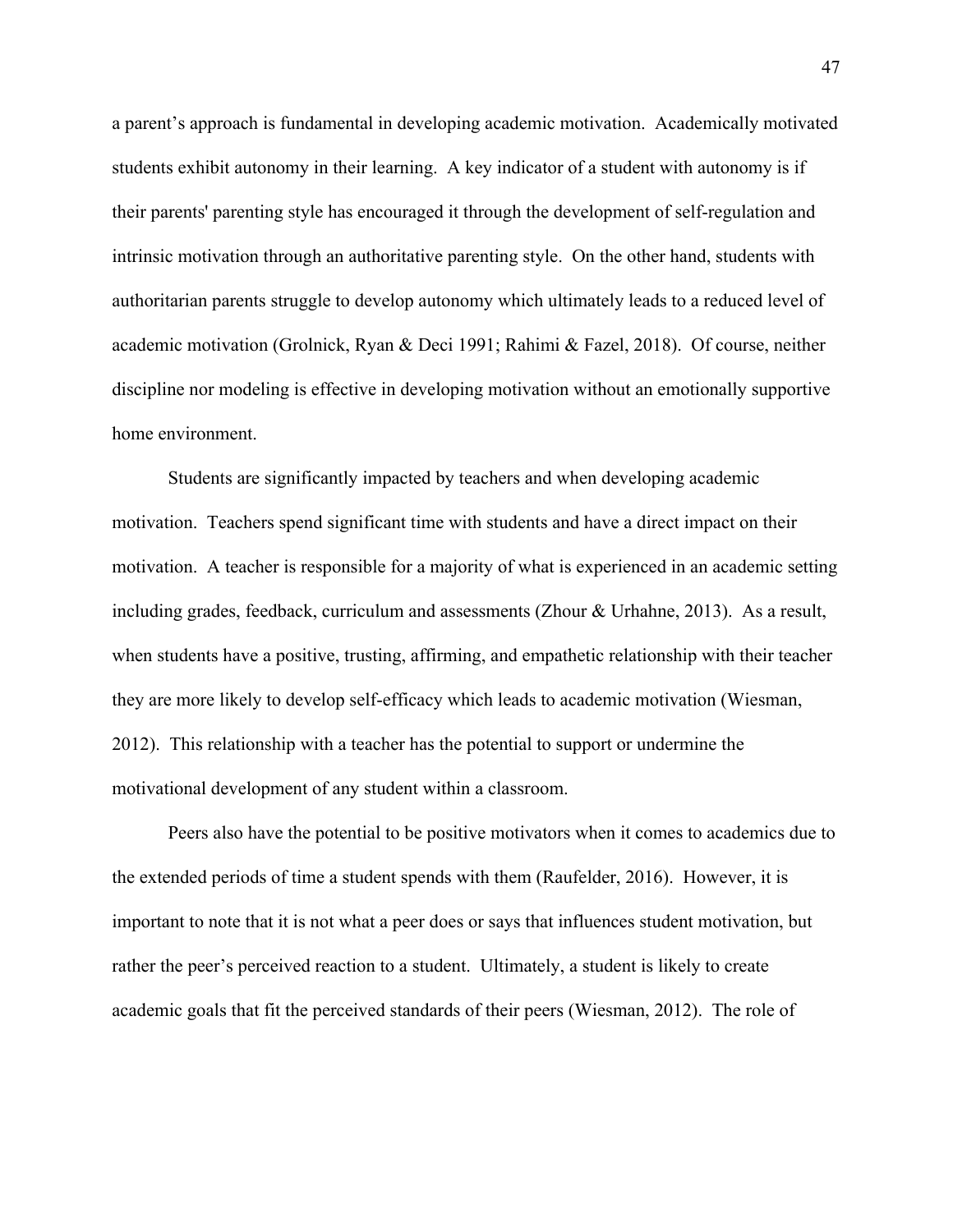social constructs in a student's life is key when it comes to increased levels of self-efficacy and the development of academic motivation.

Finally, there are specific strategies that increase academic motivation in the classroom. First and foremost, it is imperative that schools make an intentional effort in order to place value on school itself (Legault, Green-Demers, & Pelletier, 2006). Only after this value has been communicated will other strategies to increase self-efficacy and intrinsic motivation be effective in increasing academic motivation. In order to create academic motivation within the classroom a teacher must promote situational interest in their content by making it relevant and applicable, demonstrate a high level of content knowledge, and encourage mastery of content knowledge (Linnenbrink & Pintrich, 2002; Wiesman, 2012; Farmer, 2018; Nayir, 2017). These overarching themes can be supported by a variety of more tangible strategies within the classroom. These strategies include using innovative techniques that allow for student choice and cooperative learning, encourage self-regulated learning and autonomy, provide students with feedback and competency support, assigning challenging coursework with the necessary scaffolding for students to experience success strengthens self-efficacy and encourages persistence (DiDonato, 2013; Nayir, 2012; Wiesman, 2012; Learner & Kruger, 1999; Lam, Wing-yi Cheng, Ma, 2009). By creating an encouraging classroom that facilitates the development of self-efficacy, students will learn how to develop higher levels of academic motivation both consciously and subconsciously.

# **Professional Application**

In order to develop academic motivation in a classroom it is crucial that teachers start by developing high levels of self-efficacy in students through the modeling of their own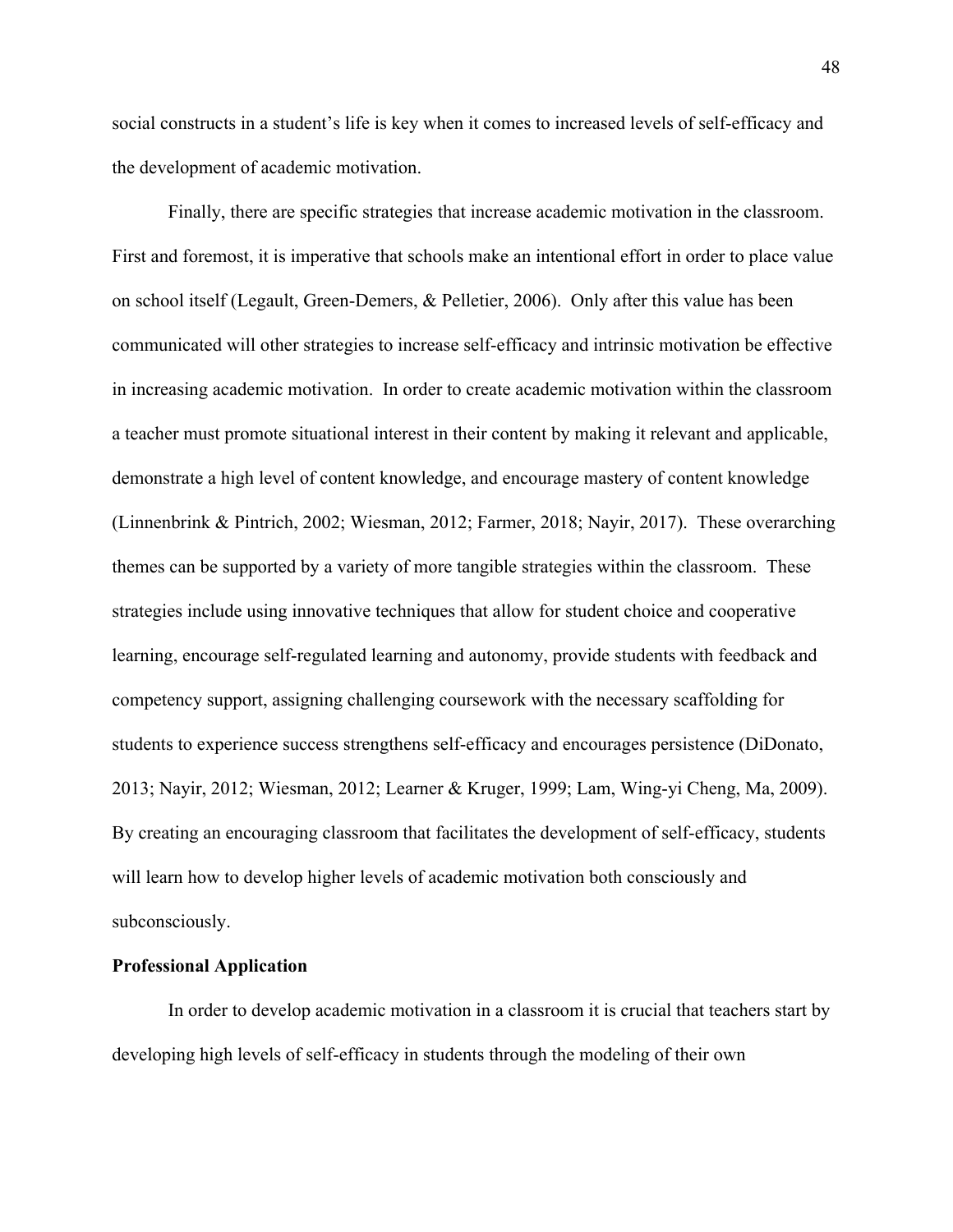self-efficacy and communication of implicit and explicit messages that all students are capable of success. A teacher is responsible for the large scope of what a student experiences in their academic journey, the way in which assignments are graded, feedback is given, curriculum is developed, and assessments are conducted is essential to creating an environment for increasing levels of self-efficacy and academic motivation. First and foremost, a teacher's judgement on a student has a direct influence on their motivation and willingness to learn. Therefore, students must perceive that their teachers are supportive, personable, and care about their students. When a student experiences a positive, trusting, affirming, and empathetic relationship with their teacher they will work harder and display behaviors that will lead to increased academic motivation (Wiesman, 2012). Additionally, supportive feedback that addresses their learning progress from teachers allows students to make better estimations of their abilities which will enhance their self-efficacy (Zhou & Urhahne, 2013). In conclusion, teachers with impersonal perspectives hinder their student's motivation levels (Farmer, 2018).

Second, a teacher must ensure that in their classroom, school is perceived as valuable and relevant. Devaluing school leads to a motivational deficit and in today's environment, teachers are encountering a significant number of students who come to school uninterested in learning (Hidi & Harackieqica, 2000). In order to tangibly demonstrate the value of school, promoting interest and relevance of educational content is imperative (Linnenbrink & Pintrich, 2002). Additionally, by providing students with content that sparks their interest, they will be more likely to engage within a classroom setting. By promoting personal relevance to students, they will be able to understand the direct impact it has on themselves which allows them to engage in a much more practical way with higher levels of intrinsic motivation (Wiesman, 2012). This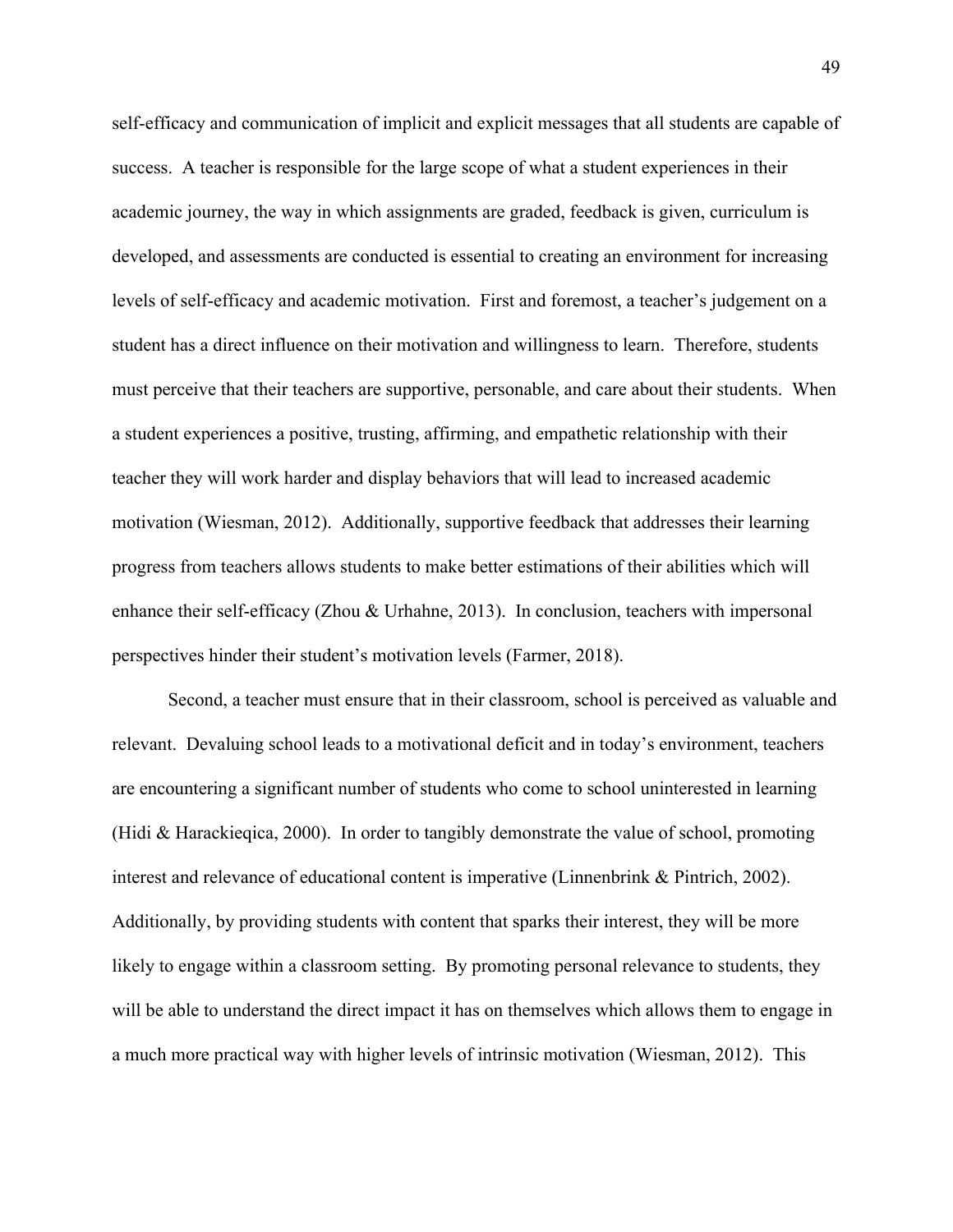relevance is further supported by a teacher's level of content knowledge. When a teacher has a high level of content knowledge, they are more successful at creating relevant curriculum due to their extensive knowledge. High levels of content knowledge also communicate credibility to students which increases academic motivation in students (Hattie, 2008; Farmer, 2018).

The use of innovative techniques in the classroom will also promote engagement, leading to academic motivation. The first technique that has a direct impact on motivation is allowing for student choice and cooperative, project-based learning. By providing students with a variety of activities and opportunities within the classroom they will be able to pursue academically relevant activities that interest them and will lead to increased learning. When working cooperatively, students are able to help one another and ensure that each individual student understands the material to a more complete extent. They are also able to explore problems by questioning ideas with their peers, debating varying ideas, making predictions of outcomes, collecting and analyzing data, drawing conclusions, and discussing findings (Lam, Wing-yi Cheng, Ma, 2009). Not only do these techniques promote increased content knowledge, they also encourage engagement, self-regulation, and student accountability to their own learning (DiDonato, 2013; Lam, Wing-yi Cheng, & Ma, 2009). Second, game-based learning is a valuable tool for teachers to engage their students in active academic learning. This type of learning allows students to demonstrate, experience, and reflect on their learning in ways that they find personally relevant and meaningful (Barab, Dodge, Ingram-Goble, Peppler, Pettyjohn, Volk, & Solomou, 2010; Gee, 2003; Jackson & McNamara, 2013). In these learning formats, the teacher does not exist solely as the knowledge provider but as the facilitator to ensure that the required objectives are met.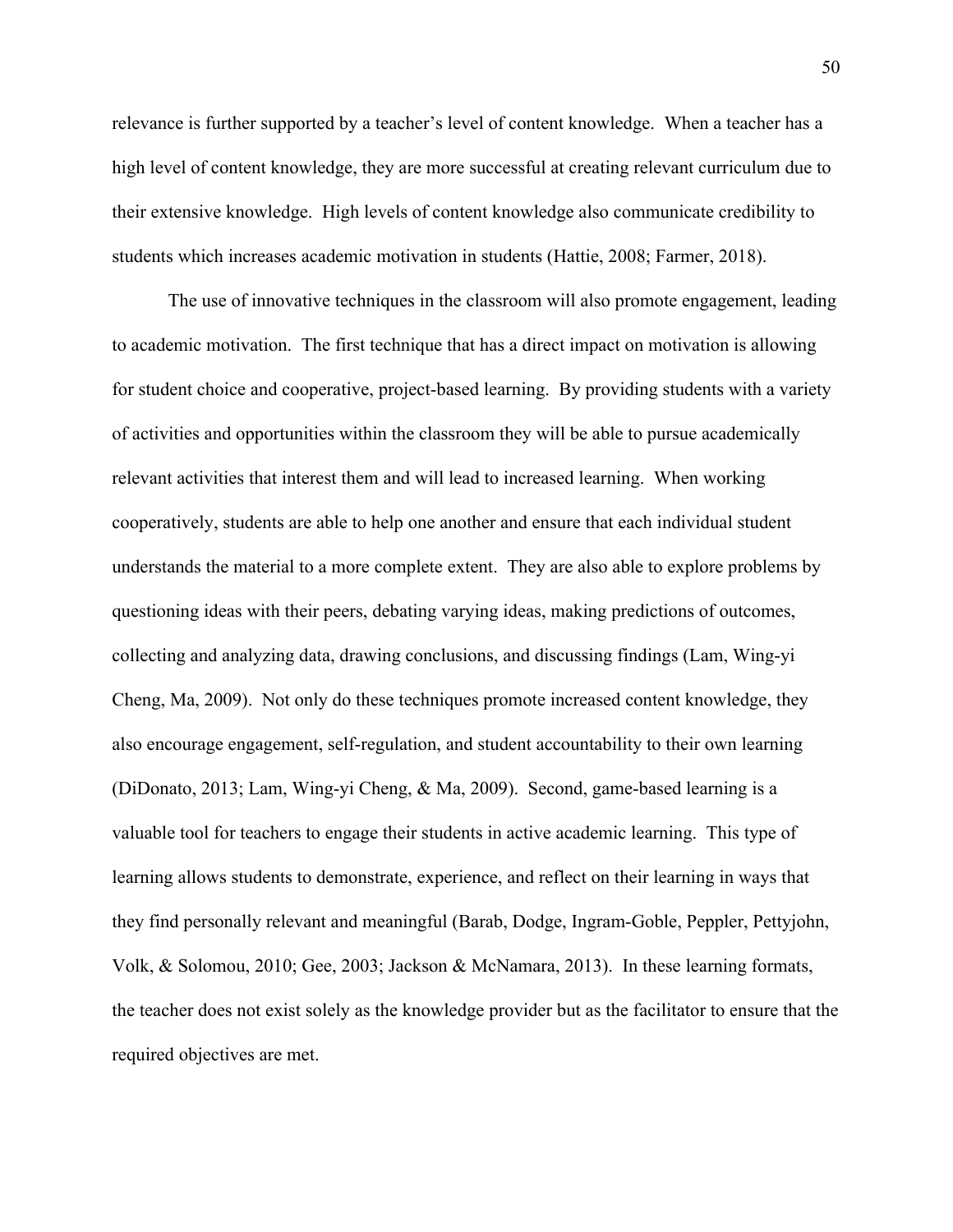Additionally, teachers must be mindful of the work they are assigning in a classroom environment to ensure that it promotes mastery in learning. Assigning assignments that are too difficult for students leads to frustration and in its most damaging form, a decrease in self-efficacy which goes against the development of academic motivation. When students are assigned work that is challenging yet possible, a student's level of self-efficacy is strengthened, and motivation develops (Wiesman, 2012). It is important to note that when assigning challenging work, a teacher should scaffold their learning by modeling the steps, providing direct instruction and coaching, and providing students with the opportunity to work collaboratively and push the boundaries of what they think they are capable of. When a teacher effectively supports the learning process of challenging concepts, students learn and construct knowledge more effectively (Lam, Wing-yi Cheng, & Ma, 2009). This approach also leads to a desire for mastery-oriented learning which promotes complete mastery of a specific topic. Research indicates that when students approach their academics with mastery as a goal, they have increased levels of intrinsic motivation and more success within the classroom (Nayir, 2017; Elliot & Dweck, 1998).

Finally, teachers must encourage the use of self-regulated learning strategies in the classroom. These strategies include individual goal setting, record keeping, reviewing and memorizing notes, rehearsing academic concepts, and seeking out additional content information (Learner & Kruger, 1999). In order for these strategies to be implemented successfully, students need to have a certain level of autonomy within the classroom. Students have an innate need to be autonomous and competent in pursuing their own learning. By engaging in self-regulated learning strategies, they are able to choose their own behaviors, and actively engage in the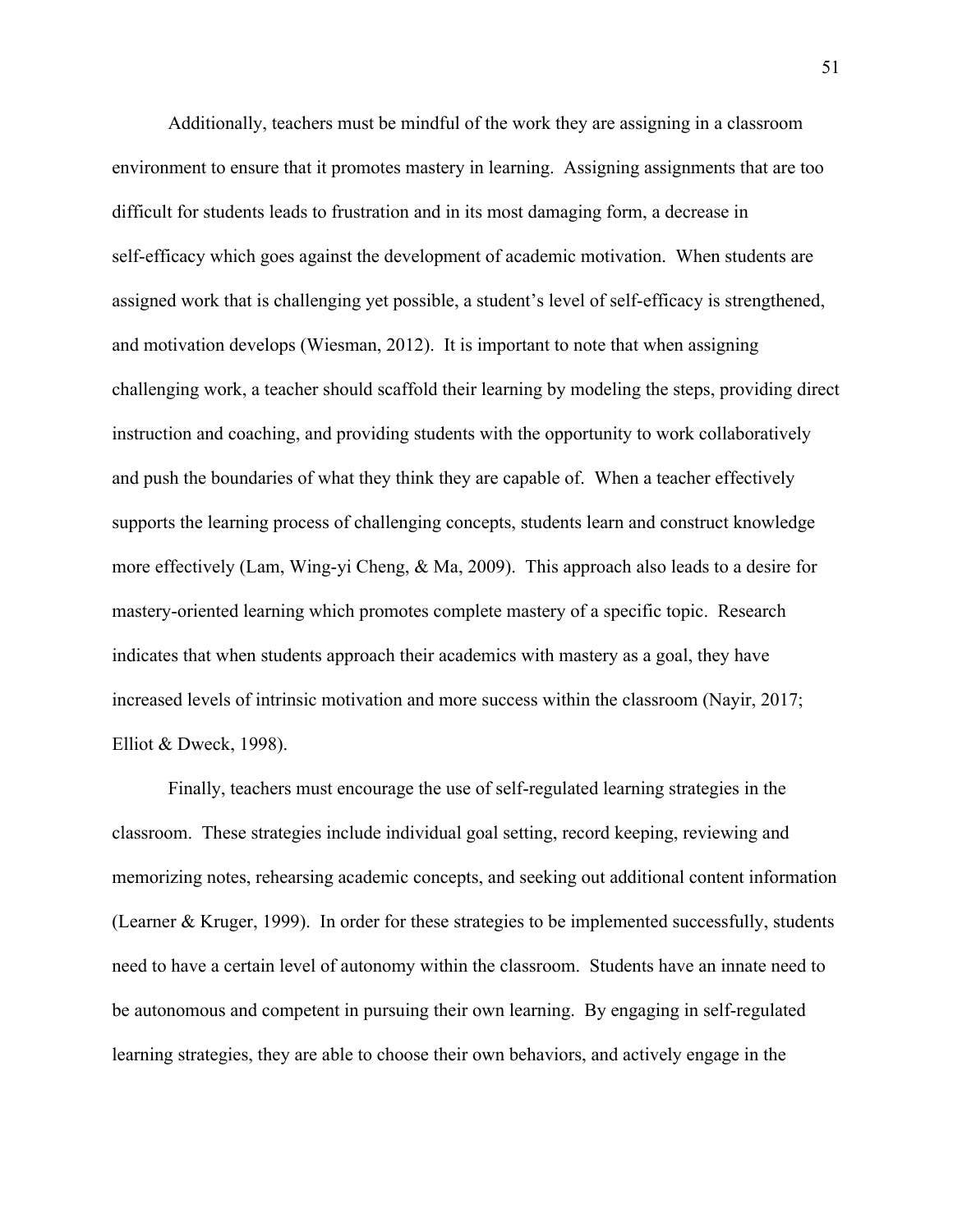learning process (Nayir, 2012). On the other hand, when teachers exhibit controlling behavior within the classroom, they actively hinder the development of autonomy and motivation of their students. Controlling behaviors include the giving of precise and rigid directions, ordering students, over-monitoring student behavior and performance, or not allowing students to share differing opinions and perspectives (Alivernini & Lucidi, 2011, p. 242). Teachers who allow students to share their own perspectives, give sound rationale for what students are learning and why, and allow students to choose educational opportunities supports a student's innate need for autonomy and increases their levels of academic motivation (Radel, Sarrazin, Wild, & Legrain, 2010). In conclusion, the more students are engaging in academic activities by their own choice, the more success they will have (Harboura, Lauren, Chris & Lindsay, 2015). The way in which students are encouraged to engage in activities may vary but engagement leads to motivation.

#### **Limitations of Research**

Student motivation is an expansive topic with many different facets in the educational community. In order to reduce the scope of this research, this study was limited to explorations of self-efficacy with regard to student's academic motivation, and teaching strategies that encourage the development of self-efficacy. Additionally, the information in this literature review was largely limited by the research that existed with regard to discipline as the majority of research was multidisciplinary or focused on core educational content areas such as math, social studies, and English. It can be inferred that depending upon a subject or content area, there are variations in academic motivation both from the student and teacher's perspective which may impact other non-core content areas differently. Finally, the research in this literature review focused on students in middle and high-school who had progressed through a traditional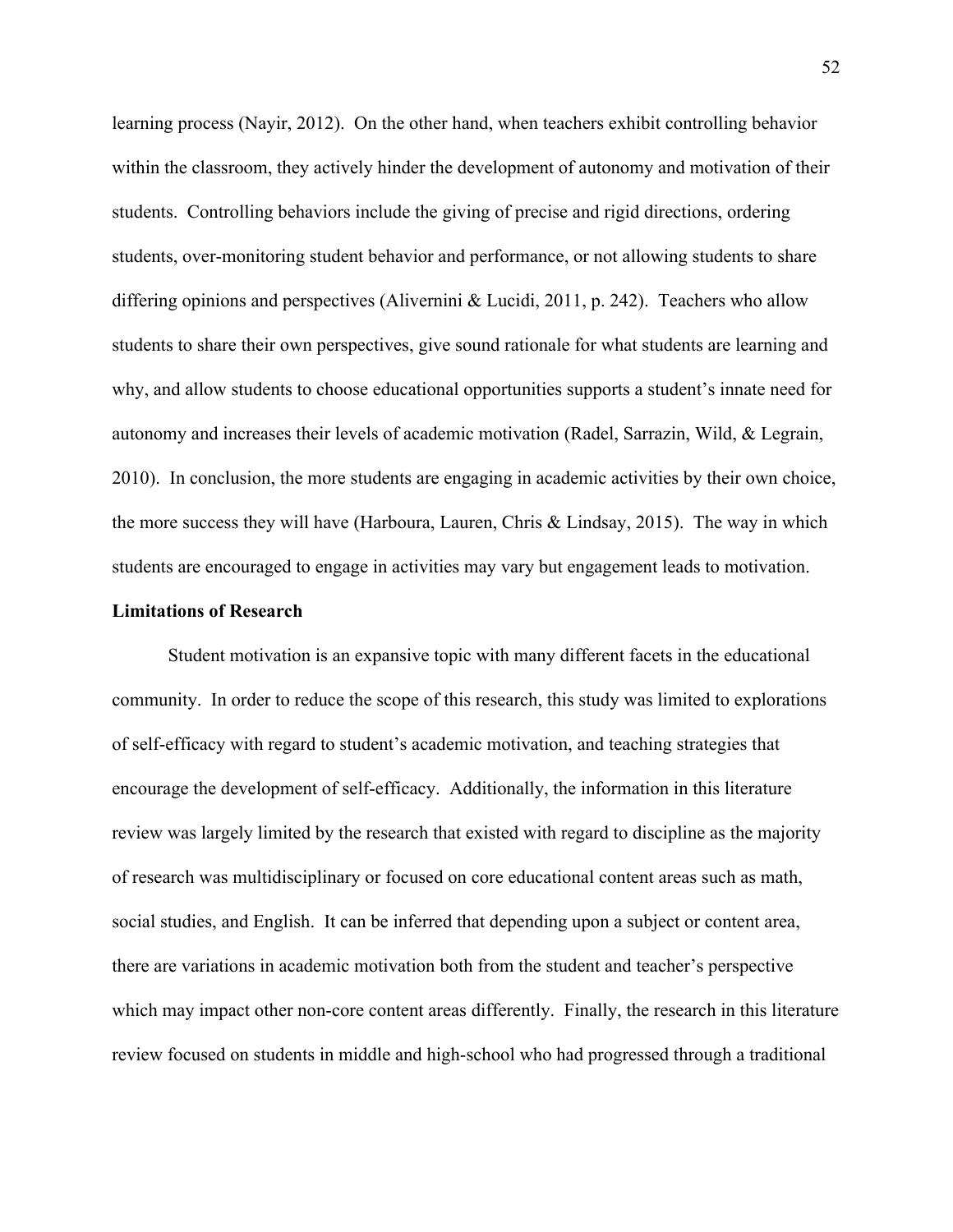educational model with other peers. For example, research was not examined that focused on students who were home-schooled or engaged in private education. By limiting this research to motivation in a traditional high-school setting, more specific conclusions could be drawn.

#### **Implications for Future Research**

Based on the research gathered in this literature review, there is great opportunity for content-specific research with regard to motivation. This is especially true for non-core content areas such as business, career and technical education, world languages, and many more. The rationale for why a student takes these courses is different than core, required courses which made up most of the research available. Therefore, it is likely that the motivational techniques required in a content area that was chosen by the student will differ as they most likely have a higher level of interest in learning the content.

It is worth exploring how the development of academic motivation at lower educational levels, specifically kindergarten through fifth grade, impacts the motivation of students in grades six through twelfth. As this literature review addresses, by the time students reach high-school they are often bored with the academic cycle and motivation is even more difficult to foster. While research exists on motivation at all levels, very little research exists on the impact of motivation development over an extended period of time. In summary, there are a variety of opportunities for additional research that center around content specific and grade specific strategies with a long-term approach in mind.

#### **Conclusion**

In conclusion, this literature review addressed the impact of self-efficacy on academic motivation and ways in which a teacher can develop self-efficacy and motivation within the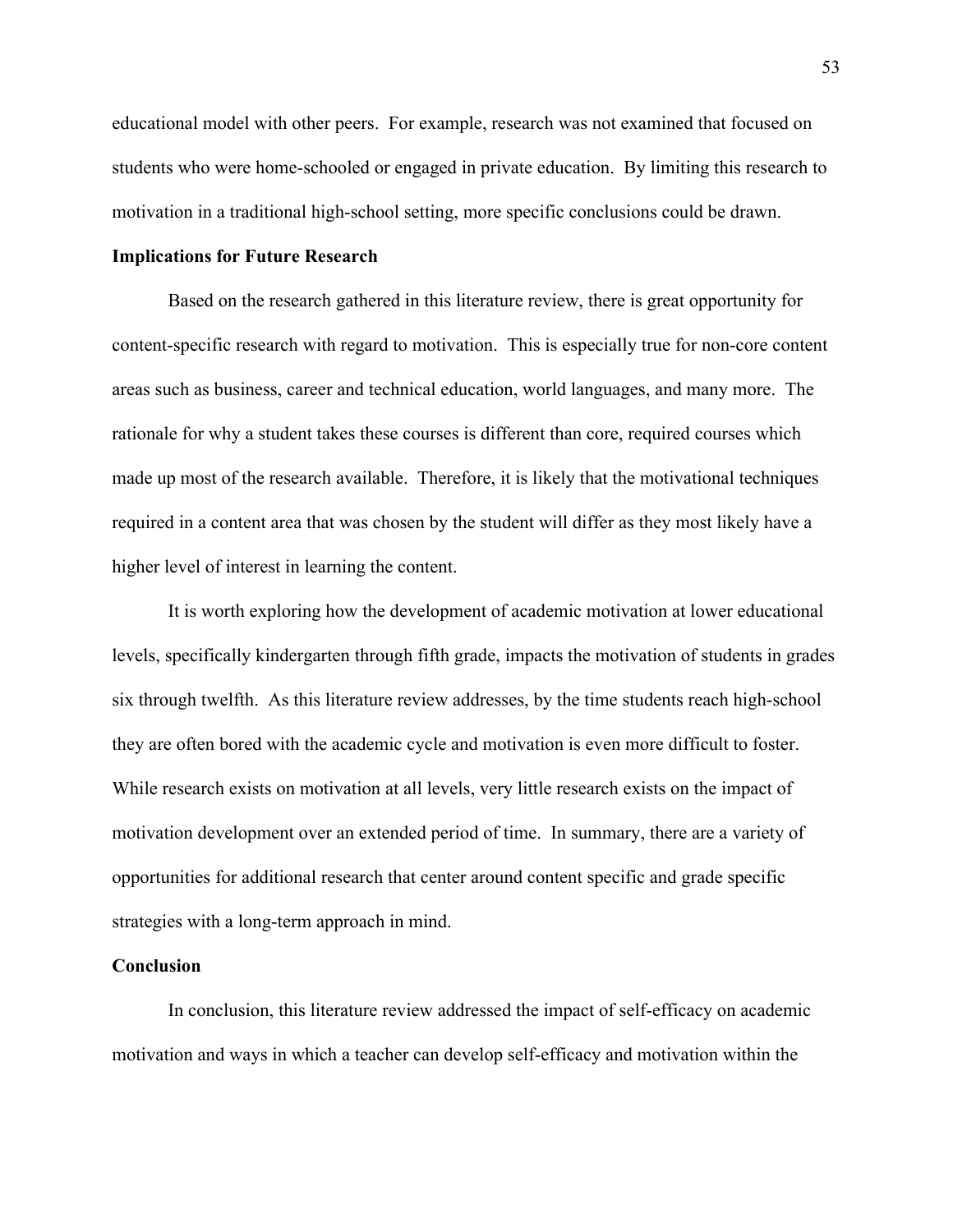classroom. The following questions were addressed in this literature review: What is the impact of self-perception in student academic motivation? What impact does amotivation have on academic pursuits and what is the cause? What is the importance of social constructs and relationships to a student's success? In what ways can the educational environment develop academic motivation in students? What creates motivation and internal drive in students, and how do you support its development in the classroom? Based on the conclusions drawn from this study, self-efficacy is a vital component for students in their academic success. Additionally, the role of social constructs within a student's life are key predictors of a student's self-efficacy. Strong parent, teacher, and peer relationships will all impact a student's motivation and provides great opportunity for a student's success academically. Finally, the strategies used within a school have direct, immediate impact on a student's ability to find motivation in the classroom, and their belief in their own success, also known as self-efficacy. The development of academic motivation is critical in a school system in order to foster an environment that creates and prepares students for a successful future.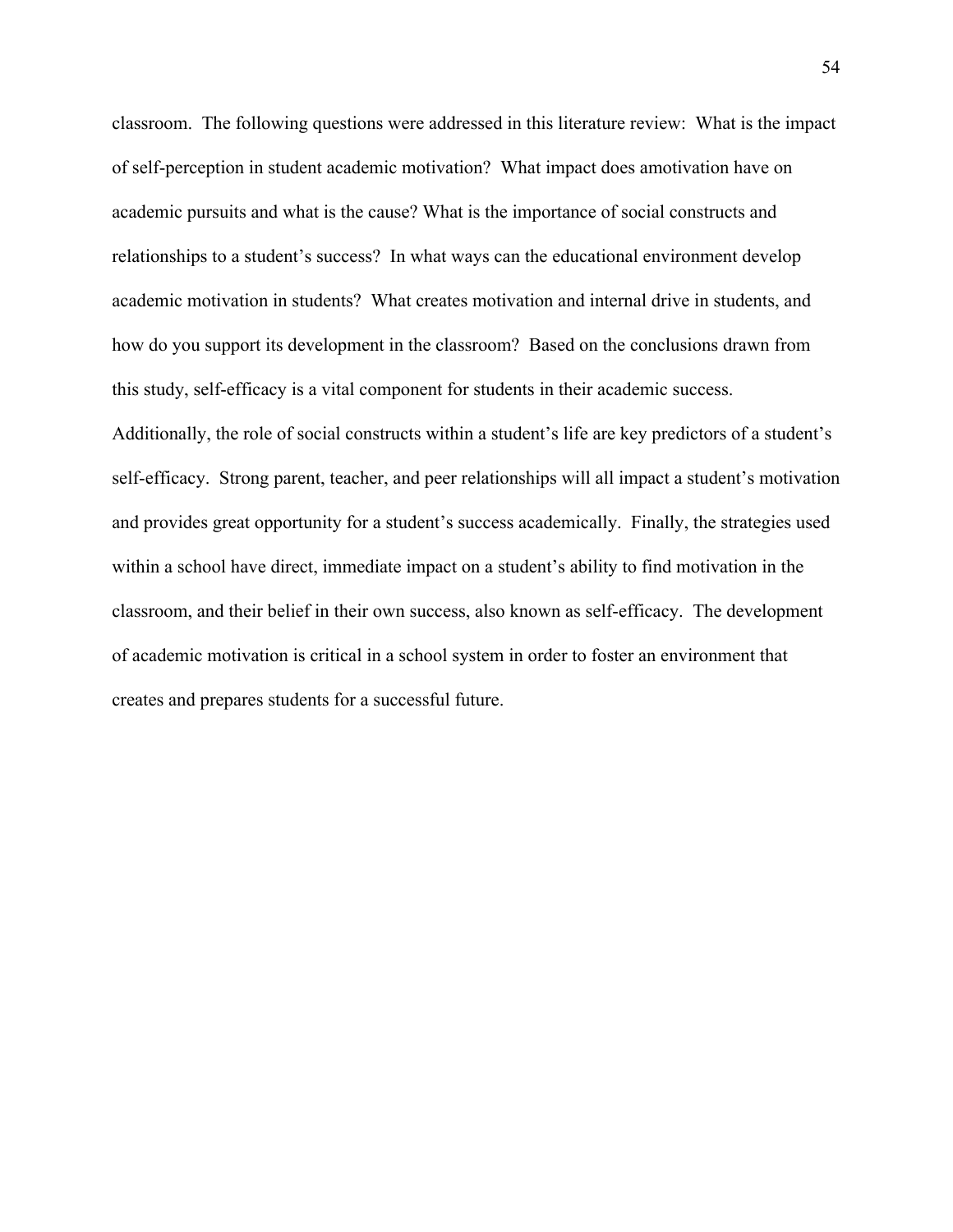#### **References**

- <span id="page-55-0"></span>Alexander, K. L., Entwisle, D. R., & Horsey, C.S. (1997). From first grade forward: Early foundations of high-school dropout. *Sociology of Education 70*, 97-107, doi: 10.2307/2673158
- Alivernini, F. & Lucidi, F. (2011). Relationship between social context, self-efficacy, motivation, academic achievement and intention to drop out of high-school: A longitudinal study. *The Journal of Educational Research 104*, 241-252. doi: 10.1080/0022-0671003728062
- Arguedas, M, Daradoumis, T., & Xhafa, F. (2016). Analyzing how emotion awareness influences students' motivation, engagement, self-regulation and learning outcome. *Educational Technology & Society 19*(2), 87-103.
- Bakadorova, O. & Raufelder, D. (2016). Do socio-motivational relationships predict achievement motivation in adolescents with high and low school self-concepts? *The Journal of Educational Research 109*(3), 219-231. doi: 10.1080/00220671.2014.942031
- Baker, S. R. (2004). Intrinsic, extrinsic, and amotivational orientations: Their role in university adjustment, stress, well-being, and subsequent academic performance. *Current Psychology: Developmental, Learning, Personality, Social, 23*, 189-202.
- Bandura A. (1994). *Self-efficacy. Encyclopedia of Human Behavior,* cilt 4, V.S. Ramachandran (Ed), New York. Academic Press, 71-81.
- Bandura, A. (1977). *Self-efficacy: Toward a unifying theory of behavioral change*. Psychological Review, 84(2), 191-215.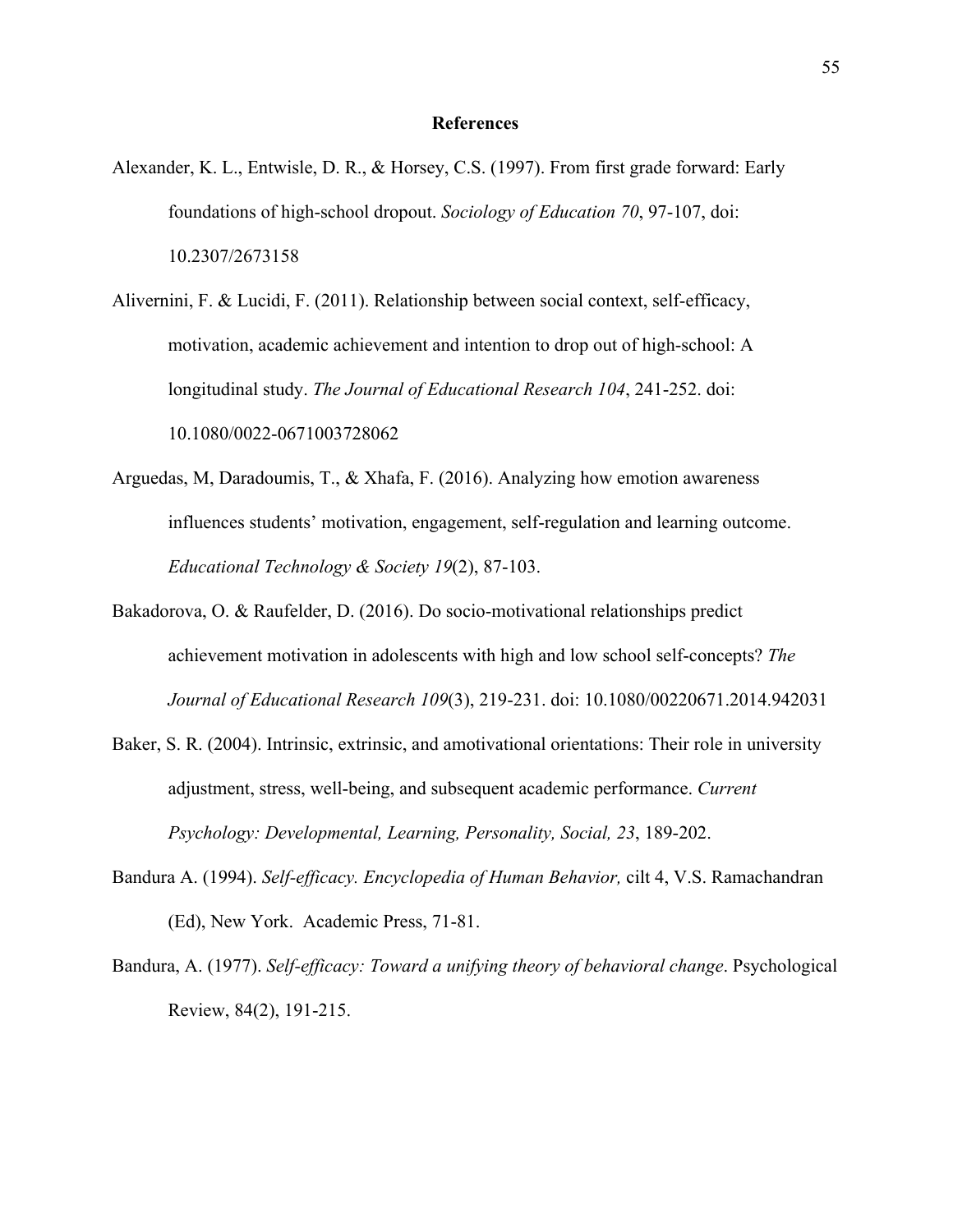- Bandura, A. (1982). Self-efficacy mechanism in human agency. *American Psychologist, 37*, 122-147.
- Bandura, A. (1986). *Social foundations of thought and action: A social cognitive theory.* Englewood Cliffs, NJ: Prentice Hall.
- Bandura, A. (1991). Social cognitive theory on self-regulation. *Organizational Behavior and Human Decision Processes, 50*, 248-287.
- Barab, S. A., Dodge, T., Ingram-Goble, A., Peppler, K., Pettyjohn, P., Volk, C., & Solomou, M. (2010). Pedagogical dramas and transformational play: Narratively rich games for learning. *Mind, Culture, and Activity 17*, 235-264. doi: 10.1080/10749030903437228
- Boggiano, A. K., Shields, A., Barrett, M., Kellen, T., Thompson, E., Simons, J., & Katz, P. (1992). Helplessness deficits in students: The role of motivational orientation. *Motivation and Emotion, 16*, 271-296.
- Bong, M. & Skaalvik, E. M., (2003). Academic self-concept and self-efficacy: How different are they really? *Educational Psychology Review, 15*(1), 1-40
- Brenner, M. H. (1976). *Estimating the costs of national economic policy.* Study prepared for the Joint Economic Committee, U.S. Congress, 94th Congress, 2nd Session. Washington, DC: U.S. Government Printing Office.
- Brock, A., Hundley, H., (2018). *Phrases for Growth Mindset: A Teacher's Guide to Empowering Students Through Effective Feedback and Praise.* Ulysses Press, Berkley, CA.
- Brown, B., (2015). *Daring Greatly: How the Courage to Be Vulnerable Transforms the Way We Live, Love, Parent, and Lead*. Avery, New York, NY.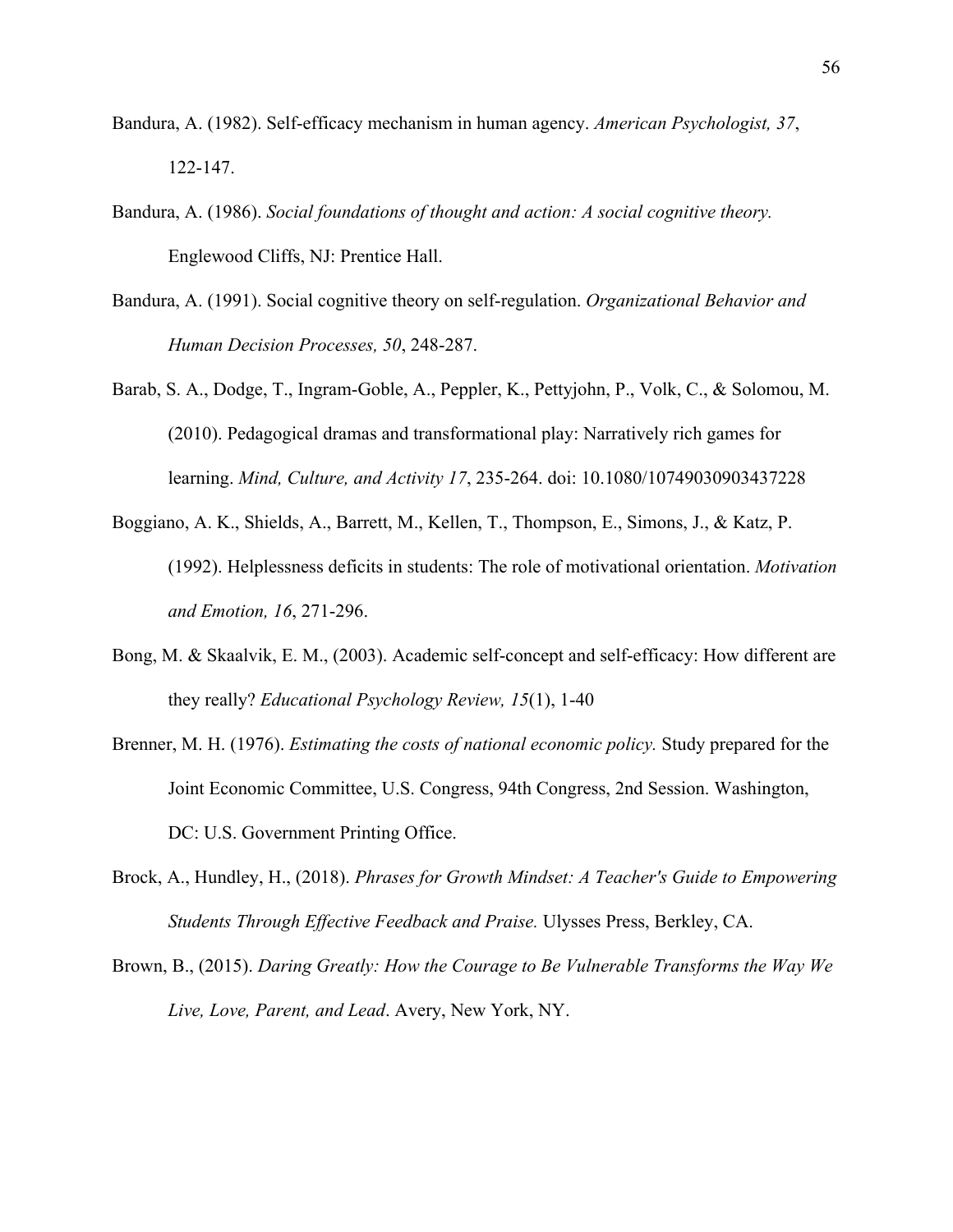- Buckingham, M., (1999). *First, Break All the Rules: What the World's Greatest Managers Do Differently.* Gallup Press, London.
- Byrne, B. M. (1984). The general/academic self-concept nomological network: A review of construct validation research. *Rev. Educ. Res. 54*, 427-456.
- Cheon, S. H. & Reeve, J. (2015). A classroom-based intervention to help teachers decrease students' amotivation. *Contemporary Educational Psychology 40*, 99-111. doi: http://dx.doi.org/10.1016/j.cedpsych.2014.06.004
- Cheon, S. H., & Jang, H. (2012). Development and validation of student amotivation scale in high-school physical education. *The Korean Journal of Physical Education, 51*, 473-485.
- Cheon, S. H., & Reeve, J. (2013). Do the benefits from autonomy-supportive training program endure? A one-year follow up investigation. *Psychology of Sport and Exercise, 14*, 508-518.
- Chouinard, R. (2001). Annual changes in motivation for mathematics in high-school according to age and gender. *Canadian Journal of Behavioral Science, 33*, 25-37.
- Dandy, J., & Nettelbeck, T. (2002) The relationship between IQ, homework, aspirations and academic achievement for Chinese, Vietnamese, and Anglo-celtic Australian school children. *Educational Psychology 22*(3), 267-275.
- Deci, E., R. Koestner, and R. Ryan. (2001). Extrinsic rewards and intrinsic motivation in education: Reconsidered once again. *Review of Educational Research 7,* 1-27.
- Deci, E. ., & Ryan, R. M. (1985). *Intrinsic motivation and self-determination in human behavior.* New York: Plenum Press.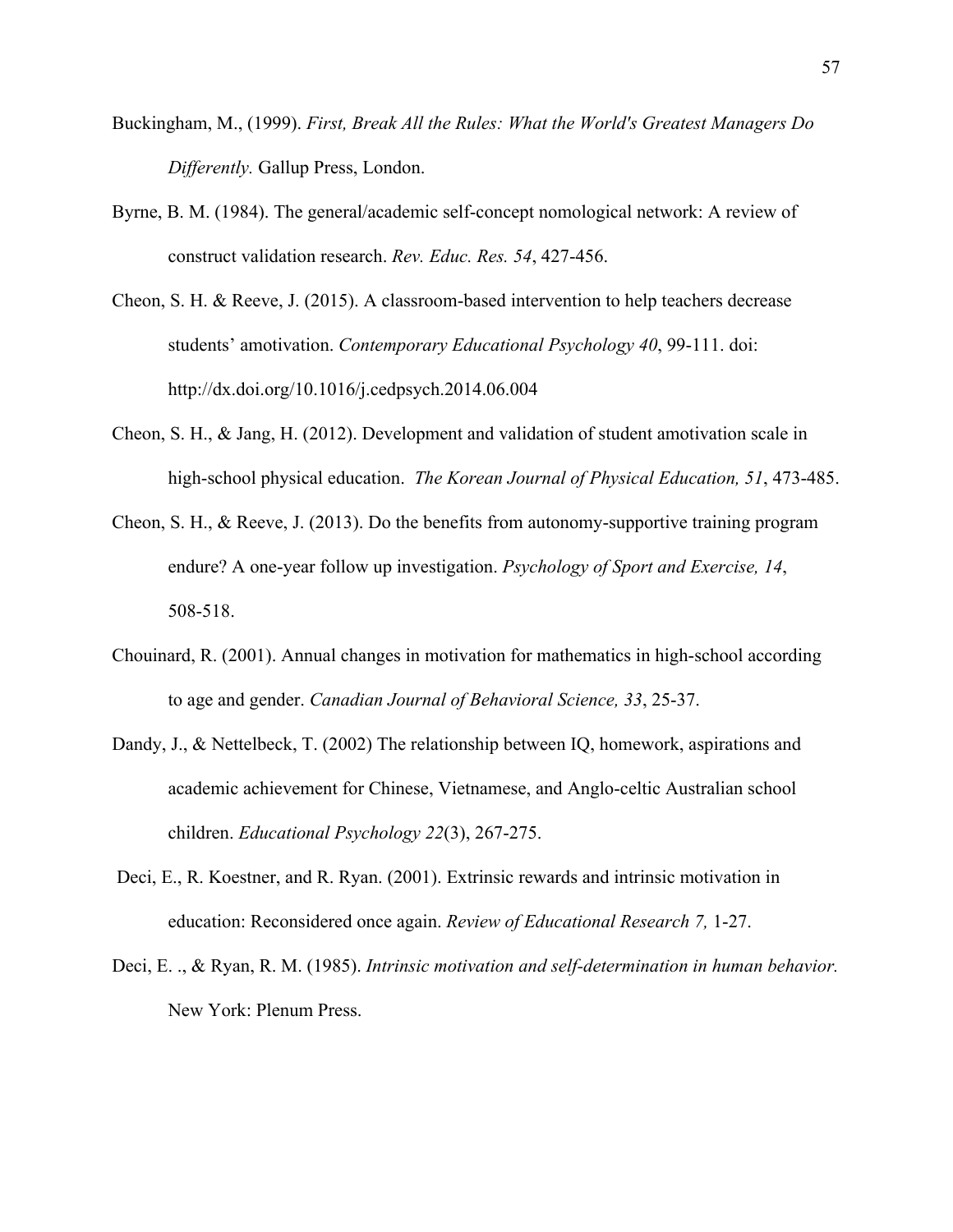- Deci, E. L. & Ryan, R. M. (2000). Self-determination theory and the facilitation of intrinsic motivation, social development, and well-being. *American Psychologist, 55,* 68-78.
- Deci, E. L., & Ryan, R. M. (2002). *Overview of self-determination theory: An organismic dialectical perspective.* In E. L. Deci & R. M. Ryan (Eds.). Handbook of self-determination research (pp. 3-33). Rochester, NY: University of Rochester Press.
- Deci, E. L., Vallerand, R. J., Pelletier, L. G., & Ryan, R. M. (1991). Motivation and education: The Self-determination perspective. *Educational Psychologist 26*, 325-346.
- DiDonato, N. (2013). Effective self- and co-regulation in collaborative learning groups: An analysis of how students regulate problem solving of authentic interdisciplinary tasks. *Instructional Science 41*(1), 25-47.
- Dinesh, N. P. & Kiran A. D. (2018). Comparative study of achievement motivation and self-concept of secondary school students. *Indian Journal of Positive Psychology 9*(1), 199-201. doi: 10.15614/jpp.v9i01.11773
- Dorabusch, S. M, Ritter, P. L., Leiderman, P. H., Roberts, D. F., & Fraleigh, M. J. (1987). The relation of parenting style to adolescent school performance. *Child Development, 58,* 1244-1257.
- Dweck, C. S. (2002). *Development of achievement motivation.* San Diego, CA: Academic Press.
- Dweck, C., (2008). *Mindset: The New Psychology of Success.* Ballantine Books, New York, NY.
- Dweck, C.S. (2006). *Mindset: The New Psychology of Success*. New York: Random House.
- Elliot, A. J. & Dweck, C.S. (1989). Goals: An approach to motivation and achievement. *Journal of Personality and Social Psychology 54,* 5-12.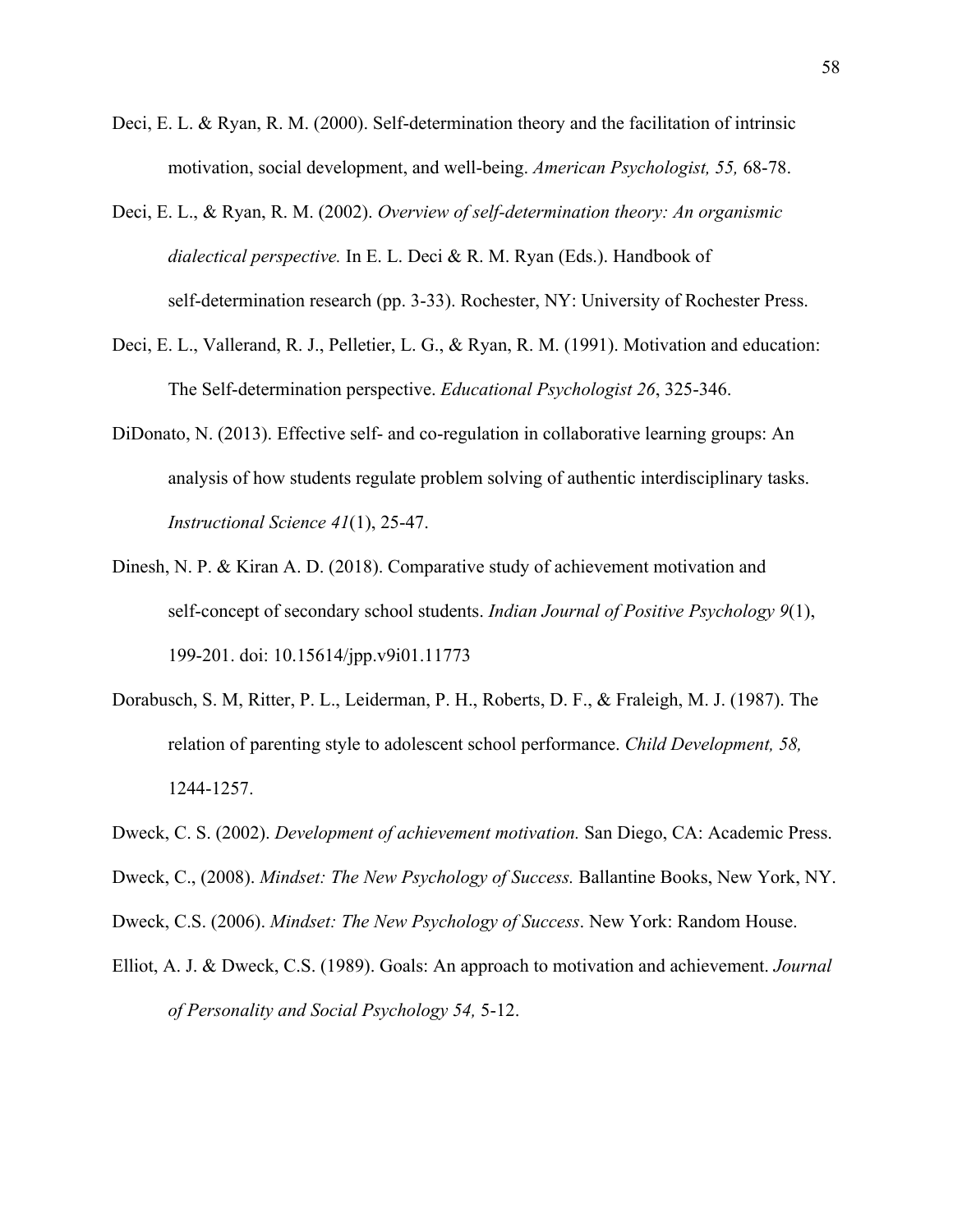- Eschel, Y., & Kohavi, R. (2003). Perceived classroom control, self-regulated learning strategies, and academic achievement. *Educational Psychology, 23*(3) 249-260.
- Fan, W. & Wolters, C. A. (2014). School motivation and high-school dropout: The mediating role of educational expectation. *British Journal of Educational Psychology 84*, 22-39. doi: 10.1111/bjep.12002
- Farmer, A. (2018). The impact of student-teacher relationships, content knowledge, and teaching ability on students with diverse motivation levels. *Language Teaching and Educational Research 1*(1), 13-24.
- Fazel, A. & Rahimi, A. (2018). Forecast of academic motivation based on parenting and self-referencing in secondary school students. *Indian Journal of Positive Psychology 9*(3), 360-363. Retrieved from:

http://www.ishrw.com/index.php/home/journal\_detail/19/list

- Francis, A., Goheer, A., Haver-Dieter, R., Kaplan, A. D., Kerstetter, K., Kirk, A. L., Liu, S., Thomas, A. M., & Yeh, T. (2004). *Promoting academic achievement and motivation: a discussion & contemporary issues based approach*. November 9, 2009, Retrieved from[:](https://www.wepapers.com/Papers/57793/Promoting_Academic_Achievement_and_Motivation_A_Discussion_%26_Contemporary_Issues_Based) [https://www.wepapers.com/Papers/57793/Promoting\\_Academic\\_Achievement\\_and\\_Moti](https://www.wepapers.com/Papers/57793/Promoting_Academic_Achievement_and_Motivation_A_Discussion_%26_Contemporary_Issues_Based) vation A Discussion %26 Contemporary Issues Based Approach
- Fredricks, A., Blumenfeld, P.C., & Paris, A. H. (2004). School engagement: Potential of the concept, state of the evidence, *Review of Educational Research 74*, 59-109.
- Gee, J. P. (2003) *What video games are good for your soul: Pleasure and learning*. Melbourne, Victoria, Australia: Common Ground Press.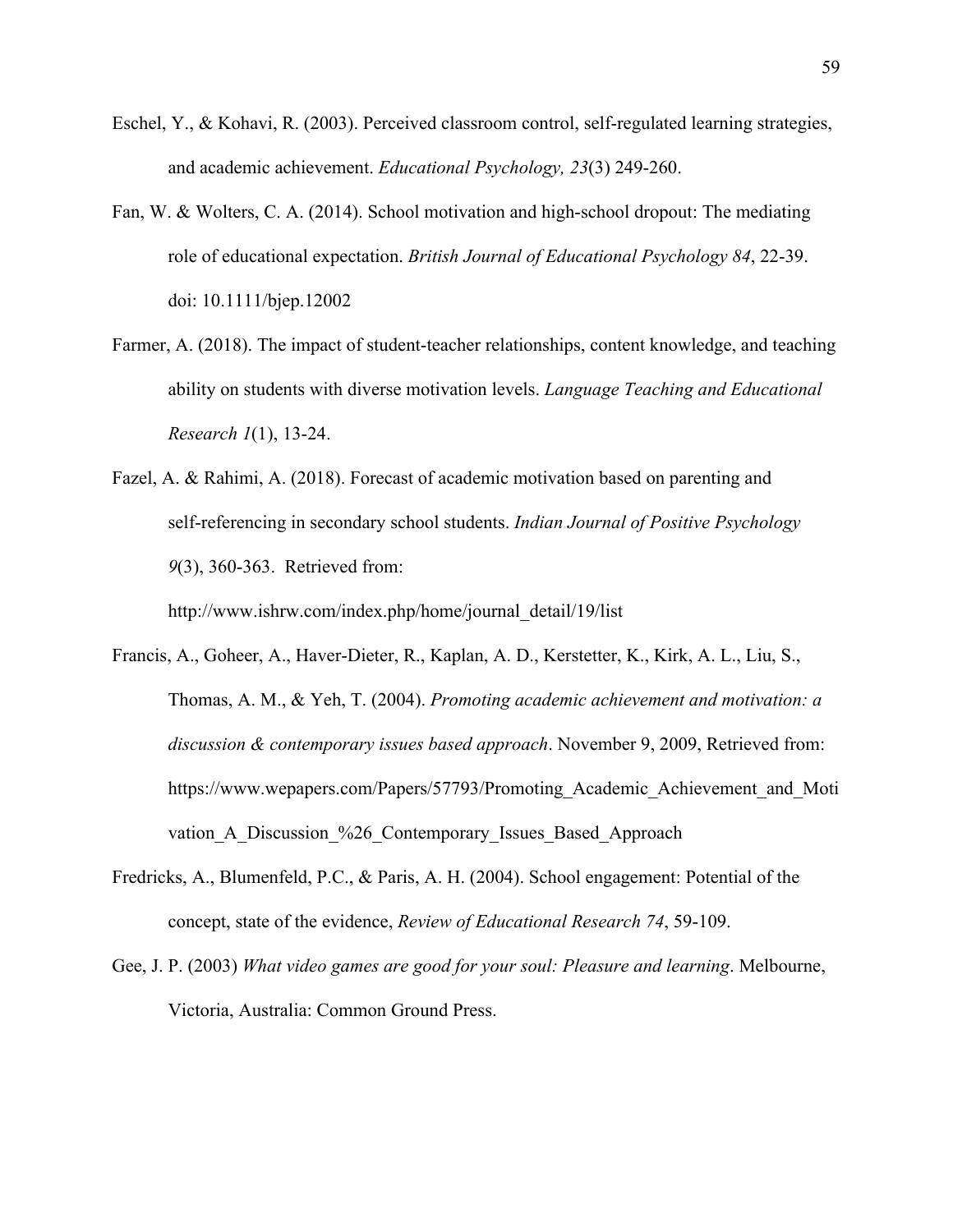- Goodenow, C. & Grady, K. E. (1993). The relationship of school belonging and friends' values to academic motivation among urban adolescent students. *Journal of Experimental Education 62,* 60-71.
- Green-Demers, I., Legault, L., & Pelletier, L. (2006). Why do high-school students lack motivation in the classroom? Toward and understanding of academic amotivation and the role of social support. *Journal of Educational Psychology 98*(3), 567-582. doi: 10.1037/0022-0663.98.3.567
- Grolnick, W. S., & Ryan, R. M. (1989). Parent styles associated with children's self-regulation and competence in school. *Journal of Educational Psychology 81*, 143-154.
- Grolnick, W. S., & Ryan, R. M., & Deci, E. L. (1991). The inner resources for school achievement: Motivational mediators of children's perceptions of their parents. *Journal of Educational Psychology 83*, 508-517.
- Hamm, D., & Reeve, J. (2002). *Teachers as resources and obstacles to students' intrinsic motivation*. Unpublished manuscript, Michigan State University.
- Harboura K. E., Lauren L. E., Chris A. S., & Lindsay E. H. (2015). A brief review of effective teaching practices that maximize student engagement, preventing school failure. *Alternative Education for Children and Youth 59*(1), 5-13.
- Hardre, P. L., & Reeve., J. (2003). A motivational model of rural students' intentions to persist in, versus drop out of high-school. *Journal of Educational Psychology, 95*, 347-356.

Hattie, J. (2008). *Visible Learning*. Abingdon, Oxon: Routledge.

Hidi, S. & Harackiewicz, J. M. (2000). Motivating the academically unmotivated: A critical issue for the 21<sup>st</sup> century. *Review of Educational Research 70*, 151-179.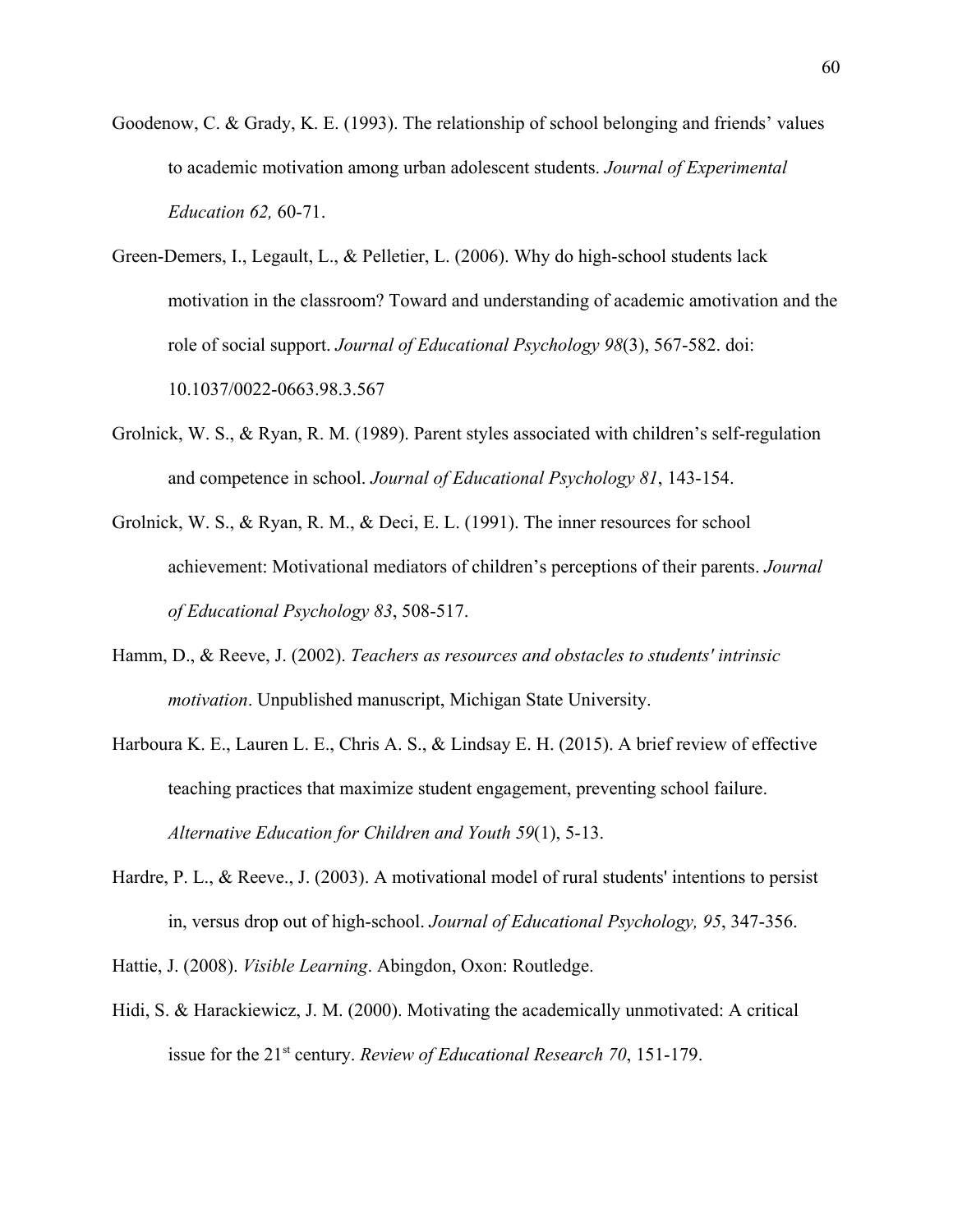- Hochanadel, A. & Finamore, D., (2015). Fixed and growth mindset in education and how grit helps students persist in the face of adversity. *Journal of International Education Research 11*(1), 47-50.
- Hodis, F. A., Hodis, G. M, Johnston, M., McClure, J., Meyer, L. H., & Starkey, L. (2015). Maximal levels of aspiration, minimal boundary goals, and their relationships with academic achievement: The case of secondary-school students. *British Educational Research Journal 41*(6), 1125-1141. doi: 10.1002/berj.3189
- Jackson, T. G. & McNamara, D. S. (2013). Motivation and performance in a game-based intelligent tutoring system. *Journal of Educational Psychology 105*(4), 1036 - 1049. doi: 10.1037/a0032680
- Janosz, M. (2000). *School dropout among adolescents: A North American perspective.* VE Enjeux, 122, 105-127.
- Jennings, P. A. & Greenberg, M. T. (2009). The prosocial classroom: Teacher social and emotional competence in relation to student and classroom outcomes. *Review of Educational Research 79*, 491-626. doi: 10.3102/00346543 08325693
- Katartzi, E. S., Kontou, M. G., & Vlachopoulos, S. P. (2013). Fitting multidimensional amotivation into the self-determination theory nomological network: Application in school physical education. *Measurement in Physical Education and Exercise Science 17*, 40-61. doi: 10.1080/1091367X.2013.741366
- Lam, S., Wing-yi Cheng, R., & Y. K. Ma, W. (November, 2009). Teacher and student intrinsic motivation in project-based learning. *Instructional Science 37*(6), 565-578. Retrieved from: https://www.jstor.org/stable/23372502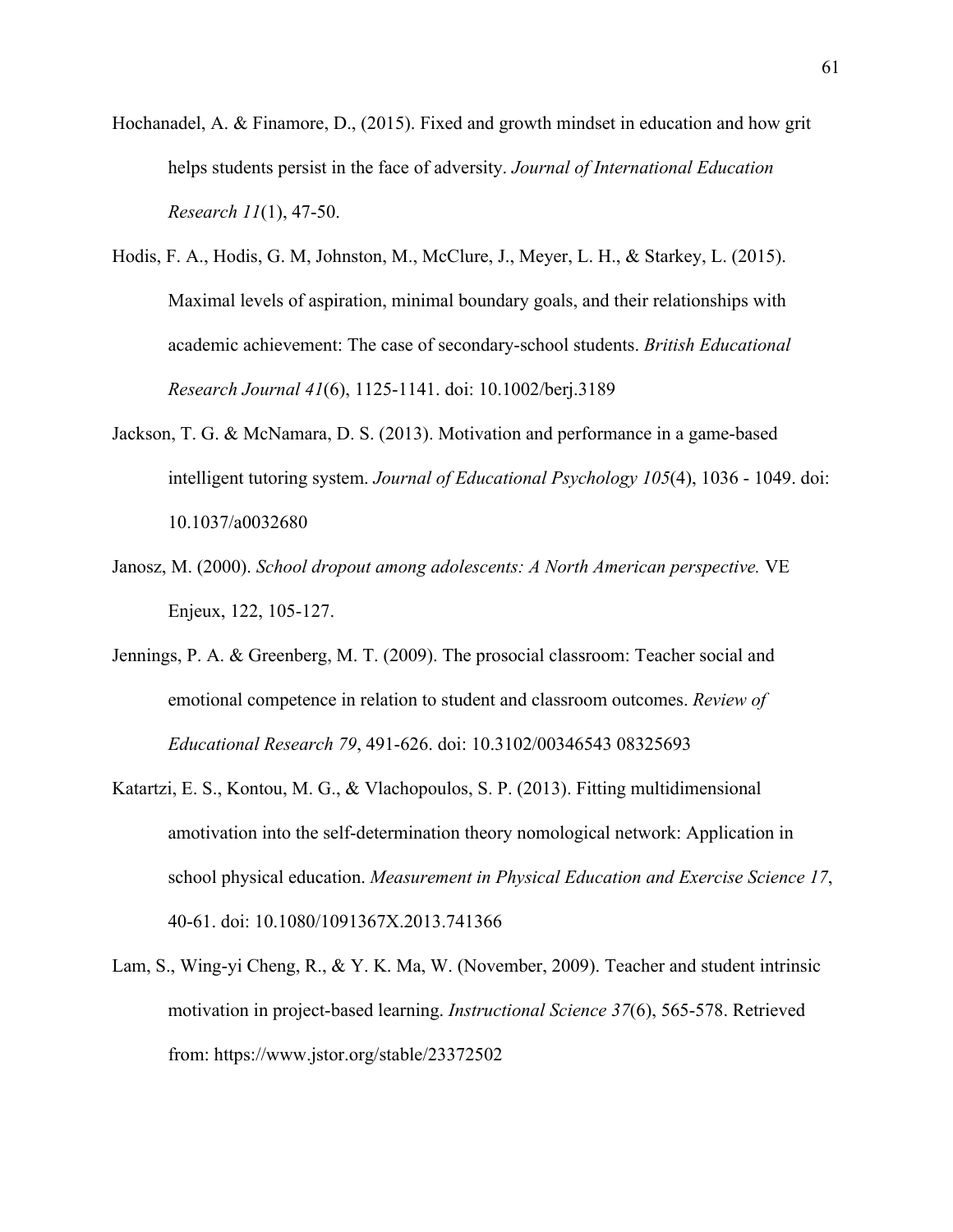- Learner, D. G & Kruger, L. J. (1997). Attachment, self-concept, and academic motivation in high-school students. *American Journal of Orthopsychiatry 67*(3), 485-492.
- Legault, L., Green-Demers, I., & Pelletier, L. (2006). Why do high-school students lack motivation in the classroom? Toward an understanding of academic amotivation and the role of social support. *Journal of Educational Psychology 98*(3), 567-582. doi: 10.1037/0022-0663.98.3.567
- Legrain, P., Radel, R., Sarrazin, P., & Wild, C. (2010). Social cognition of motivation between Teacher and Student: Analyzing underlying processes. *Journal of Educational Psychology 102*(3)*, 577-587. doi: 10.1037/a0019051*
- Linnenbrink, E. & Pintrich P. (2000). Motivation as an enabler for academic success. *School Psychological Review 31*, 313-327.
- Murdock, T. B. (1999). The social context of risk status and motivation predictors of alienation in middle school. *Journal of Educational Psychology, 91*, 62-75.
- Murphy, M., Dweck, C., (2010). A culture of genius: how an organization's lay theory shapes people's cognition, affect, and behavior. *Personal Social Psychology Bulletin 36*, 283–296.
- Nayir, F. (2017). The relationship between student motivation and class engagement levels. *Eurasian Journal of Educational Research 71*, 59-78. doi: 10.14689/ejer.2017.71.4
- Niemec, C. P., & Ryan, R. M. (2009). Autonomy, competence, and relatedness in the classroom: Applying self-determination theory to educational practice. *Theory and Research in Education, 7*, 133-144.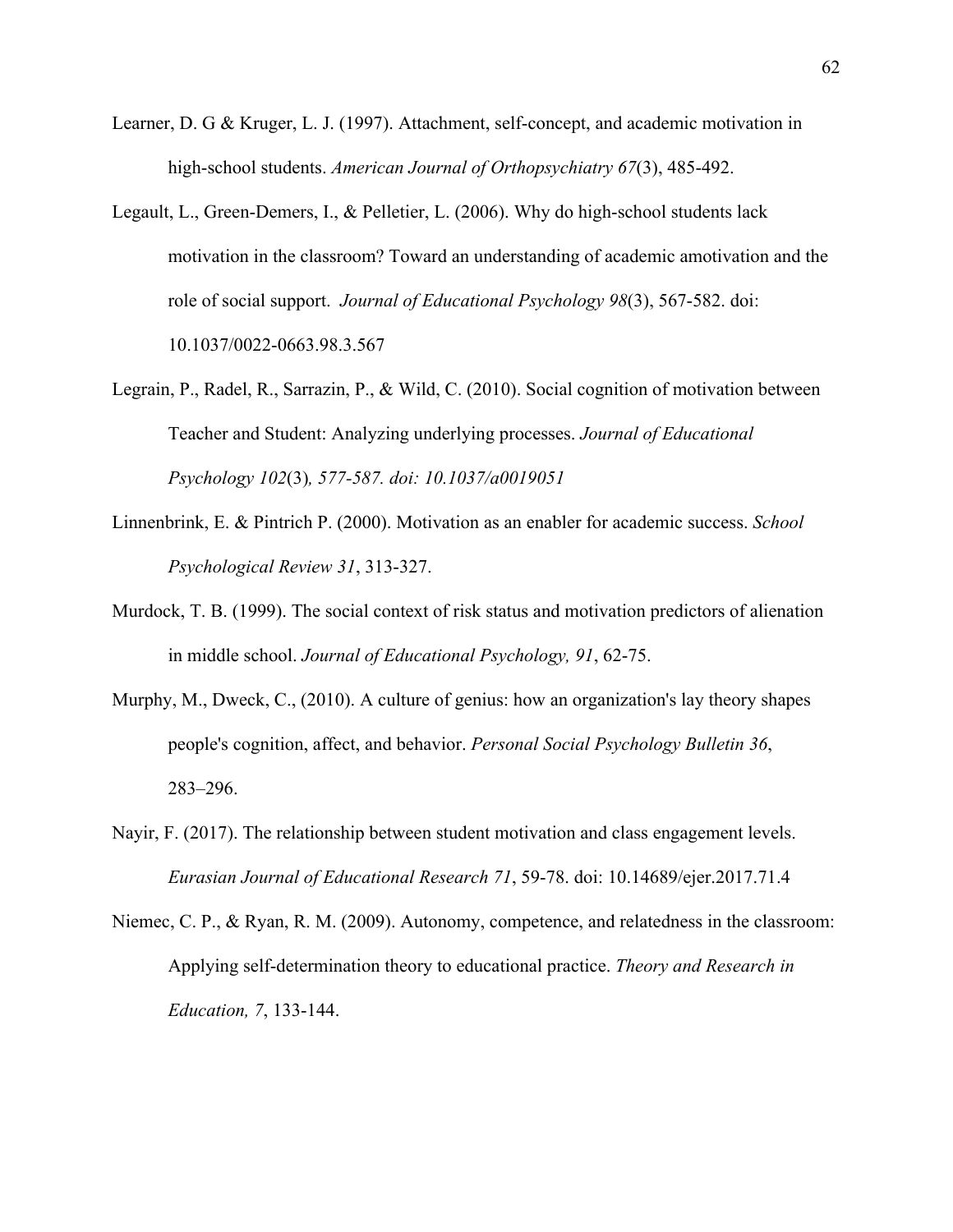- Ntoumanis, N., Pensgaard, A., Martin, C., & Pipe, K. (2004). An idiographic analysis of amotivation in compulsory school physical education. *Journal of Sport and Exercise Psychology, 26*, 197-214.
- Patrick, B. C., Skinner, E. A., & Connell, J. P. (1993). What motivates children's behavior and emotion? Joint effects on perceived control and autonomy in the academic domain. *Journal of Personality and Social Psychology, 65*, 781-791.
- Pelletier, L. G., Dion, S., Tuson, K., & Green-Demers, I. (1999). Why do people fail to adopt environmental protective behaviors? Toward a taxonomy of environmental amotivation. *Journal of Applied Social Psychology, 29*(12), 2481-2504.
- Pintrich, P. R. & Schunk, D. H. (1996). *Motivation in education: Theory, research, and applications.* Englewood Cliffs, NH: Prentice Hall Merril.
- Reeve, J. (2002). *Self-determination theory applied to educational settings.* In E. L. Deci & R. M. Ryan (Eds.). Handbook of self-determination research (pp. 183-203). Rochester, NY: University of Rochester Press.
- Reeve, J. (2009). Why teachers adopt a controlling motivating style towards students and how they can become more autonomy supportive. *Educational Psychologist, 44*(3), 159-175.
- Reeve, J., Bolt, E., & Cali, Y. (1999). Autonomy-supportive teachers: How they teach and motivate students. *Journal of Educational Psychology 91*, 537-548.
- Robinson, C. (2017). Growth mindset in the classroom. *Science Scope 41*(2), 18-21. Retrieved from:<https://www.jstor.org/stable/26387192>
- Rumberer, R. W. (1987). high-school dropouts: A review of issues and evidence. *Review of Educational Research 57*, 101-121.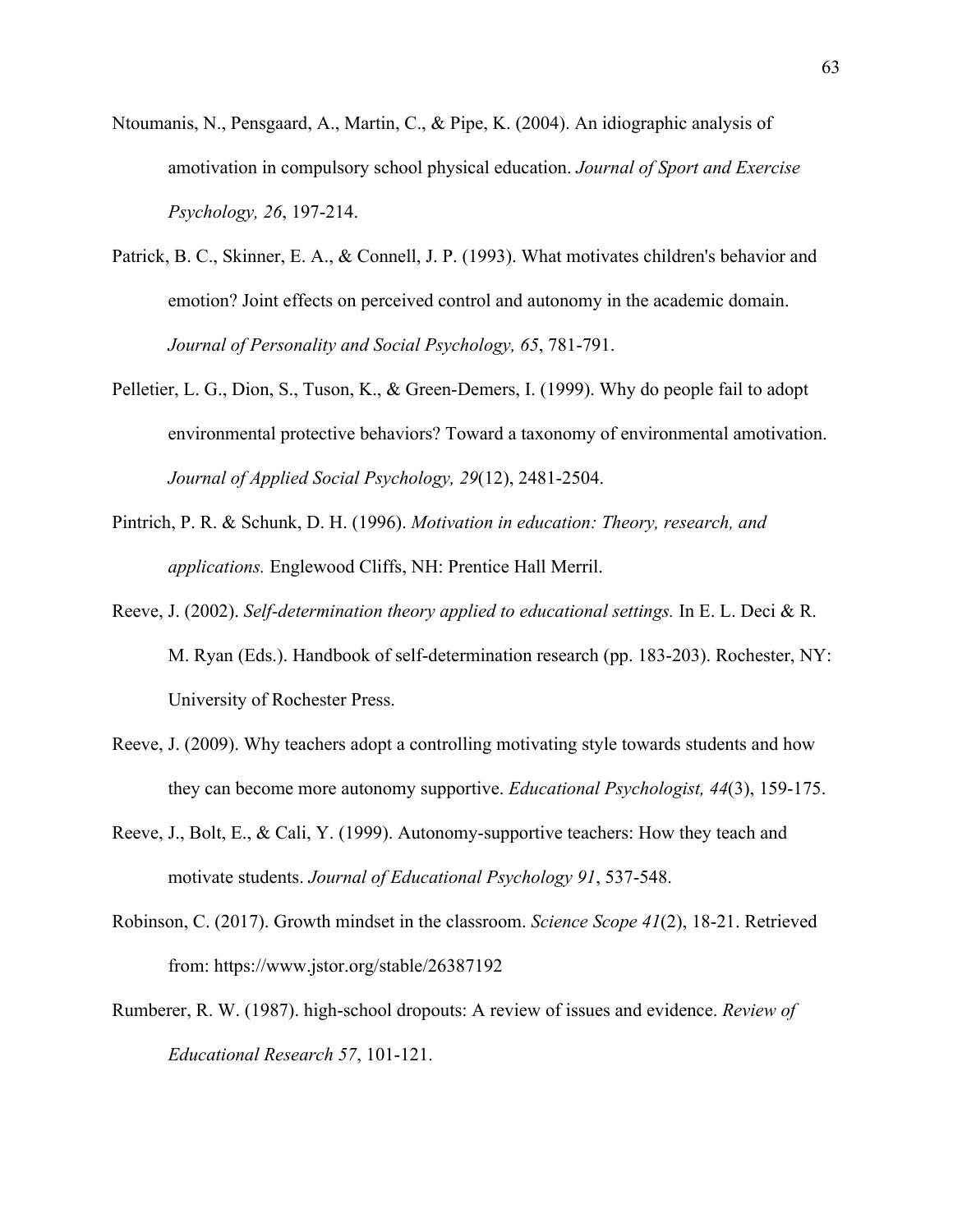Schlechty, P. C. (2002). *Working on the work*. San Francisco, CA: Jossey-Bass.

- Schunk, D. H. (1991). Self-efficacy and academic motivation. Educational Psychologist, 26, 207-231.
- Shahar, G., Henrich, C. C., Blatt, S. J., Ryan, R., & Little, T. D. (2003). Interpersonal relatedness, self-definition, and their motivational orientation during adolescence: A theoretical and empirical integration. *Developmental Psychology, 39*, 470-483.
- Shen, B., McCaughtry, N., & Martin, J. (2008). The influence of domain specificity of motivation physical education: Between and within domain relations. *Research Quarterly for Exercise and Sport, 79*, 333-343.
- Skinner, E. A., Wellborn, J. G., & Connell, J. P. (1990). What it takes to do well in school and whether I've got it: The role of perceived control in children's engagement and school achievement. J*ournal of Educational Psychology, 82*, 22-32.
- Thorkildsen, T. A., Nicholls, J. G., Bates, A., Brankis, N., & DeBolt, T. (2002). *Motivation and the struggle to learn: Responding to fractured experiences.* Boston, Massachusetts: Allyn and Bacon.
- Usta, H.G. (2017). Examination of the relationship between TEGO score transition from base to secondary education, self-confidence, self-efficacy and motivation level. *Journal of Education and Practice 8*(6), 36-47.
- Vallerand, R. J., & Bissonnette, R. (1992). Intrinsic, extrinsic and amotivational styles as predictors of behavior: A prospective study. *Journal of Personality, 60*, 599-620.